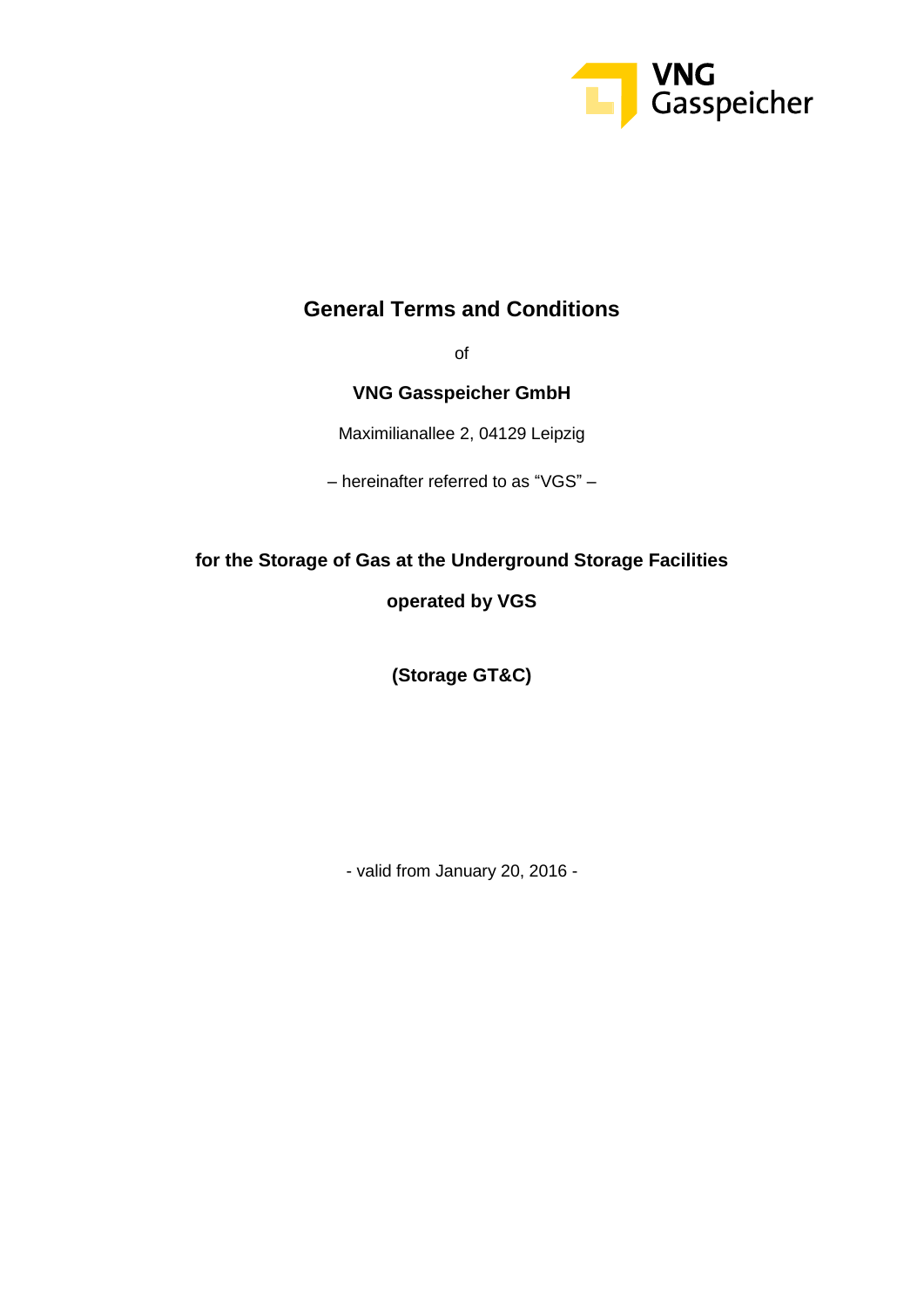

### TABLE OF CONTENTS

| 1  |                                                                                |
|----|--------------------------------------------------------------------------------|
| 2  |                                                                                |
| 3  |                                                                                |
|    |                                                                                |
| 4  | Storage Facility Access and Storage Facility Use, Contract Conclusion 5        |
| 5  |                                                                                |
| 6  | Expiration of Contractual Relationship, Clearing of the Working Gas Account6   |
| 7  |                                                                                |
|    |                                                                                |
| 8  |                                                                                |
| 9  |                                                                                |
|    |                                                                                |
| 10 |                                                                                |
| 11 |                                                                                |
| 12 |                                                                                |
| 13 |                                                                                |
| 14 |                                                                                |
|    |                                                                                |
| 15 |                                                                                |
| 16 |                                                                                |
| 17 |                                                                                |
|    | LIABILITY, FORCE MAJEURE, RIGHT OF SUSPENSION/LIMITATION/REFUSAL14             |
| 18 |                                                                                |
| 19 |                                                                                |
| 20 | Suspension of Service or Restriction of Service in Case of Imminent Danger and |
|    | other Cases and Impacts on Counter-performance, Right to Refuse                |
|    |                                                                                |
|    |                                                                                |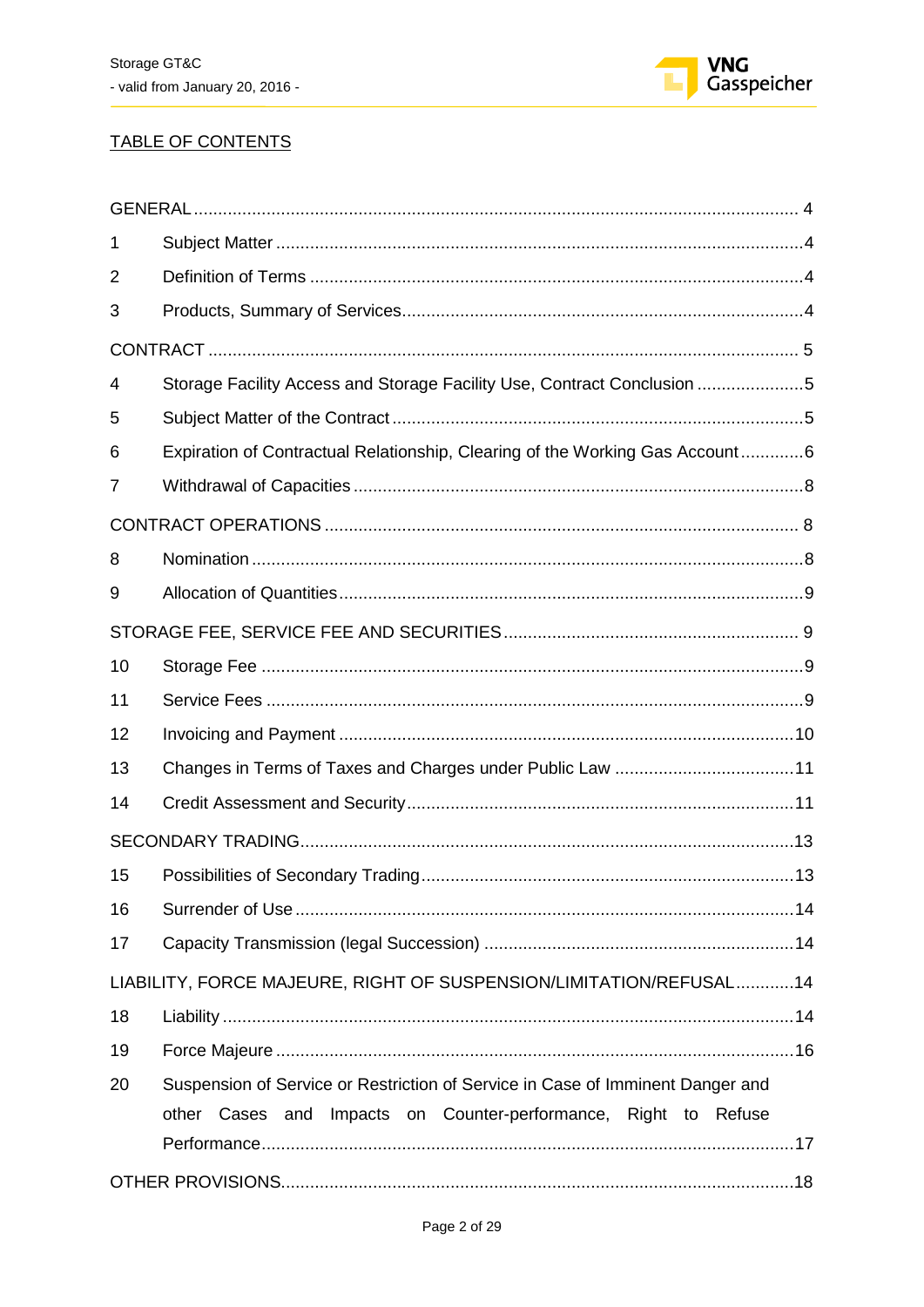

| 21 |                                                                                  |  |
|----|----------------------------------------------------------------------------------|--|
| 22 |                                                                                  |  |
| 23 |                                                                                  |  |
| 24 |                                                                                  |  |
| 25 |                                                                                  |  |
| 26 |                                                                                  |  |
| 27 |                                                                                  |  |
| 28 | Choice of Law, Contractual Language, Legal Recourse and Place of Jurisdiction 21 |  |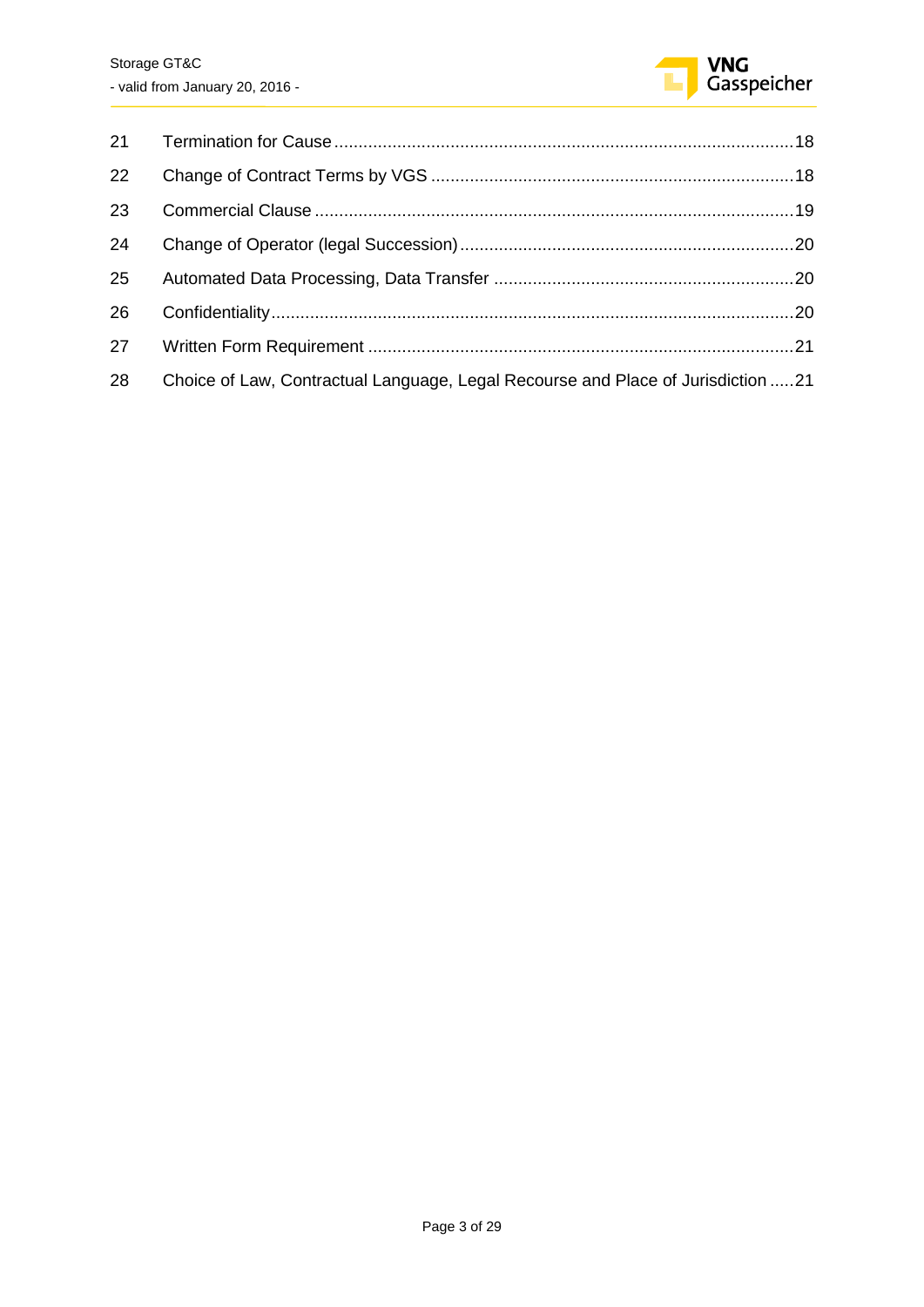

### <span id="page-3-0"></span>GENERAL

### <span id="page-3-1"></span>**1 Subject Matter**

These Storage GT&C lay down the binding rules that apply to the storage of gas by VGS for its *customers* at the underground storage facilities operated by VGS on the basis of a contract.

### <span id="page-3-2"></span>**2 Definition of Terms**

2.1 The Storage GT&C come attached with the terms and their definitions ("Definition of terms") that shall be commonly used in contracts between VGS and the customer. The terms defined shall be shown in italics below, in the contract itself and the other integral parts of the contract. They serve as guidance and basis for a common understanding of the contractual parties and shall be used for the contractual relationship in the current version of these terms

Also applicable to the contractual relationship between VGS and the *customer* shall be the terms given in the relevant contract and the other integral parts of the contract.

- 2.2 In addition the terms of Law on the Fuel and Electricity Industries [EnWG] of July 7, 2005 as amended shall apply unless the terms have been differently defined in the provisions according to number 2.1.
- 2.3 Terms used in the singular shall include the plural and vice versa unless expressly stated otherwise or is otherwise clear from the context of the factual connection.

All time designations shall be official German time, i.e. Central European Time or Central European Summer Time (CET/CEST).

### <span id="page-3-3"></span>**3 Products, Summary of Services**

- 3.1 VGS offers to its *customers* products, the conditions and storage-specific features of which shall be defined in concrete terms in the relevant contract.
- 3.2 In the context of contract *operations* the following services shall be provided for the *customers* as integral part of the services to be rendered by VGS:
	- Processing of *nominations* and re-nominations, injection and withdrawal of *gas quantities;*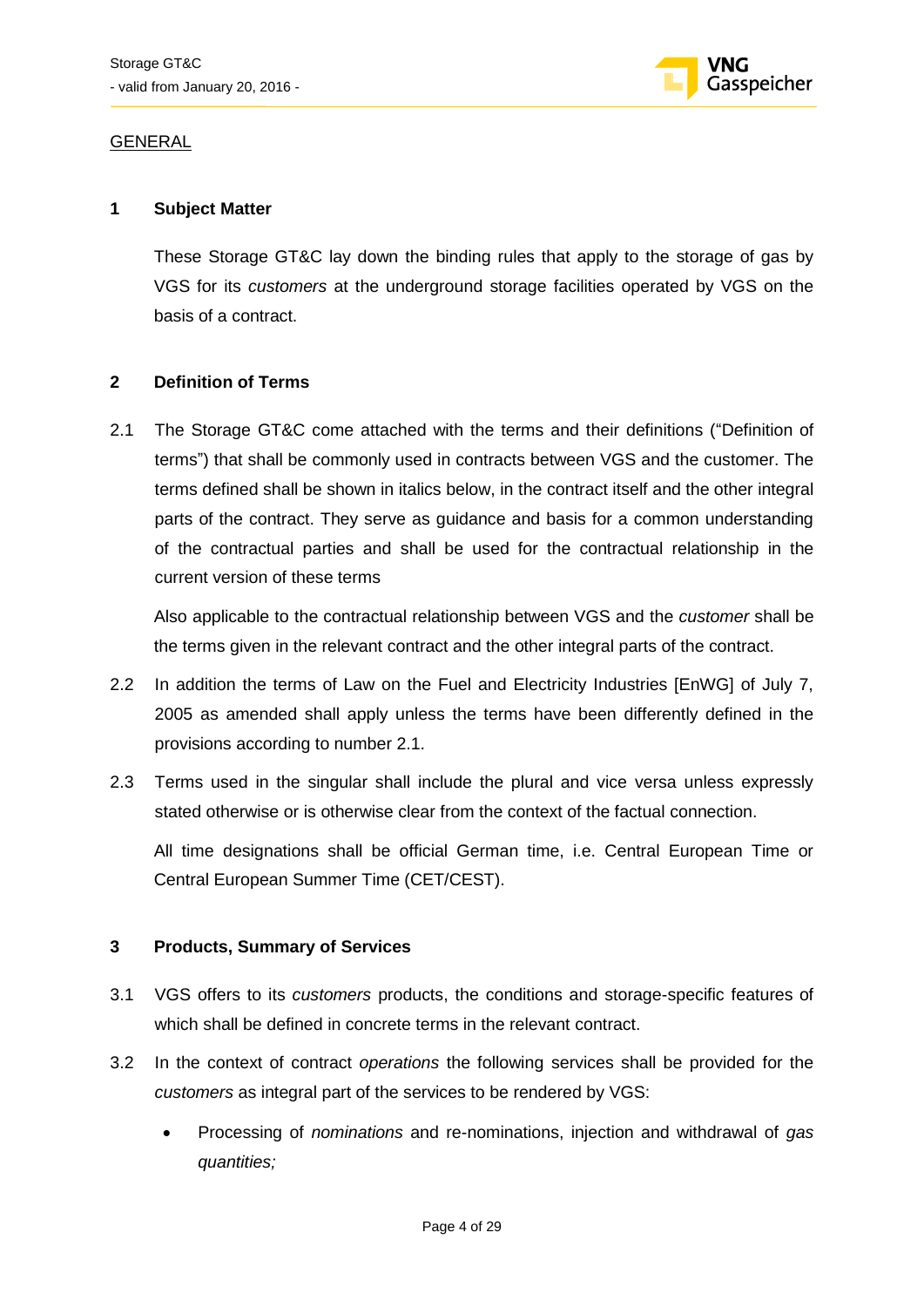

- Allocation of *gas quantities;*
- Keeping of a *working gas account*.
- 3.3 To the extent provided by the relevant contract and upon presence of the contractual prerequisites, the *customer* shall also be entitled to make use of other services offered by VGS in connection with their products against valuable consideration. Said services shall include in particular
	- *exceeding of capacities*
	- *partial capacity transmission*
	- *gas transfer*.

### <span id="page-4-0"></span>CONTRACT

### <span id="page-4-1"></span>**4 Storage Facility Access and Storage Facility Use, Contract Conclusion**

- 4.1 The prerequisite for the storage facility access and storage facility use is the conclusion of a contract on *capacities* of the product required by the *customer.*
- 4.2 Contracts may be concluded by the *customer* by way of
	- a non-binding booking request, as well as
	- o*nline booking*

available at the customer area *MY STORAGE*. More details in this respect can be obtained from the Terms of Registration and Booking and the product descriptions. The *customer* may equally sent an informal request to VGS (e.g. by email).

### <span id="page-4-2"></span>**5 Subject Matter of the Contract**

- 5.1 VGS undertakes towards the *customer* to hold available for the agreed *service period*  the *capacities* specified in the contract with due regard to the contract-specific *characteristics* and render the associated services. The *customer* undertakes to pay the *storage fee* specified in the contract concerned.
- 5.2 The *customer* shall be entitled to use the *capacities* to be made available according to number 5.1 during the contractually agreed *service period* based on the contractspecific *characteristics*. The *customer* shall not be entitled to any use extending beyond it.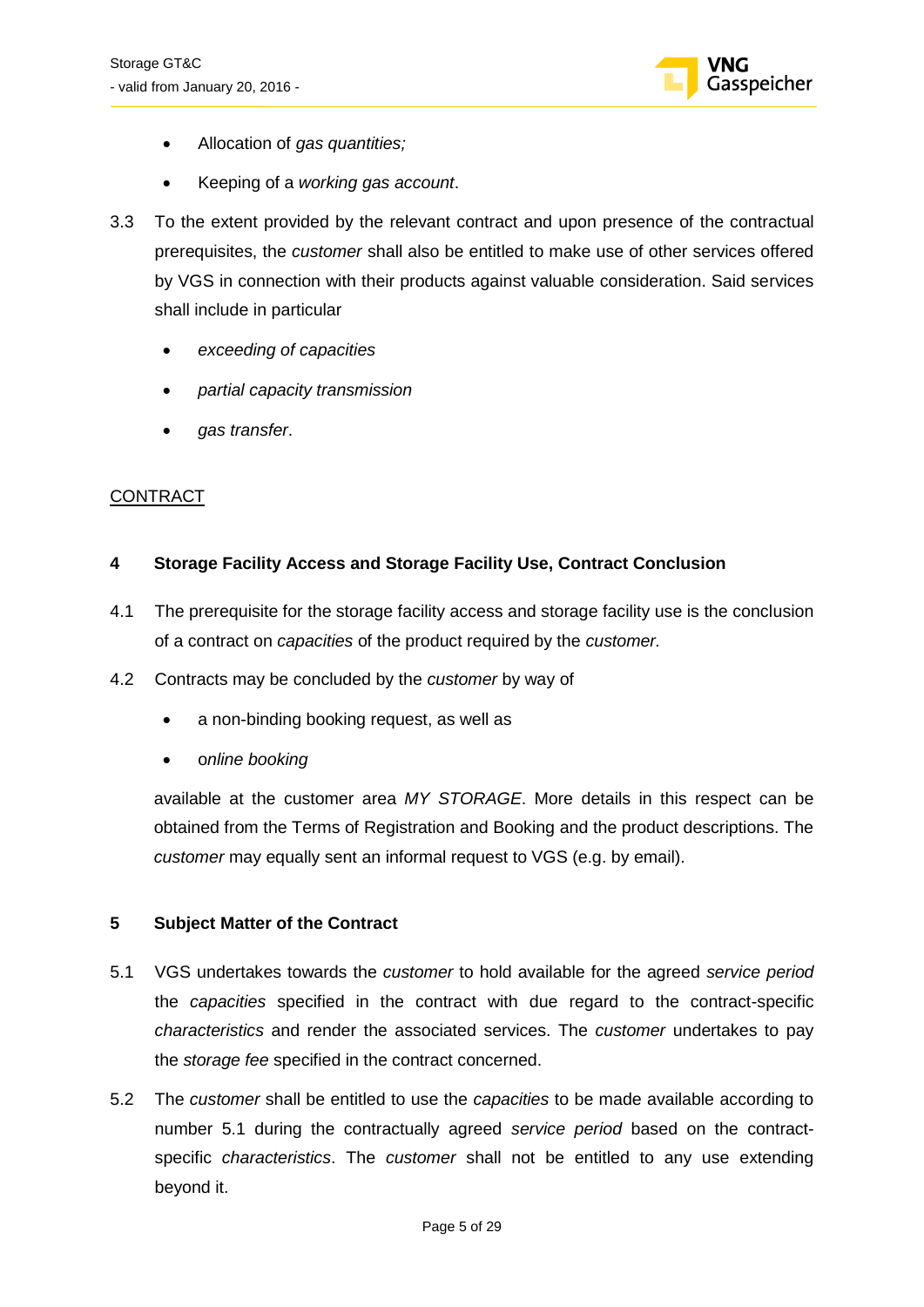

- 5.3 The *customer* shall provide and VGS take over the *gas quantities* nominated for injection into the *storage facility* at the contracted *gas transfer point.* Provision and takeover shall occur simultaneously and with an equivalent thermal value.
- 5.4 VGS shall be entitled to store the gas provided for *injection* into the *storage facility* with other *gas quantities* and unseparated from them. The identity of the gas in its physical sense (and so the physical identity of the stored gas) need not be maintained. The gas to be stored shall remain the (jointly held) property of the *customer*.
- 5.5 VGS shall provide and the *customer* take over the *gas quantities* nominated for *withdrawal* from the s*torage facility* at the contracted *gas transfer point*. Provision and takeover shall occur simultaneously and with an equivalent thermal value.
- 5.6 The quality of the gas shall comply with the requirements published by the *adjacent network operator* or *market area coordinator* for the *gas transfer point* concerned.

### <span id="page-5-0"></span>**6 Expiration of Contractual Relationship, Clearing of the Working Gas Account**

- 6.1 The contractual relationship shall end upon expiration of the agreed contract term or, in the case of legally valid extraordinary termination on the date stated in the notice of termination.
- 6.2 The *working gas account* held by the *customer* shall be balanced by the end of the *service period.* This is the case, if the *working gas account* shows a *working gas balance* of zero (0) and the *storage facility* no longer holds *gas quantities* of the *customer*.
- 6.3 If, by the end of the *service period* of a contract, the *working gas account* still shows a w*orking gas account balance* above zero and *the storage* facility still holds *gas quantities* of the *customer,* the *customer* shall have the right to use the *working gas volume* for a period of seven (7) calendar days commencing at the end of the *service period* on an interruptible basis, i.e. depending on the ability and capability of VGS ("Clearing Period"). Within this Clearing Period the *customer* may depending on VGS's ability and capability either
	- withdraw the remaining *gas quantities* by *exceeding of capacity* utilizing noncontractual *withdrawal rates*, or
	- or transfer the remaining *gas quantity* by *gas transfer*.

The modalities of *exceeding of capacities* and *gas transfer* respectively and the *overrun fee* or *transmission fee* to be paid by the *customer* shall be set out in the relevant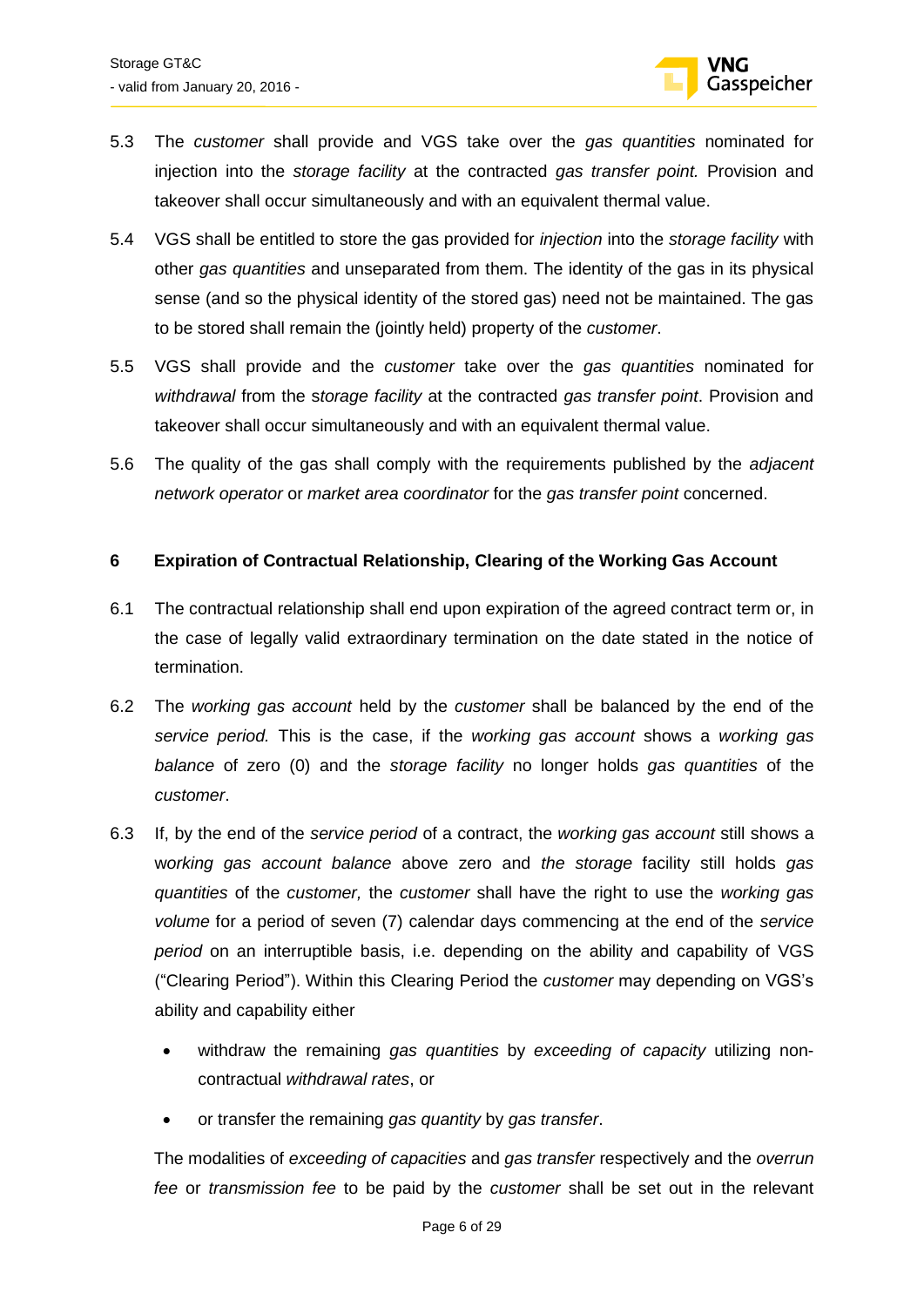

contract, the terms of which shall remain in force for the Clearing Period. The right to claim of any further damage shall remain unaffected.

- 6.4 In the case that at the end of the *service period* of the respective contract the *customer* owns one or several contracts the *service period* of which starts immediately after the *service period* of the expiring contract (subsequent contract/subsequent contracts), deviating from number 6.3, sentence 3, VGS shall not charge a *transfer fee* for a *gas transfer* of the remaining *gas quantities* of the expiring contract to the subsequent contract/subsequent contracts carried out within the Clearing Period.
- 6.5 If the *customer* uses none of the possibilities as defined in number 6.3 and 6.4 respectively or is not in a position to do so in absence of the necessary prerequisites (VGS's ability and capability), VGS shall dispose of the *customer'*s gas on the latter's behalf to a *customer* holding a contract in the same *storage facility* and submitted the highest (best) bid. The offer shall be published for a period of seven (7) calendar days. VGS shall receive for this effort a *lump sum expense* allowance amounting to 1% of the sales proceeds but not less than €500.00 per transaction, and shall pay the difference to the *customer* whose gas was sold via a suitable platform. VGS shall also be permitted to consider a highest bid, which contains a negative purchase price. The *customer* shall be obligated in such case to refund to VGS the relevant sum plus expense allowance.
- 6.6 In derogation from number 6.5 VGS shall acquire the remaining *gas quantities* upon expiration of the period of seven (7) calendar days, counted from the expiry of the s*ervice period*, at a flat rate of €1.00 if the energy content of the remaining g*as quantities* is less than 1,000 kWh or if the *volume* of these *gas quantities* is less than 100 Nm³. VGS shall credit the sum to the *customer* pursuant to § 14, section (2), sentence 2 German Turnover Tax Law [Umsatzsteuergesetz]*.* The *customer*'s declarations as to the sale and agreement and its consent to the issue of a credit note shall be deemed given upon conclusion of contract.
- 6.7 If due to an event of force majeure, a reason caused by VGS or an extraordinary termination without notice by VGS the *customer* is unable to adjust its *working gas account* in accordance with the provisions of number 6.3 and 6.4 respectively, the *customer* shall have the right to withdraw its gas even after the expiration of the Clearing Period as per number 6.3 within another reasonable period of time using an interruptible *withdrawal rate*. In the event of force majeure or extraordinary termination without notice for a reason not to be attributed to VGS an *overrun fee* shall become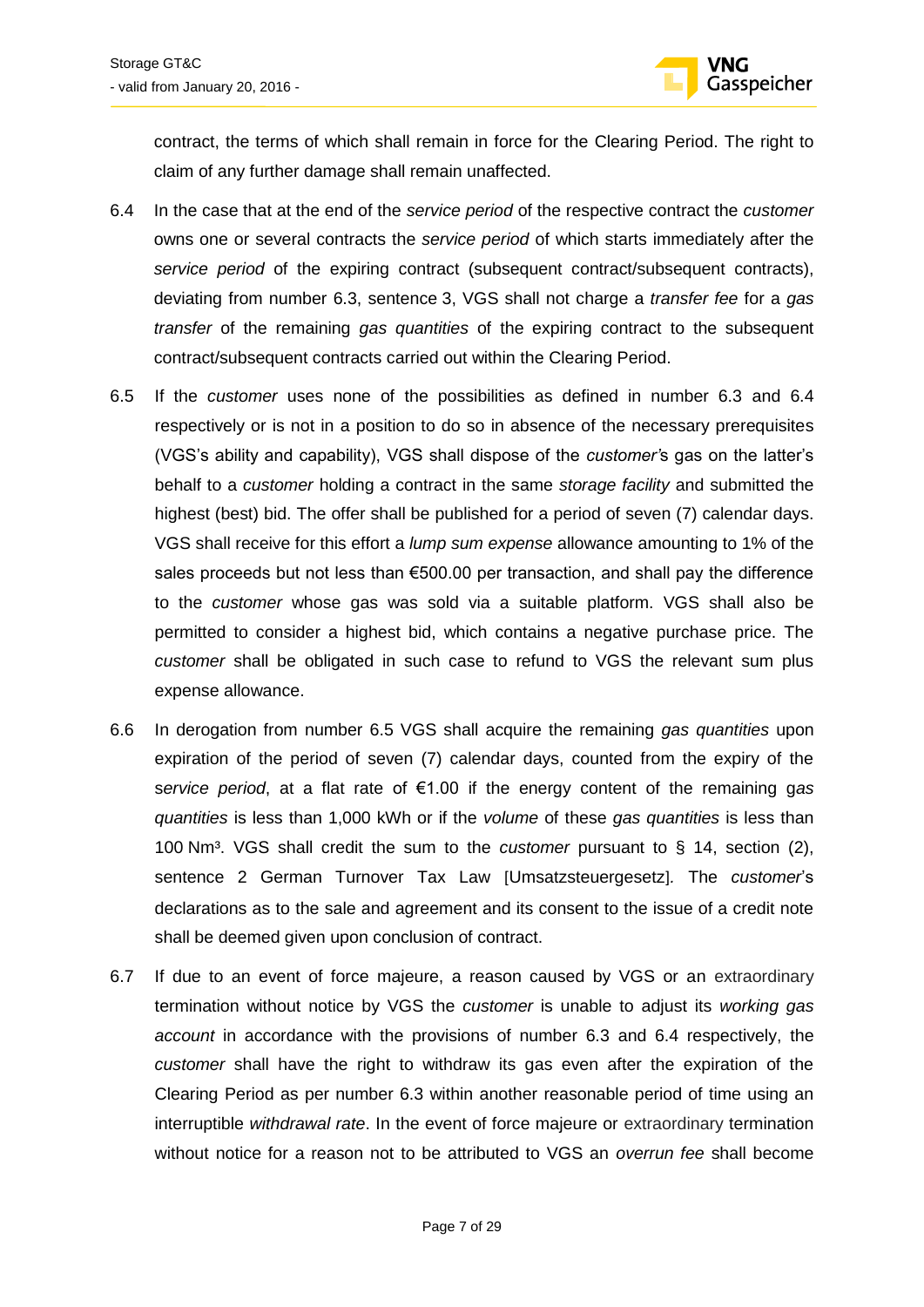

due for this period. Insofar the terms of the relevant contract shall continue applying during this period.

### <span id="page-7-0"></span>**7 Withdrawal of Capacities**

- 7.1 Should the *customer* not use the contracted *capacities* for a consecutive period of (12) s*torage months* and the *storage facility* has a *capacity* bottleneck, VGS shall request the *customer* to offer the unused *capacities* to third parties to prevent an improper hoarding of *capacities. Capacities* shall be considered not used if the contracted *working gas volume* is not used (vacancy) and the same has demonstrably not been customary in the market in the observation period under review of twelve (12) *storage months*. The evidence that it has not been customary in the market shall be provided by VGS.
- 7.2 If the *customer* fails to meet such request within two (2) calendar months or should it be unsuccessful in *secondary trading* within this period of time, VGS shall be permitted to withdraw the unused *capacities* from the *customer* by making a relevant declaration to the *customer*. The *customer* may object the withdrawal declaration in writing within a period of one (1) calendar month from receipt of the declaration. The objection shall be considered justified in cases where the *customer* can conclusively demonstrate that the relevant *capacities* are still needed to meet existing contractual obligations towards third parties.

VGS shall review the objection and inform the *customer* on the result – with a statement in case the objection is rejected. Upon expiry of the time period for lodging an objection or with the receipt by the *customer* of a notice of rejection the contract shall be adjusted according to the *capacities* withdrawn.

### <span id="page-7-1"></span>CONTRACT OPERATIONS

### <span id="page-7-2"></span>**8 Nomination**

- 8.1 The *customer* shall nominate to VGS the *gas quantities* (injection) to be taken over by it, as well as the *gas quantities* (withdrawal) to be provided by VGS in accordance with the provisions of the Operating Manual applicable to the respective contract.
- 8.2 VGS shall guarantee the injection or withdrawal according to the *customer's nomination* at the relevant *gas transfer point.*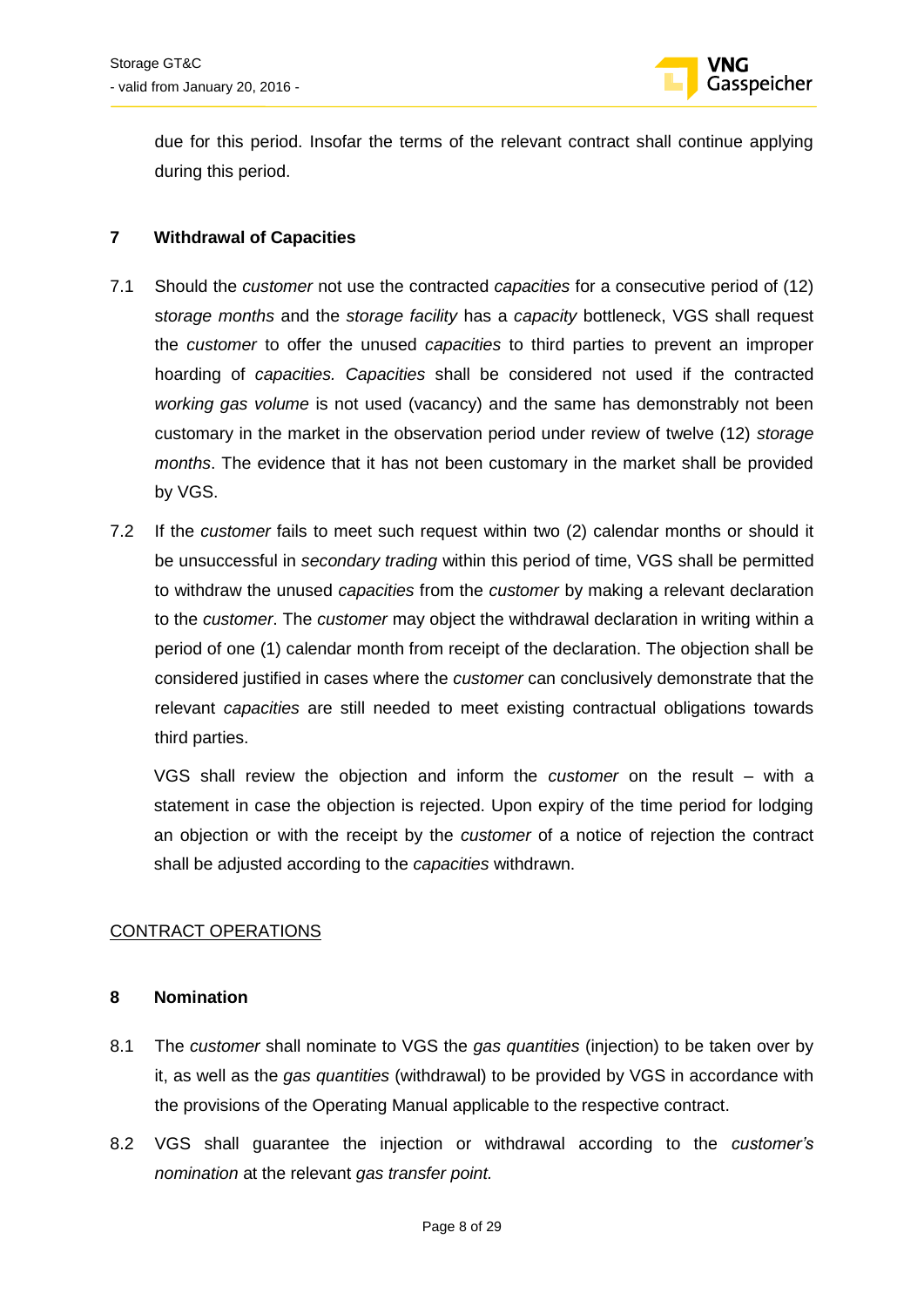

8.3 The *contractual partners* shall inform each other forthwith if they are not in the position, temporarily or over a longer period, to inject or withdraw the nominated *gas quantities* at the particular *gas transfer point.*

### <span id="page-8-0"></span>**9 Allocation of Quantities**

VGS shall determine for each *customer* the *gas quantities* injected or withdrawn at the *gas transfer point* and allocate the same to the *working gas account* of the relevant *customer* based on the *nominations* in accordance with the allocation procedure set out in the Operating Manual applicable to the respective contract.

### <span id="page-8-1"></span>STORAGE FEE, SERVICE FEE AND SECURITIES

#### <span id="page-8-2"></span>**10 Storage Fee**

- 10.1 The *customer* shall pay to VGS the *storage fee* as agreed that basically consists of the components c*apacity fee* and the *variable fee*. In the case of contracts in which a virtual trading point is agreed as *gas transfer point*, the *usage-related injection fee* as well as the *usage-related withdrawal fee* shall be added as further components of the *storage fee*.
- 10.2 The components of the *storage fee* shall be net amounts. The *customer* shall pay in addition the value added tax at the applicable rate as well as taxes and charges as defined by number 13 if such are imposed.
- 10.3 The payment obligation as predefined by number 10.1 and 10.2 shall exist regardless of the actual usage of the contracted *capacities.*

### <span id="page-8-3"></span>**11 Service Fees**

- 11.1 If use is made of services as defined by number 3.3, the *customer* shall additionally pay the *service fees* set out in the respective contract.
- 11.2 The *service fees* shall be net amounts. The *customer* shall pay in addition the value added tax at the applicable rate as well as taxes and charges defined in number 13 if such are imposed.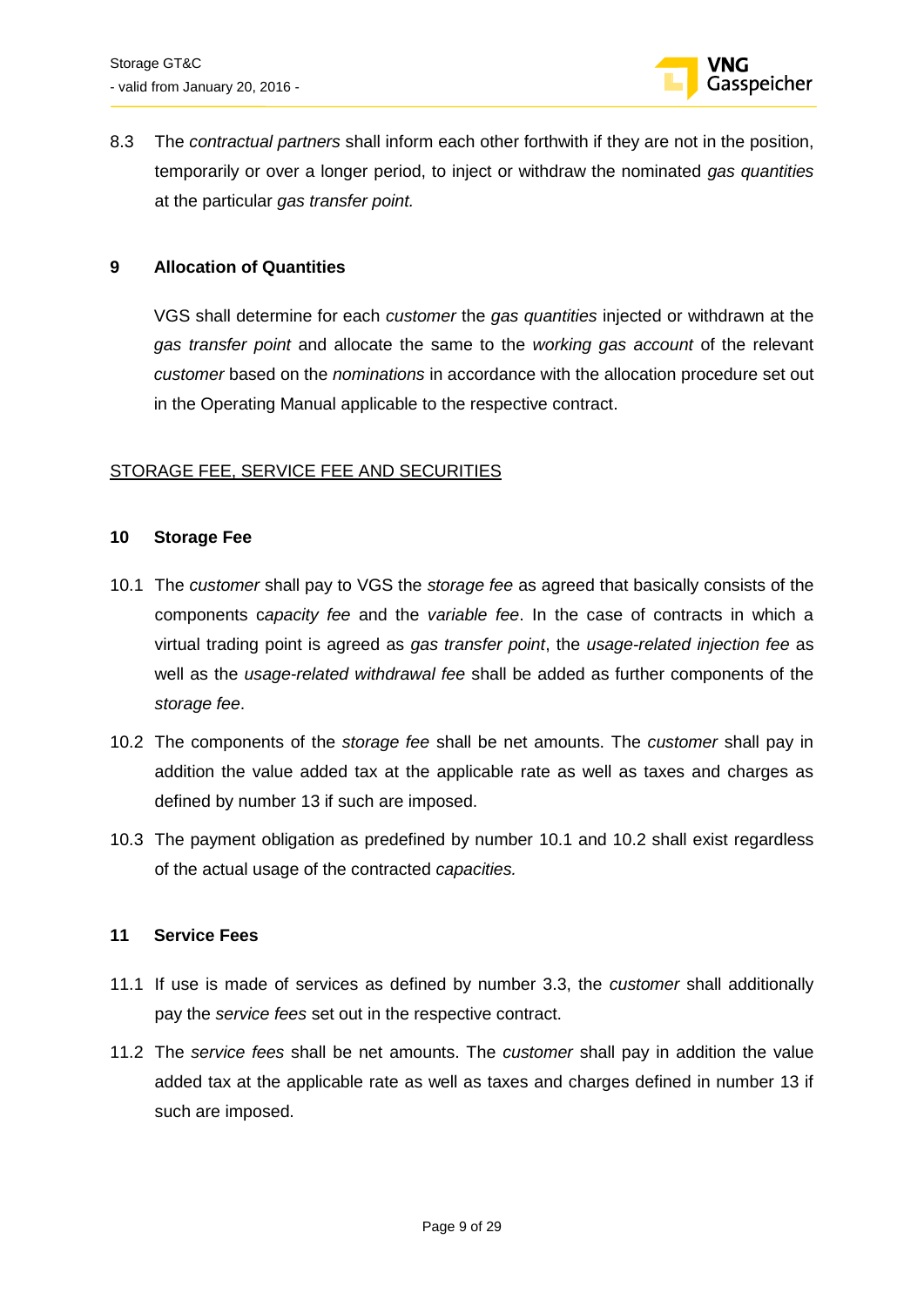

### <span id="page-9-0"></span>**12 Invoicing and Payment**

- 12.1 VGS shall charge to the *customer* the relevant *storage fee* and the *service fees,* if any, in accordance with the provisions of the relevant contract.
- 12.2 Every invoice shall be sent by fax (copy) to the *customer* in advance. The original invoice shall be sent by mail. The invoice shall show as separate amounts, the net values, the value added tax and other charges, if any.
- 12.3 The invoice amounts shall be paid by the *customer* by way of bank transfer to the account designated not later than ten (10) *working days* after receipt of invoice. The fax receipt of the invoice by the *customer* shall be considered receipt of the invoice as set out in the aforementioned sentence. The term of payment shall be considered adhered to if the amount has been credited to the account indicated in the invoice within the given period.
- 12.4 If the *customer* can claim reimbursement from VGS according to the invoice that cannot be considered in any future invoice, VGS shall remit the reimbursement amount to the account to be designated by the *customer*. Such reimbursement shall be made to the account designated by the *customer* not later than ten (10) *working* days after designation of the account. The term of payment shall be considered adhered to if the amount is credited to the designated account within the given period.
- 12.5 Upon default of payment every *contractual partner* shall be entitled, notwithstanding any claim of further damage, to charge default interest pursuant to § 288 German Civil Code [Bürgerliches Gesetzbuch].
- 12.6 Except obvious errors the invoice amount shall be paid without deduction. Objections as to the correctness of the invoice shall be lodged in writing without delay after receipt of the same. Objections as to mistakes that cannot be detected by the *customer*  without being its fault shall be lodged immediately after the *customer* has become aware of the reason of objection. The Provisions as to limitation and forfeiture shall remain unaffected by it. Except for obvious errors (e.g. computational errors), objections shall not entitle the *customer* to postpone, reduce of refuse the payment. Legitimate objections shall create a claim for reimbursement.
- 12.7 Any outstanding debt from the contract may only be set off against claims that are undisputed or were recognized by declaratory judgment irrespective of the obligation and no right of retention shall be asserted. In other respects any setoff or assertion of a right of retention shall be excluded.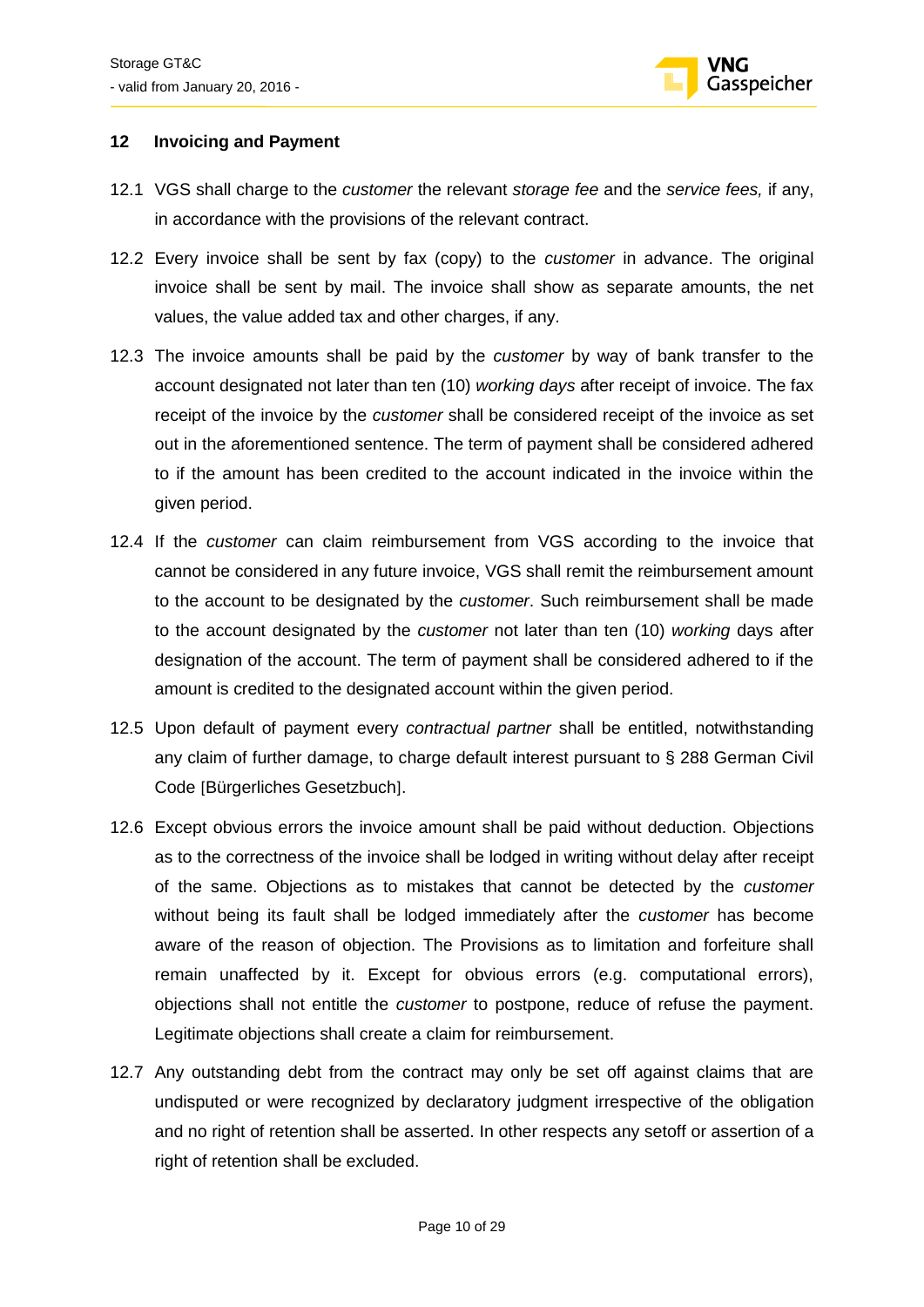

12.8 The place of performance for payments shall be the payee's place of business.

### <span id="page-10-0"></span>**13 Changes in Terms of Taxes and Charges under Public Law**

Should taxes or other charges levied under public law (hereinafter collectively referred to as "charges") on the contracted *storage fee* and/or the contracted *service fees* be introduced, abolished or amended, VGS shall be entitled and required to increase or decrease the contracted *storage fee* and *service fees* with effect from the date on which said changes come into force. The previous sentence 1 shall apply with the necessary modifications to the introduction, abolishment or change of similar burdens based on national or European legislation, administrative acts or other regulatory orders.

### <span id="page-10-1"></span>**14 Credit Assessment and Security**

- 14.1 An underlying prerequisite for contract implementation by VGS shall be a credit assessment according to number 14.2 that shows a sufficient credit standing of the *customer* or the *customer* provides a security to VGS as per number 14.3.
- 14.2 The *customer* may participate at any time and voluntarily in an individual credit assessment. Such opportunity shall be available in particular if no specific contract has been concluded yet. For this purpose the *customer* shall provide to VGS
	- its business reports of the last two financial years,
	- the latest extract from the commercial register, as well as

on VGS's request, additional information of relevance for the credit rating.

If the *customer* participates in the credit rating, it shall notify VGS forthwith of all changes that have a major impact on its credit standing.

 Where a controlling agreement or profit and loss transfer agreement (affiliation agreement) exists between the *customer* and a company being the majority owner of the *customer*, the credit assessment may be carried out with regard to the affiliated company. For this purpose the *customer* shall present to VGS the relevant affiliation agreement and submit a declaration by the controlling company (declaration of affiliation) whereby the affiliate undertakes to notify VGS in writing of any termination of the controlling or profit and loss transfer agreement no later than upon issue of the declaration of termination.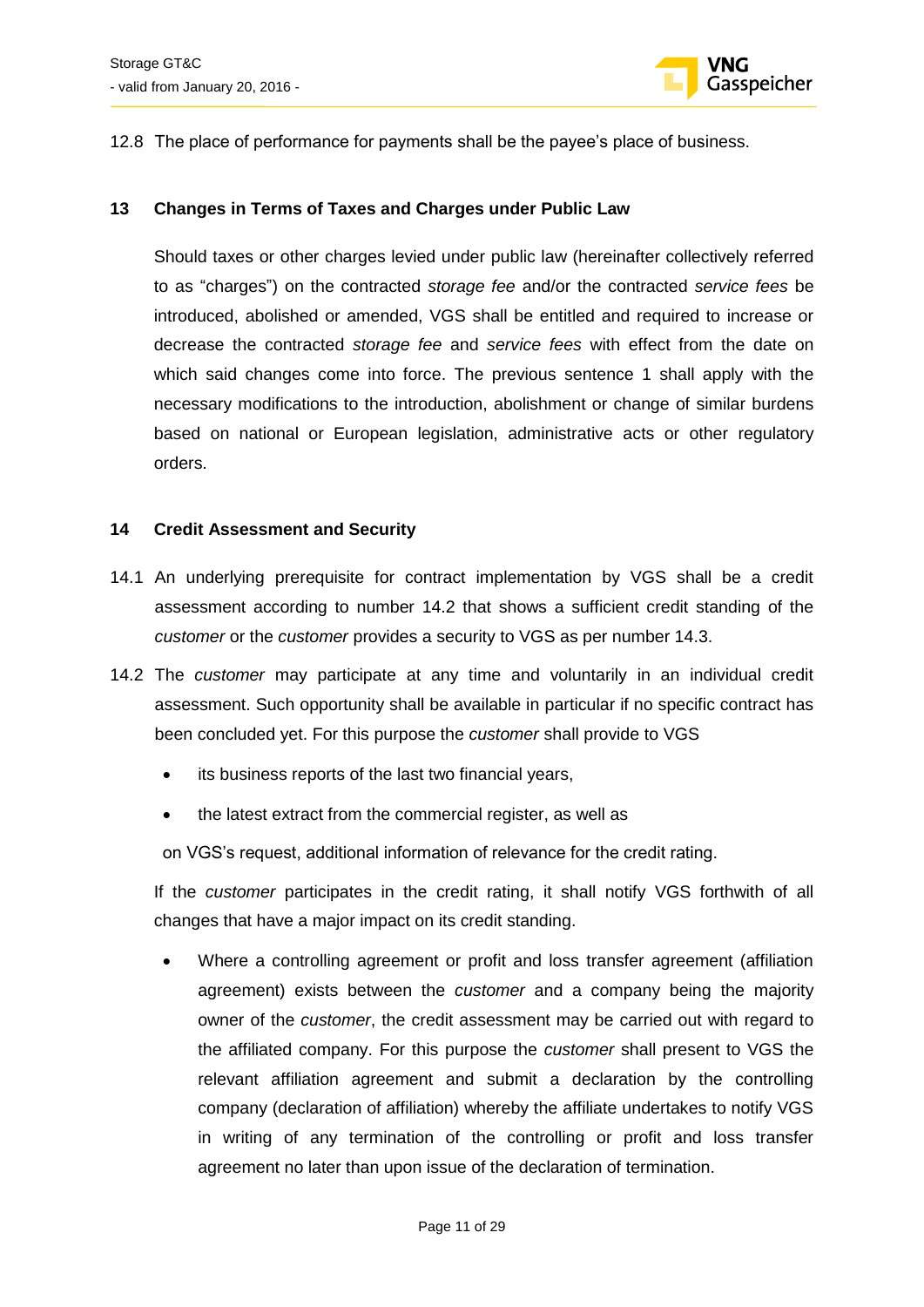

As a rule, the credit assessment shall be completed within ten (10) *working days* after all information required for the assessment has been submitted.

The *customer's* credit standing shall be considered satisfactory if it covers an amount that is equivalent to the security deposit as set forth in number 14.3.

Provided that a reduced security deposit has been agreed after the credit rating or the provision of a security deposit has been waived, the credit rating shall be repeated every calendar year or, if justified (in particular if *customer'*s financial circumstances worsen or upon termination of the profit and loss transfer agreement) on the basis of latest information. The first section of this number 14.2 shall apply with the necessary modifications.

- 14.3 A security deposit shall be provided if
	- a credit rating as per number 14.2 shows an insufficient credit standing of the *customer*.
	- no credit rating as per number 14.2 has been performed
	- a credit rating procedure as per number 14.2 has not yet been positively completed or
	- the credit standing has decreased.

If one of the above circumstances applies, the *customer* shall provide to VGS within five (5) *working days* after conclusion of the relevant contract or in the case of the decrease of the credit standing, within five (5) *working days* after the receipt of a written request accompanied by an appropriate explanation,

- a security deposit amounting to two monthly rates of the *capacity fee* for contracts the term of which being longer than two months, and
- a security deposit amounting to the agreed *capacity fee* for contracts the term of which being less than two months.

The security deposit can be provided

- by payment into a bank account designated by VGS, or
- in the form of an unconditional, irrevocable and directly liable guarantee or guarantee bond by a bank having an external rating of at least A– (Standard & Poor´s) or A3 (Moody´s) or a third party having an external rating of minimum BBB+ (Standard & Poor´s) or Baa1 (Moody´s). The guarantee or guarantee bond shall include the waiving of defense of failure to pursue legal remedies, voidability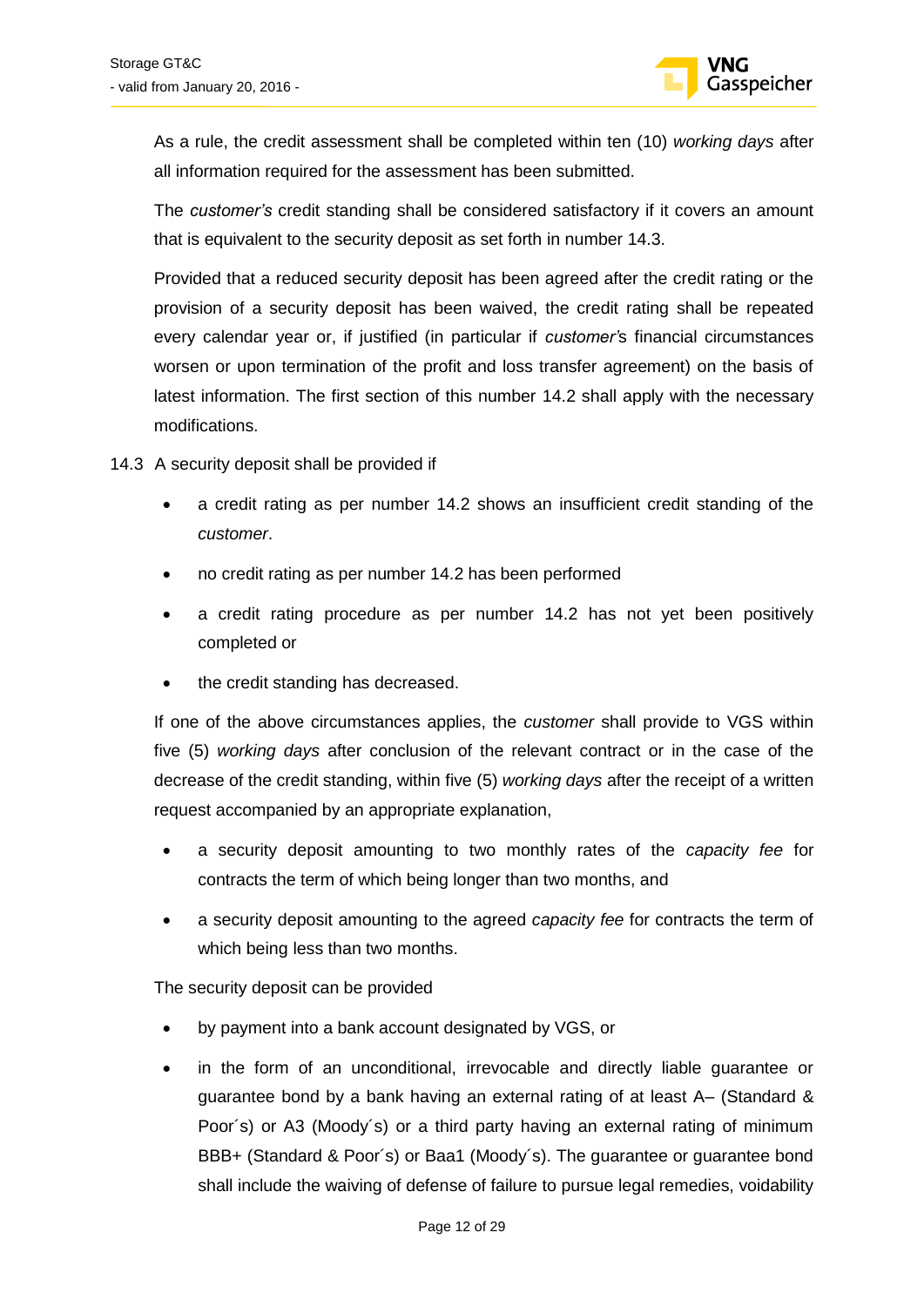

and set-off insofar it does not concern a claim which is undisputed or recognized by declaratory judgment. The guarantee or guarantee bond shall remain effective not less than eighteen (18) calendar months after the expiry of the *service period.*  The costs of the guarantee or guarantee bond shall be borne by the *customer*.

If the security is provided by payment to an account designated by VGS, the relevant amount shall bear interest from the date the amount has been credited to the account designated by VGS (value date) until repayment based on the 1-month EURIBOR reference interest rate less 0.15 percentage points p. a. A negative interest has not been envisaged. An adjustment to reflect the current market conditions of this interest rate shall always be made on the first bank working day of a calendar month. Interest shall be paid by VGS as one single amount upon repayment of the security deposit.

- 14.4 If the credit assessment is completed after provision of the security deposit and the credit rating has shown that the *customer* has to provide a lower or no security deposit, VGS shall return the security deposit accordingly.
- 14.5 VGS shall be entitled to terminate the contract with immediate effect pursuant to number 21, if
	- the *customer* fails to provide or delays payment of the respective and necessary security deposit according to number 14.3 or the deposit lacks the necessary quality or terms, or
	- the security deposit provided by the *customer* subsequently no longer meets the requirements of number14.3, and the *customer* fails to provide a replacement security within a reasonable period of time.
- 14.6 The security deposit shall be returned to the *customer* by VGS upon complete implementation of the respective contract, i.e. upon expiry of the contract term and payment of all components of the *storage fee* to be paid by the *customer* and the *service fees* and other fees, if any, or upon a legal succession of VGS that has the effect of discharging debts.

### <span id="page-12-0"></span>SECONDARY TRADING

### <span id="page-12-1"></span>**15 Possibilities of Secondary Trading**

The *customer* shall be entitled to market *capacities* by *secondary trading*. The following ways are available for this purpose: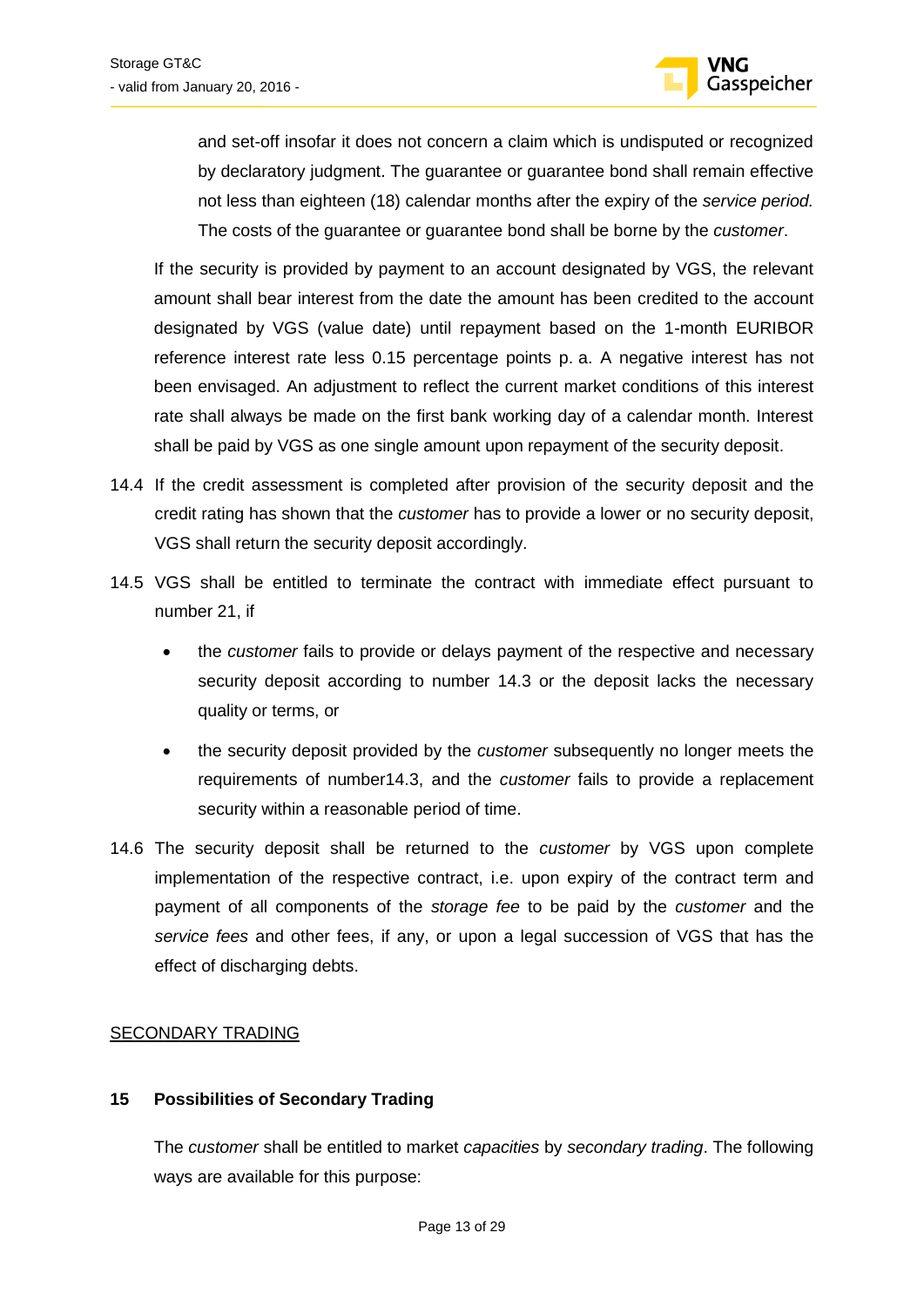

- surrender of use according to number 16, or
- *capacity transfer* according to number 17.

*Secondary trading* shall be allowed to take place, for example, via the web-based capacity trading platform store-x [\(www.store-x.net\)](http://www.store-x.net/).

### <span id="page-13-0"></span>**16 Surrender of Use**

The *customer* shall be entitled to leave acquired *capacities* to third parties for use by the same (surrender of use). In such case the *customer* shall remain obligated towards VGS to fulfil the duties arising from the contract, in particular those relating to the payment of the agreed *storage fee* and the *nomination* of the *gas quantities* to be injected or withdrawn.

### <span id="page-13-1"></span>**17 Capacity Transmission (legal Succession)**

- 17.1 The *customer* shall be entitled after having obtained the written approval by VGS, to assign in the aggregate its rights and duties arising from a contract to a third party (capacity transmission). The capacity transmission shall also constitute a legal succession in terms of the contract. VGS shall approve the legal succession if such third party can guarantee a proper fulfilment of the contractual obligations and has, in particular, an adequate credit standing as per number 14.2 or provides a security deposit as per number 14.3
- 17.2 In principle, the contracted *capacities* shall be indivisible *capacities*. That is why the right of *partial capacity transmission* shall be excluded unless agreed otherwise in the respective contract.

### <span id="page-13-2"></span>LIABILITY, FORCE MAJEURE, RIGHT OF SUSPENSION/LIMITATION/REFUSAL

#### <span id="page-13-3"></span>**18 Liability**

18.1 The *contractual partners* shall be liable to each other for damage to life, limb or health unless the *contractual partner* itself, its statutory representatives, performing agents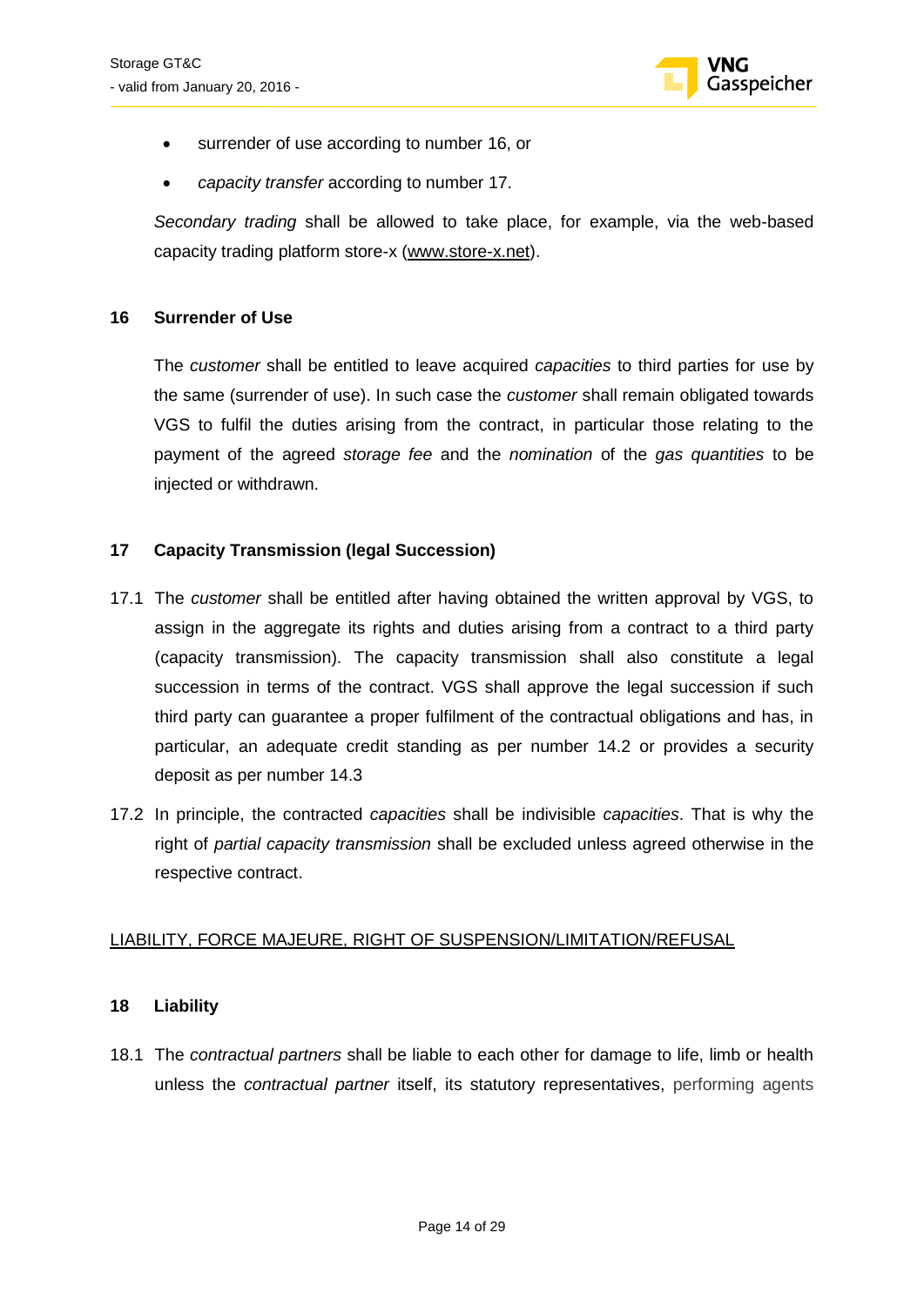

[Erfüllungsgehilfen<sup>1</sup>] and/or vicarious agents [Verrichtungsgehilfen<sup>2</sup>] have not acted with wrongful intent or negligence.

- 18.2 In the event of breach of material contractual duties the *contractual partners* shall be liable to each other for property damage and financial losses, unless the *contractual partner* itself, its statutory representatives, performing agents [Erfüllungsgehilfen] and/or vicarious agents [Verrichtungsgehilfen] have not acted with wrongful intent or negligence. The liability of the *contractual partners* for property damage and financial losses caused by ordinary negligence shall be limited to foreseeable damage common for the type of contract.
- 18.2.1 In this context, essential contractual obligations shall mean the obligations the compliance with which enables the due performance of the contract in the first place and on the compliance with which the contractual partner regularly does and also may rely.
- 18.2.2 Damages that are typical for such a contract and foreseeable shall be those which the contractual partner did foresee at the time of the conclusion of the contract as a possible consequence of a breach of the contract or which it should have foreseen in consideration of the circumstances which were known to the contractual partner or which it had to know while applying due diligence.
- 18.2.3 Typically, for business transactions of this nature, property damage in the amount of 2.5mn Euros and financial losses in the amount of 1.0mn Euros can be assumed.
- 18.3 Furthermore, the *contractual partners* shall be liable to each other for property damage and financial losses unless the *contractual partner* itself, its statutory representatives, performing agents [Erfüllungsgehilfen] and/or vicarious agents [Verrichtungsgehilfen] have not acted with wrongful intent or gross negligence. The liability of the *contractual partners* shall be limited in cases of grossly negligent breach of duties by its legal representatives, leading performing agents [Erfüllungsgehilfen] and/or vicarious agents [Verrichtungsgehilfe] to foreseeable damage typical for the contract. In the event of grossly negligent breach of duty on the part of ordinary performing agents [Erfüllungsgehilfen] the liability of the *contractual partners* shall be limited to 1.5mn Euros for property damage and 0.5mn Euros for financial losses.

<sup>1</sup> Translator's note: *Erfüllungsgehilfe:* in accordance with §278 of the German Civil Code [Bürgerliches Gesetzbuch, BGB], a party employed for the performance of an obligation for whom the principal himself is vicariously liable.

<sup>2</sup> Translator's note: *Verrichtungsgehilfe*: in accordance with § 831 of the German Civil Code, a party who is assisting in performance of an obligation and in doing so is bound by the principal's instructions; the principal is not liable for the other party's acts or omissions, but only for the principal's own faults regarding the selection and supervision of the other party.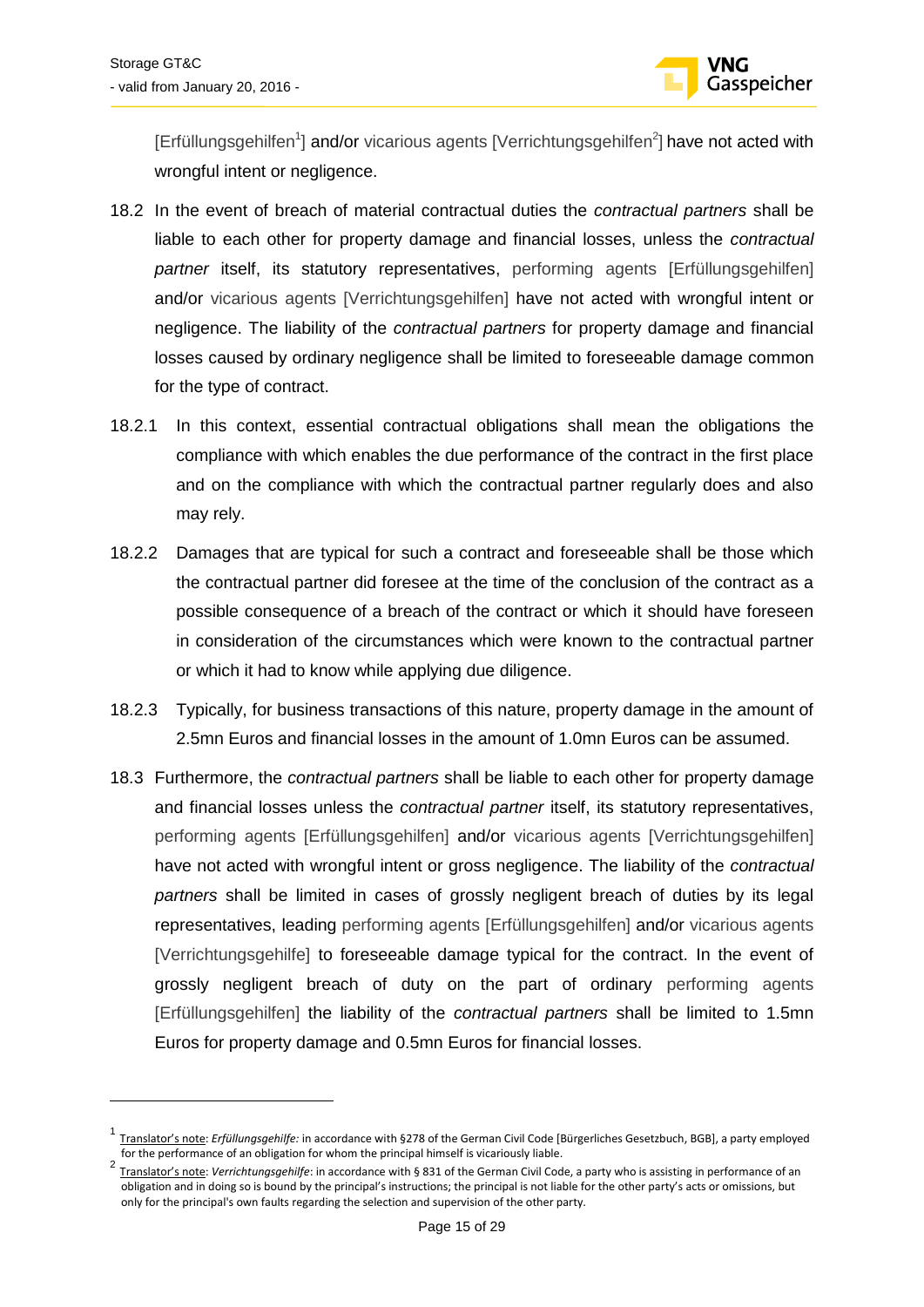

- 18.4 The liability for non-negligent property damage and financial losses as per number 18.2 and 18.3 shall be limited to ten (10) million Euros in the aggregate per damaging event. If the total amount of the individual damage claimed by the eligible *customer* per damaging event exceeds the aforementioned maximum amount the justified claim of every *customer* for each damaging event shall be reduced in the relation of the sum of all justified claims for damages to the maximum amount.
- 18.5 The limitation of liability as per number 18.1 through 18.4 shall also apply in favor of the statutory representatives, employees, performing agents [Erfüllungsgehilfen] and/or vicarious agents [Verrichtungsgehilfen] of the *contractual partners*.
- 18.6 Liability of the *contractual partners* according to statutory provisions, such as the German Liability Act [Haftpflichtgesetz], shall remain unaffected

### <span id="page-15-0"></span>**19 Force Majeure**

- 19.1 So far and as long as a *contractual partner* is unable to perform its duties as a result of force majeure according to number 19.2 it shall be released from these duties. It shall not apply to any inability in terms of payment obligations. The other *contractual partner*  shall be released from its obligation to make a counter-performance to the extent that the *contractual partner* is hindered to perform its duties due to force majeure.
- 19.2 Force majeure shall mean an unforeseeable event from outside that could not or not in time be avoided despite all adequate care to be expected and technically and commercially reasonable means. It includes, in particular, natural disasters, terrorist attacks, strikes and lock-outs provided such lockout is legal. Also covered by it shall be statutory provisions, acts by governments, courts or authorities as well as measures or regulations according to European legislation regardless its lawfulness.
- 19.3 The *contractual partner* claiming force majeure according to number 19.2 shall immediately notify the other *contractual partner* indicating the reasons of force majeure and the expected duration. He shall make efforts to ensure by all reasonable technical and commercial viable means to resume as quickly as possible the performance of its duties.
- 19.4 If the performance of duties is affected for a period of thirty (30) consecutive days and more than fifty (50) percent of the contracted *capacities* are affected on average during this period, the other *contractual partner* may terminate the contract with immediate effect as defined by number 21.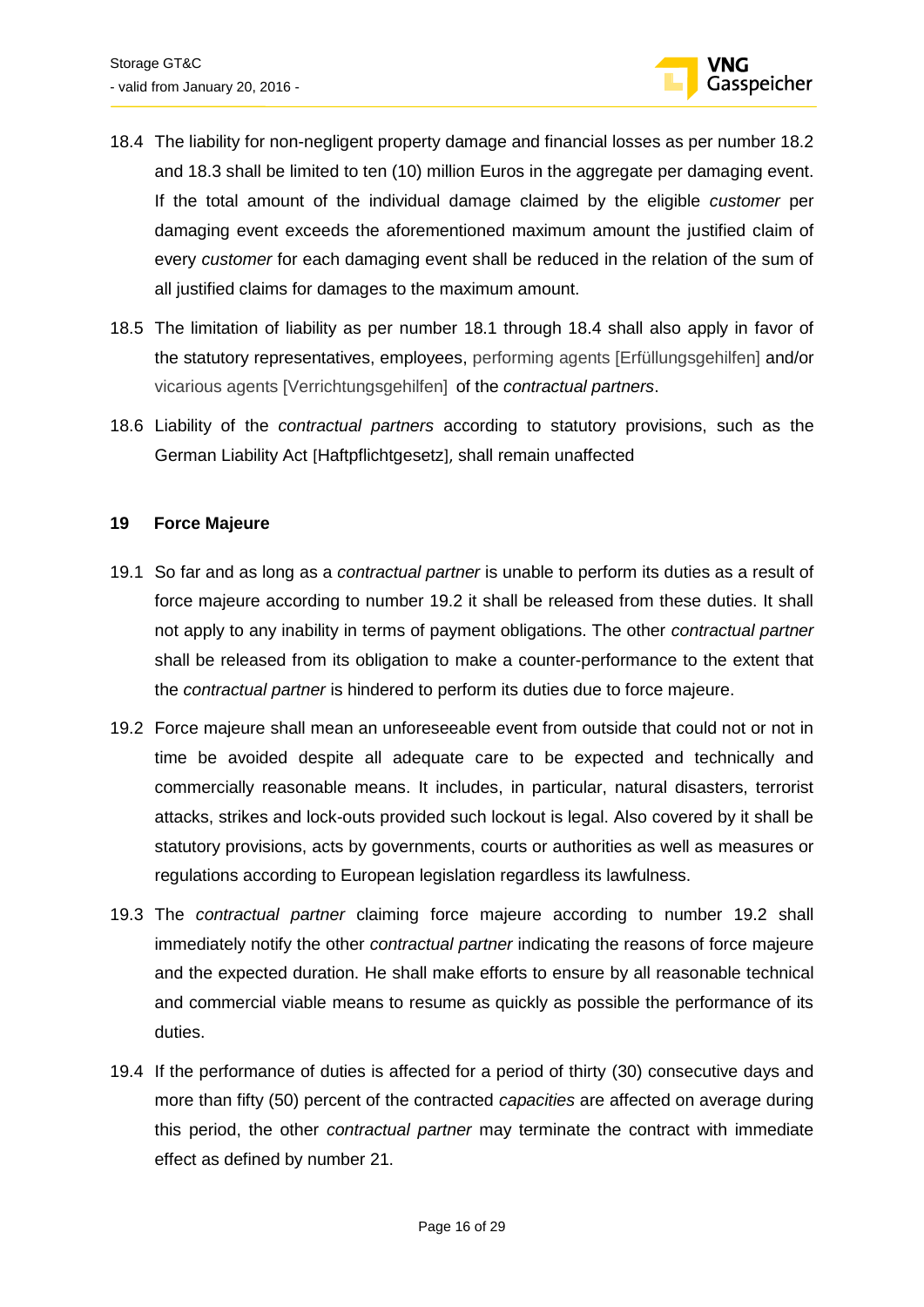

### <span id="page-16-0"></span>**20 Suspension of Service or Restriction of Service in Case of Imminent Danger and other Cases and Impacts on Counter-performance, Right to Refuse Performance**

20.1 VGS shall be entitled to suspend or restrict its contractual duties if the same is necessary and/or factually justified.

It shall in particular apply to measures necessary/objectively justified in order to

- prevent or avoid immediate danger to personal, the facilities or the environment (first alternative),
- avoid interference with other *customers* or avoid disruptive effects on facilities of VGS or third parties (second alternative),
- for *maintenance* (servicing, inspection, repair) of the *storage facility* as well as extension and conversion of *storage facilities* (third alternative).

VGS shall give notice of such measures in a suitable manner in due time prior to it, usually at [www.vng-gasspeicher.de](http://www.vng-gasspeicher.de/) as well as on the AGSI+ website at [https://transparency.gie.eu.](https://transparency.gie.eu/) There shall be no duty to give notice if due to the circumstances of the case concerned it cannot be done in a timely manner and the reasons for it are not attributable to VGS or if the elimination of the dangers or disruptions that occurred would be delayed. In such case VGS shall inform the c*ustomer* on the measures afterwards.

- 20.2 VGS shall also be released from performance if other circumstances exist the reasons of which not being attributable to VGS. It shall apply in particular to restrictions in the *gas transport system* (e.g. disruption of network operation or due to maintenance work) with the consequence that it is unable to provide or take over the gas at the agreed *gas transfer point* for the purpose of withdrawal and injection respectively.
- 20.3 In cases according to number 20.1 (first and second alternative) the *customer* shall have no obligation to make a counter-performance.

If service is suspended or restricted according to number 20.1 (third alternative) and number 20.2 the *customer* shall remain obligated to make a counter-performance.

In cases of *maintenance* or extension of the *storage facilities* as set out in number 20.1 (third alternative) this shall apply only to restrictions covering a total of three hundred and thirty-six (336) *hours* related a period of twelve (12) s*torage months*. Any restriction going beyond this period of time shall release the *customer* from its duty to make a counter-performance. The restriction will be recorded in the contract operation systems of VGS exact to the hour as the difference between the nominated and the *capacity*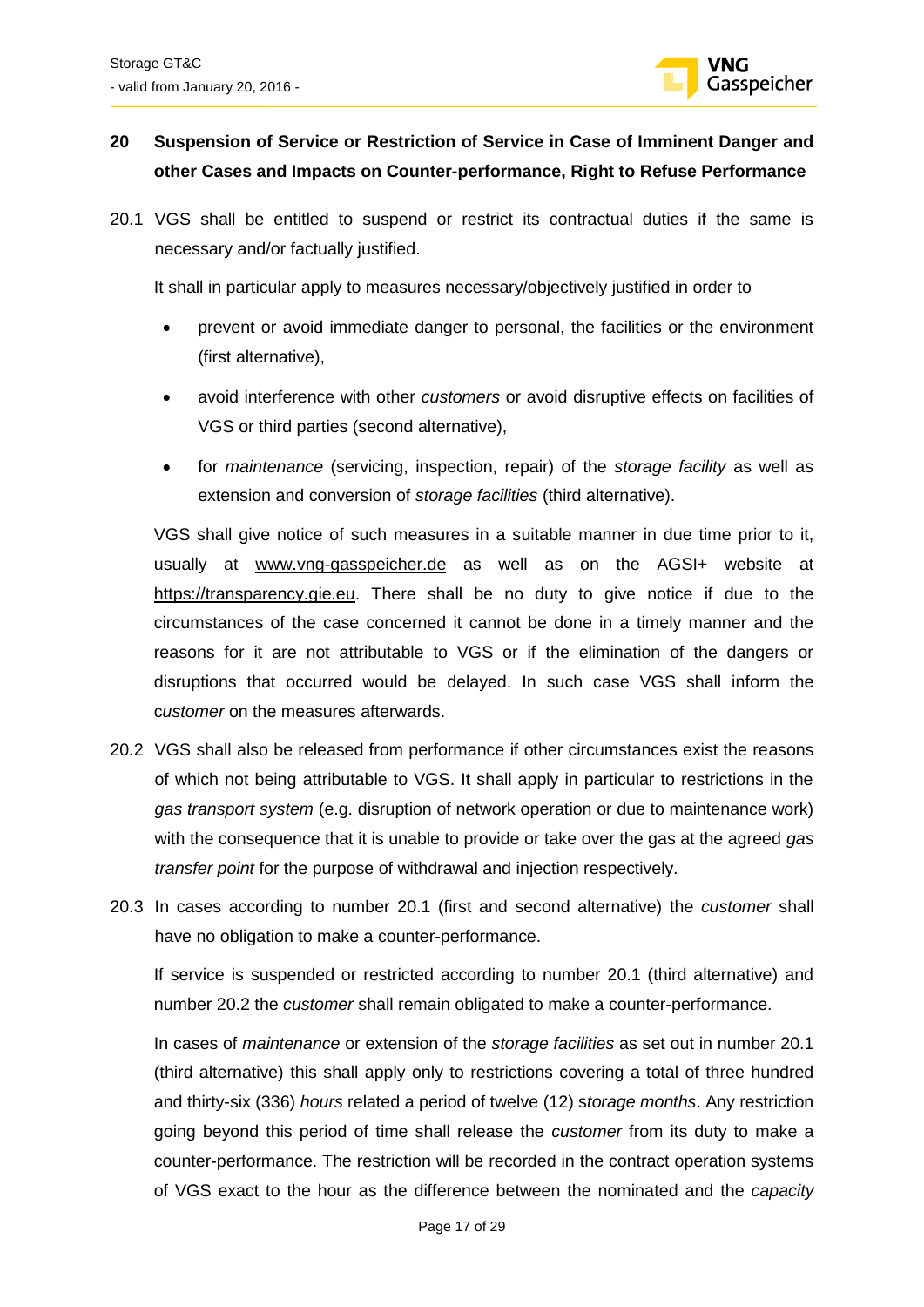

actually made available. For a *service period* deviating from the twelve (12) *storage months* the period of three hundred and thirty-six (336) *hours* shall be reduced or extended on a pro rate basis. Any *capacity fee* already paid shall be refunded by VGS.

20.4 VGS shall also be entitled to reduce or suspend contracted services if and as long as the *customer* defaults wholly or partly in payment of the *storage fee*.

### <span id="page-17-0"></span>OTHER PROVISIONS

### <span id="page-17-1"></span>**21 Termination for Cause**

- 21.1 The contract may be terminated with immediate effect for an important cause by either *contractual partner. A*n important cause shall particularly exist if
	- breach of contractual provisions by either *contractual partner* despite prior written warning by the other *contractual partner*;
	- default in payment by the *customer* of the *storage fee* charged or a significant part thereof for two successive *storage months* and failure to pay the amount due within the time limit set in the reminder.
	- default in payment by *customer* over a period of over two *storage months,* default in payment of the charged *storage fee* at an amount reaching the *storage fee* to be paid for two *storage months*.
- 21.2 In addition to that the *contractual partners* may terminate the contract with immediate effect if in relation to the other *contractual partner* the opening of insolvency proceedings is dismissed for lack of assets.

Every *contractual partner* shall inform the other c*ontractual partner* forthwith in writing on the dismissal of the opening of insolvency proceedings for lack of assets.

21.3 A termination for important cause shall have no impact on the rights and duties of the *contractual partners* that were created prior to such termination. The notice of termination shall state the reason of termination as well as the effective date of contract termination. § 314, section 3 German Civil Code shall remain unaffected.

### <span id="page-17-2"></span>**22 Change of Contract Terms by VGS**

22.1 The provisions of the contract and thus of integral parts of the contract (e.g. the Storage GT&C) shall be based on the legal and other, in particular technical,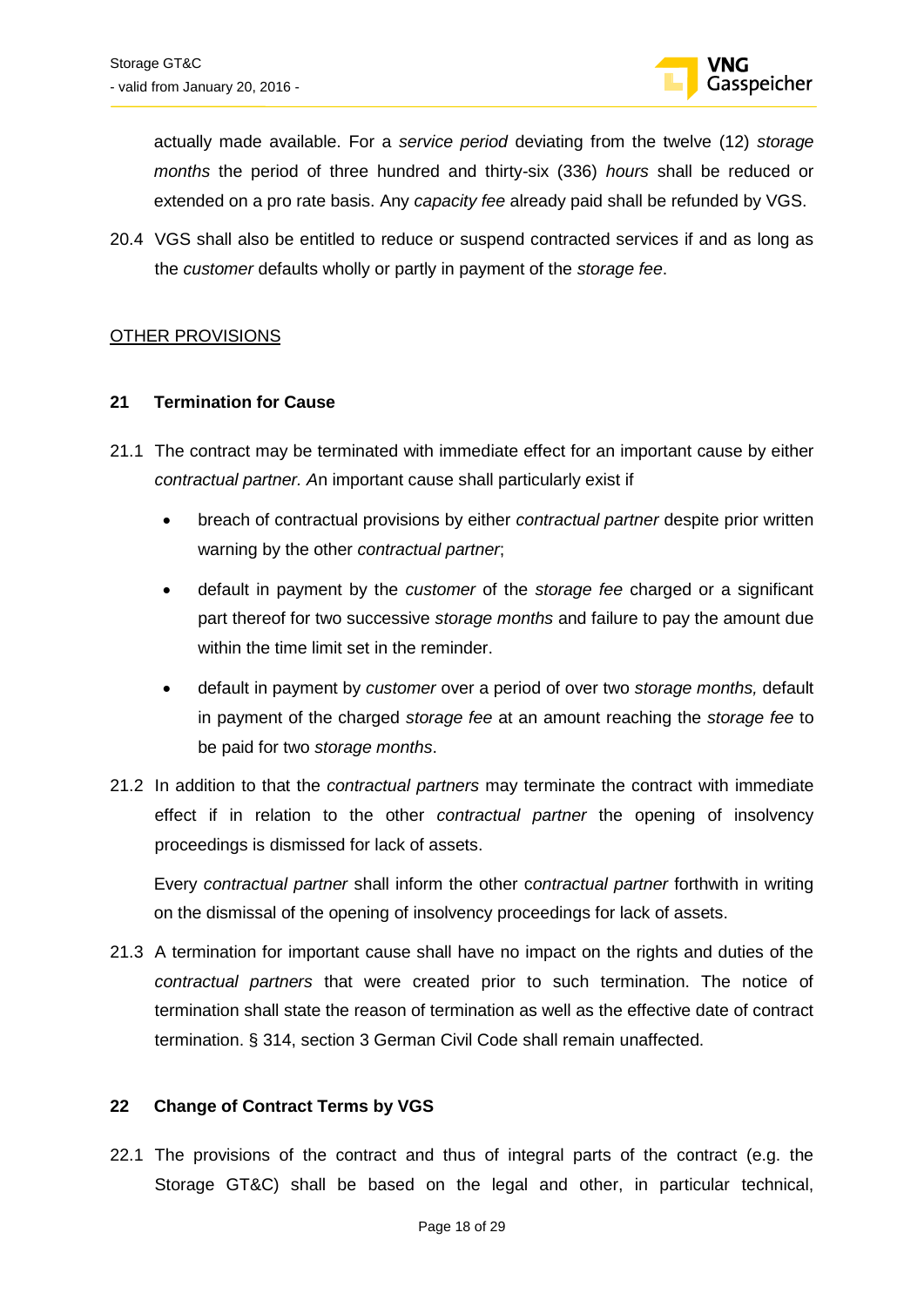

framework conditions applicable at the time of contract conclusion. If changes or amendments of the contract and its integral parts become necessary to meet new applicable and binding (for VGS)

- national and international legislation and/or
- requirements by national or international courts or authorities and/or
- generally accepted rules of technology

or to close any gap of the contract that may have been caused by it, VGS shall be entitled to change in a reasonable manner and acceptable for the *customer* the contract including its integral parts under reserve of the equivalence interest of performance and counter-performance and under consideration of the *customer*'*s* interests. A unilateral increase of the *storage fee* by VGS shall be excluded on the basis of this provision.

VGS shall notify the c*ustomer* of any planned change and the date of its effectiveness minimum six (6) weeks prior to the planned effective date unless excluded by law, the textual form (email) shall be sufficient for this purpose.

22.2 The correction of any obvious spelling or calculation mistakes shall not be deemed a change of contract terms and can be done at any time.

### <span id="page-18-0"></span>**23 Commercial Clause**

- 23.1 Should during the term of a contract concluded for a term longer than two years,
	- material technical, commercial and calculatory or legal circumstances of this contract change substantially with respect to the circumstances existing upon conclusion of the contract and were unforeseeable upon contract conclusion
	- the necessary balance of this contract as regards performance and counterperformance be affected materially and thus the existing equivalence relationship disturbed to a significant degree

the contract shall be adjusted in accordance with the new circumstances under consideration of all commercial, technical and legal effects.

23.2 The amended contractual provisions shall apply from the date the requesting *contractual partner* required initially in writing from the other *contractual partner* a change of contractual provisions invoking the new circumstances, but earliest two years from the effective date of the contract.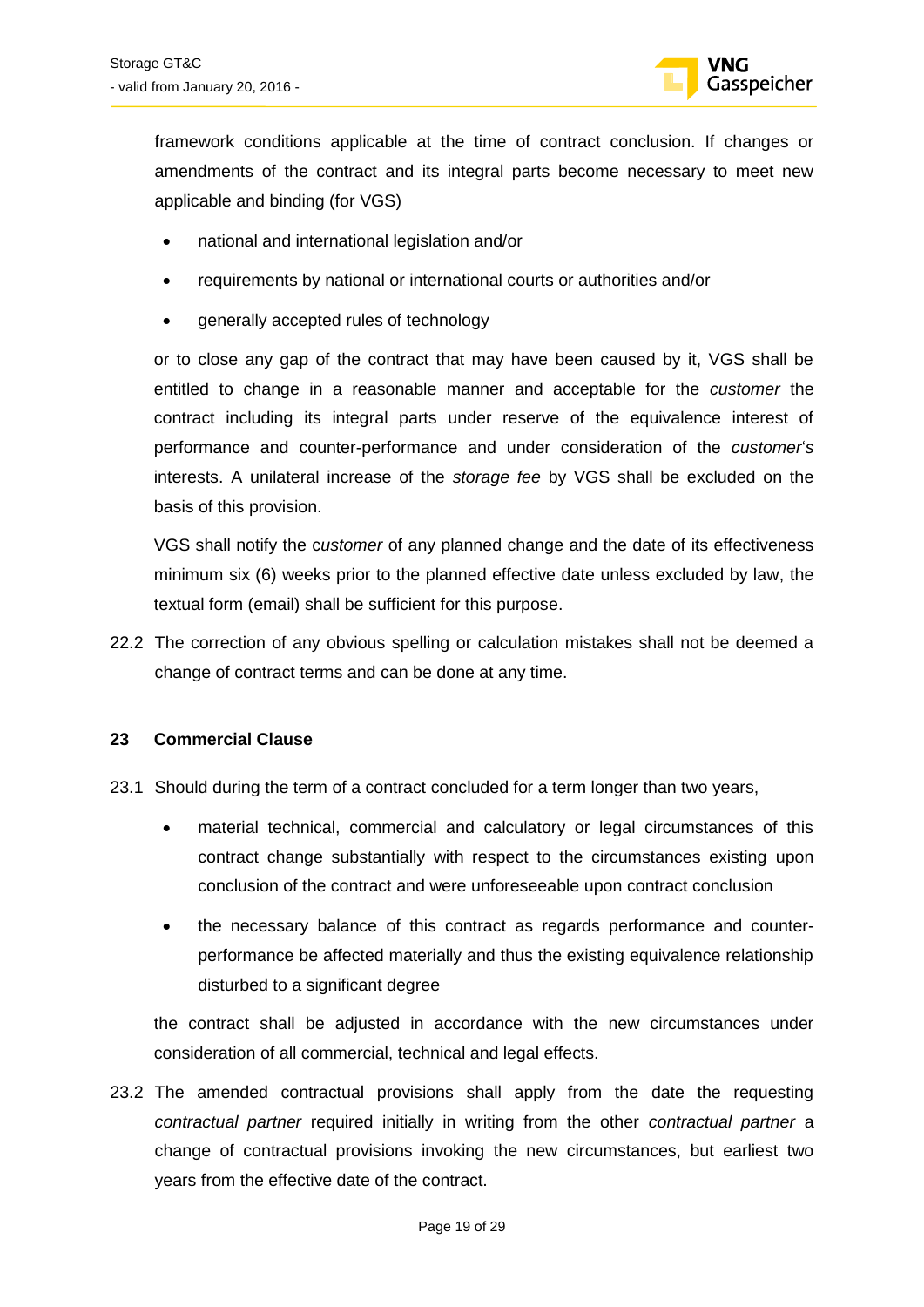

23.3 The provisions of number 22 and § 313 German Civil Code shall remain unaffected by it. With respect to § 313 German Civil Code it shall apply in particular to contracts with a term of less than two years.

### <span id="page-19-0"></span>**24 Change of Operator (legal Succession)**

VGS shall be entitled with the *customer'*s consent to assign as a whole its rights and duties arising from a contract to a third party. Such assignment shall be deemed a legal succession. The consent to the legal succession shall be granted if and when the third party guarantees a proper performance of the contractual obligations.

If rights and duties of a contract are assigned by VGS to an affiliated company as defined by § 15 German Stock Corporation Act [Aktiengesetz] which is capable of fulfilling the contract, no consent shall be needed. VGS shall inform the *customer* on the assignment without delay.

### <span id="page-19-1"></span>**25 Automated Data Processing, Data Transfer**

VGS shall be authorized to collect and store automatically the contract data of the *customers* required for contract *operation*s and use the same for the purpose of contract *operations*. VGS shall be entitled to transfer such contract data to the *adjacent network operator* or any other third party as far and as long as the same is required for proper *operations* of the contract concerned.

The *customer* shall give its consent to such automated data processing/data transfer by VGS.

### <span id="page-19-2"></span>**26 Confidentiality**

- 26.1 The *contractual partners* shall treat the content of the contract and all information which they receive or received in connection with the contract (confidential information) subject to number 26.2, as secret and confidential and not disclose it to third parties unless the *contractual partner* concerned has agreed to it in writing beforehand. The *contractual partners* undertake to use the confidential information for no other purpose than the performance of the contract.
- 26.2 Either *contractual partner* shall have the right to disclose confidential information received by the other *contractual partner* without written consent by the latter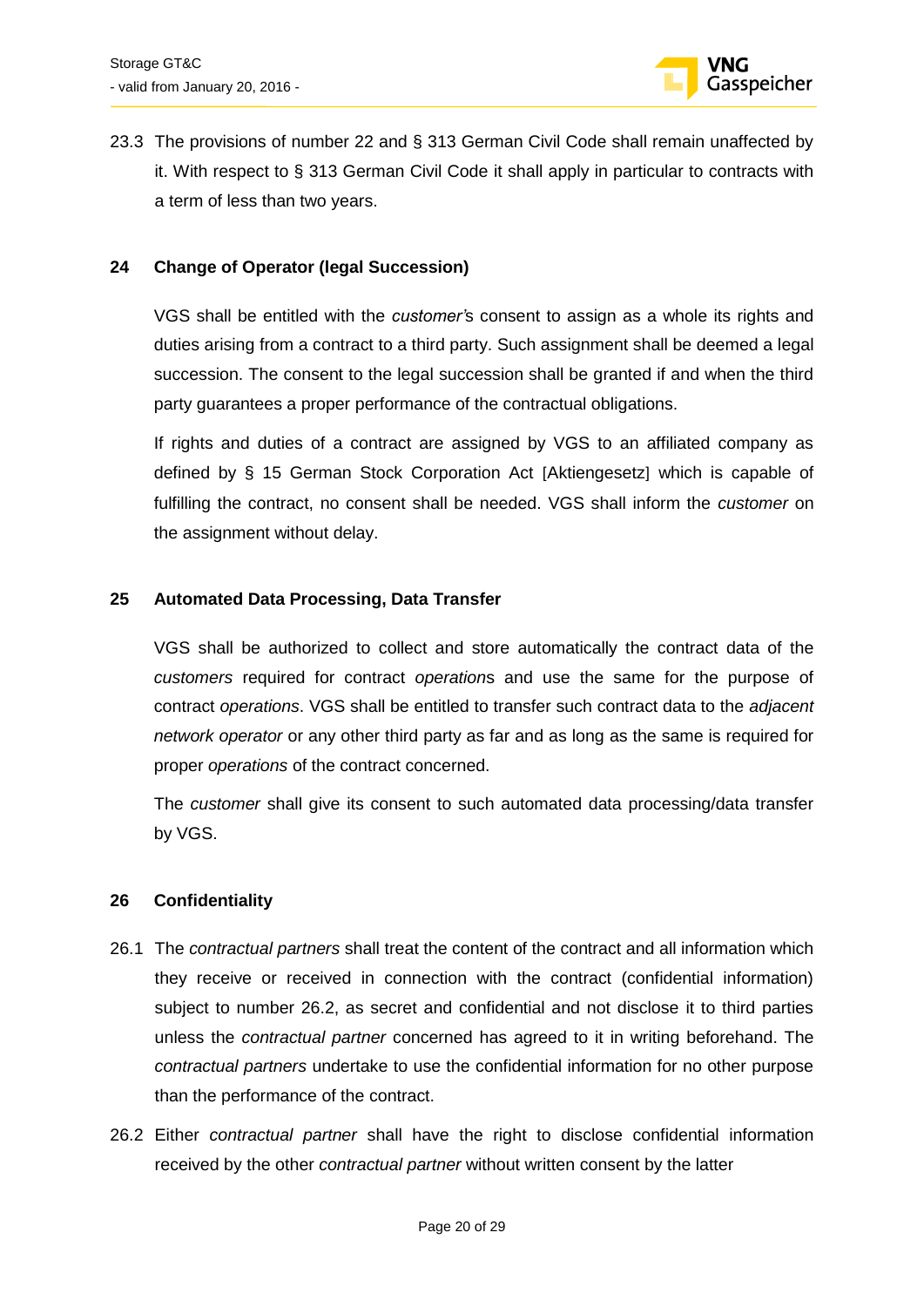

- to a company affiliated by majority provided the latter is bound to secrecy in the same manner,
- to its legal representatives, advisors, banks and insurance companies to the extent such disclosure is needed for the proper performance of contractual duties, and these persons or companies have themselves agreed beforehand to treat the information as confidential or are bound to secrecy by law due to their profession.

In addition to that every *contractual partner* shall have the right to disclose confidential information received by the other *contractual partner* without the written approval by the latter to the extent such confidential information

- is justifiably already known to the receiving third party on the date on which it received such information from the other *contractual partner.*
- is already in the public domain or becomes available to the public in any other manner than through the action or omission by the c*ontractual partners, or*
- is required to be disclosed by a *contractual partner* due to a statutory provision or a court order or order or request by a public authority. In such case the disclosing *contractual partner* shall notify the other c*ontractual partner* without delay.
- 26.3 The obligation regarding confidentiality shall remain in effect beyond the termination of the storage contract – for a period of sixty (60) calendar months.
- 26.4 § 6a German Energy Law [EnWG] shall remain unaffected.

### <span id="page-20-0"></span>**27 Written Form Requirement**

Amendments and supplements to the contract and its termination shall require the written form in order to be valid. The same shall apply to the waiver of the written form requirement.

### <span id="page-20-1"></span>**28 Choice of Law, Contractual Language, Legal Recourse and Place of Jurisdiction**

- 28.1 The contract shall be governed by German law, whereby (i) the international conflict of law provisions, unless these are imperative provisions, as well as (ii) the United Nations Convention on the International Sale of Goods shall be excluded.
- 28.2 The language for the contract implementation shall be German. The German version of the contract shall be binding. If any deviation and/or discrepancy occurs between the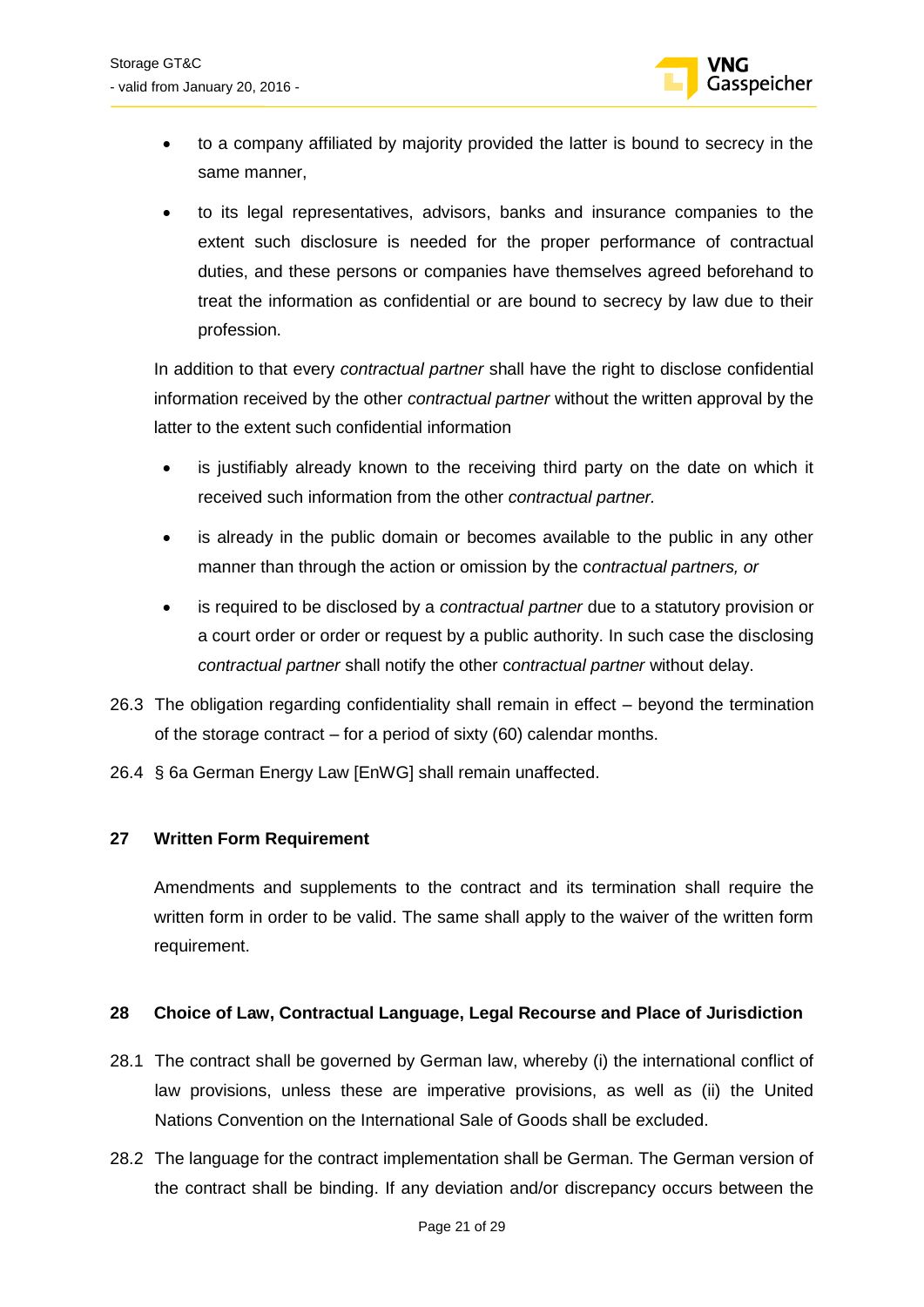

German and a foreign-language version of the contract the German version shall prevail in case of doubt.

28.3 The contractual parties shall be entitled to recourse to the ordinary courts in all cases of dispute arising in connection with the contract or regarding its validity. The place of jurisdiction shall be Leipzig.

-----------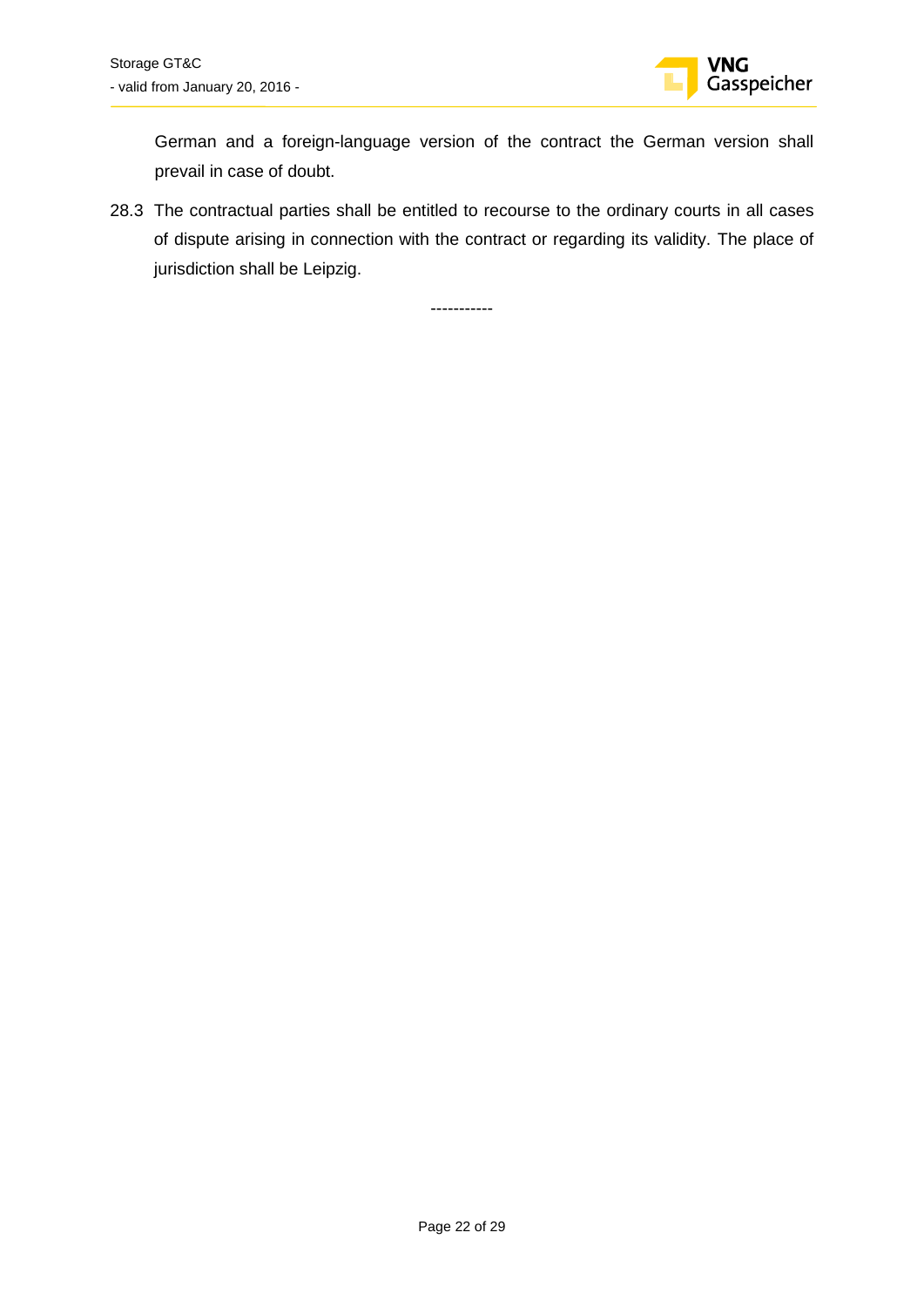

## **Definitions**

| <b>Adjacent Network Operator</b>                               | shall mean the operator of the adjacent gas transport<br>system connected to the storage facility.                                                                                       |
|----------------------------------------------------------------|------------------------------------------------------------------------------------------------------------------------------------------------------------------------------------------|
| <b>Booking</b>                                                 | shall mean the customer's binding offer submitted to<br>VGS by online booking for the conclusion of a<br>contract.                                                                       |
| <b>Booking Confirmation</b>                                    | shall mean VGS's acceptance of the binding offer<br>submitted by the customer by online booking for<br>conclusion of a contract.                                                         |
| <b>Booking Request</b><br>(Non-binding)                        | shall mean a non-binding expression of interest by the<br>customer for conclusion of a contract submitted to<br>VGS via MY STORAGE using the "easystore" online<br>product configurator. |
| <b>Bundled Capacities</b>                                      | shall mean the capacities of working gas volume<br>(WGV), injection rate (IR) and withdrawal rate (WR)<br>that can be contracted jointly (as a "bundle") only.                           |
| <b>Calorific Value at Injection</b><br>[kWh/Nm <sup>3</sup> ]  | shall mean the basis for conversion of the energy units<br>[kWh] into volume units [Nm <sup>3</sup> ] at the time of gas<br>injection.                                                   |
| <b>Calorific Value at</b><br>Withdrawal [kWh/Nm <sup>3</sup> ] | shall mean the basis for converting the volume units<br>[Nm <sup>3</sup> ] into energy units [kWh] at the time of gas<br>withdrawal.                                                     |
| <b>Capacities</b>                                              | shall designate the service required for the storage of<br>gas in form of working gas volume (WGV), injection<br>rate (IR) and withdrawal rate (WR).                                     |
| <b>Capacity Fee</b>                                            | shall mean the fee for holding available bundled or<br>unbundled capacities on a firm or interruptible basis.                                                                            |
| <b>Characteristic</b>                                          | shall mean the restriction describing the maximally<br>usable injection and withdrawal rates depending on                                                                                |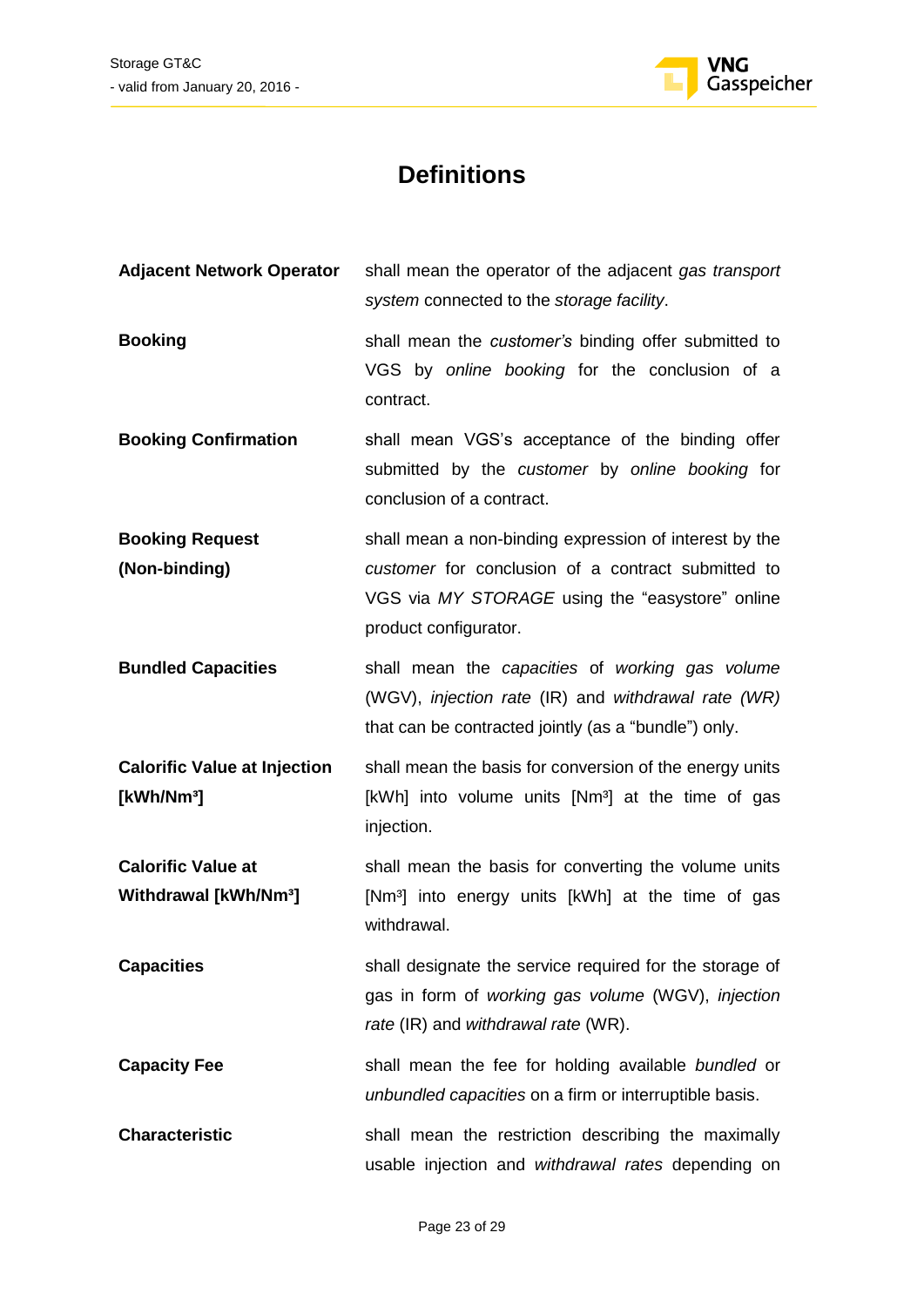

the current *working gas account balance* of the relevant contract.

- **Contractual Partners** shall mean VGS and the *customer* individually or jointly.
- **Customer** shall mean a natural or legal person who wants to conclude or has concluded contracts with VGS.
- **Exceeding of Capacity** shall mean the utilization of non-contractual *capacities* by the *customer* adhering to the procedure laid down in the Operating Manual applicable to the respective contract.
- Gas Day **Gas Day** shall mean the period of one calendar day, 6:00 a.m. to the next calendar day, 6:00 a.m.
- **Gas Quantity Can be indicated in volume units [Nm<sup>3</sup>] or energy units can be indicated in volume units [Nm<sup>3</sup>] or energy units** [kWh]. The *gas quantity* in standard cubic meter [Nm<sup>3</sup>] shall be a quantity of gas that is free of water vapor and occupies a *volume* of one cubic meter at a temperature of zero degrees Celsius and an absolute pressure of 1.01325 bar (standard cubic meter).
- **Gas Transfer** shall mean the transfer of injected *gas quantities* to another *customer*, or between contracts of the same *customer*.
- **Gas Transfer Point** shall mean the point where the *gas quantities* are provided or transferred/taken over between the *customer* and VGS. The kind of *gas transfer points* (e.g. network connection point, virtual trading point) shall be specified in the individual contract.
- Gas Transport System shall mean all pipelines and installations that serve the transport of gas.
- **Hour** shall mean the time beginning with a full clock hour and ending with the following full clock hour.
- **Injection Rate (IR)** shall mean the *gas quantity per hour*, measured in Nm³/h or kWh/h, which the *customer* may inject into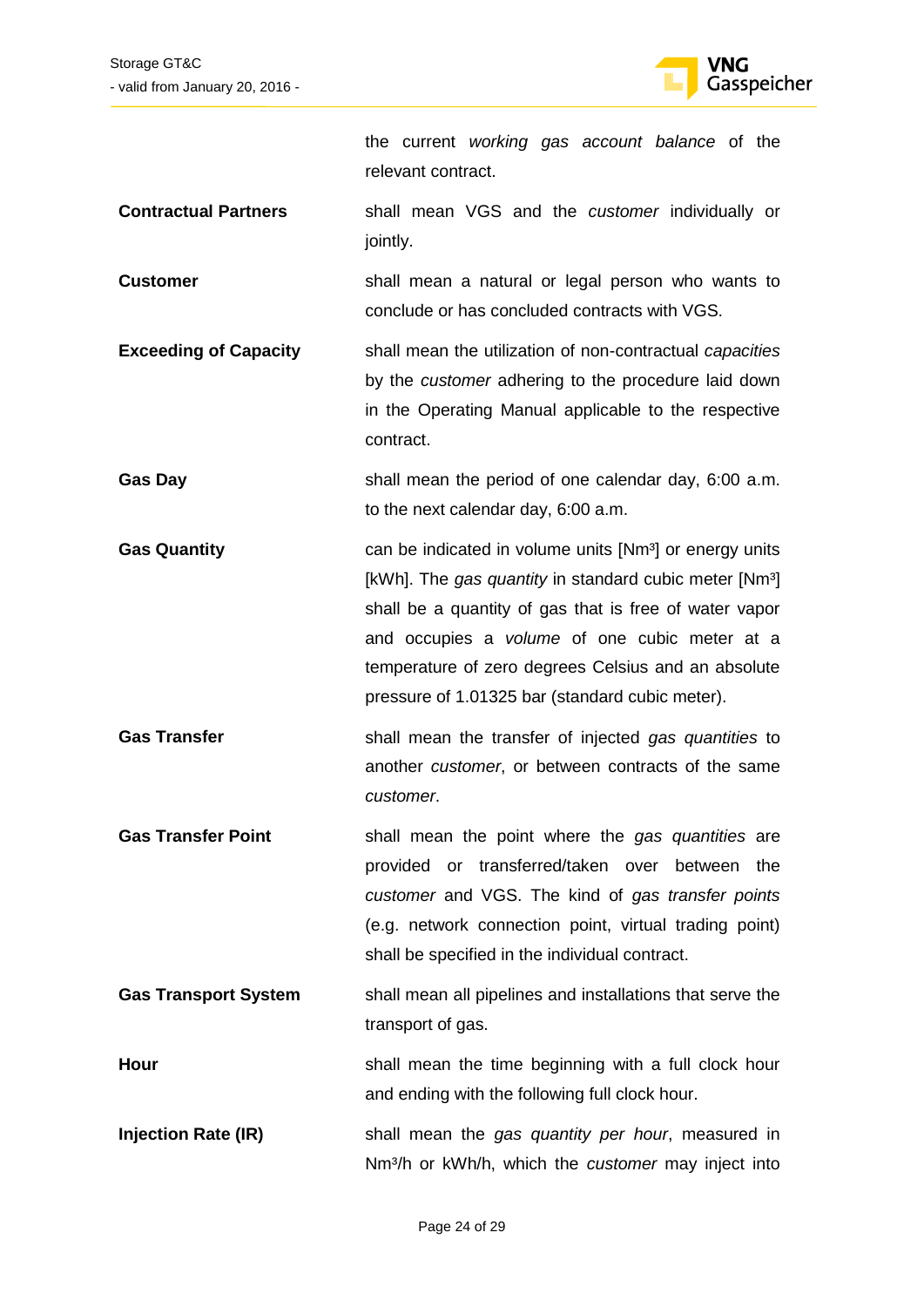

the *storage facility* under consideration of the injection characteristic.

- **Implementation Period** shall mean the period for establishing a contract in the contract processing systems prior to commencement of the *service period*.
- **Interruptible Capacity** shall mean *capacities* that are available to the *customer* depending on VGS's ability and capability.
- **Lump-sum Expense** shall mean an amount to be paid for gas utilization by VGS in special cases defined in the contract.
- **Maintenance** shall mean servicing, inspection or repair of the *storage facility* operated by VGS.
- **Market Area Coordinator** shall mean the natural or legal person determined by the long-distance network operators who provides services in a certain market area that need to be rendered by a person to ensure an efficient gas network access in a market area.
- **MY STORAGE** shall mean the personalized and customer-specific part (customer area) of VGS's internet presence on [www.vng-gasspeicher.de.](http://www.vng-gasspeicher.de/) Within the customer area MY STORAGE, several functions are available, which enable e.g. the online conclusion of contracts with VGS.
- **Nomination** shall mean the registration of *gas quantities* to be injected or withdrawn within a certain period of time. The types of *nominatio*n as defined by the Operating manual applicable to the respective contract including other conditions to be observed shall apply.
- **Online Booking** shall mean one of the possibilities for *customers* to conclude a contract; it shall be done at the VGS customer area *MY STORAGE* by using the "easystore" online product configurator according to the conditions regulated in the Terms of Registration and Booking.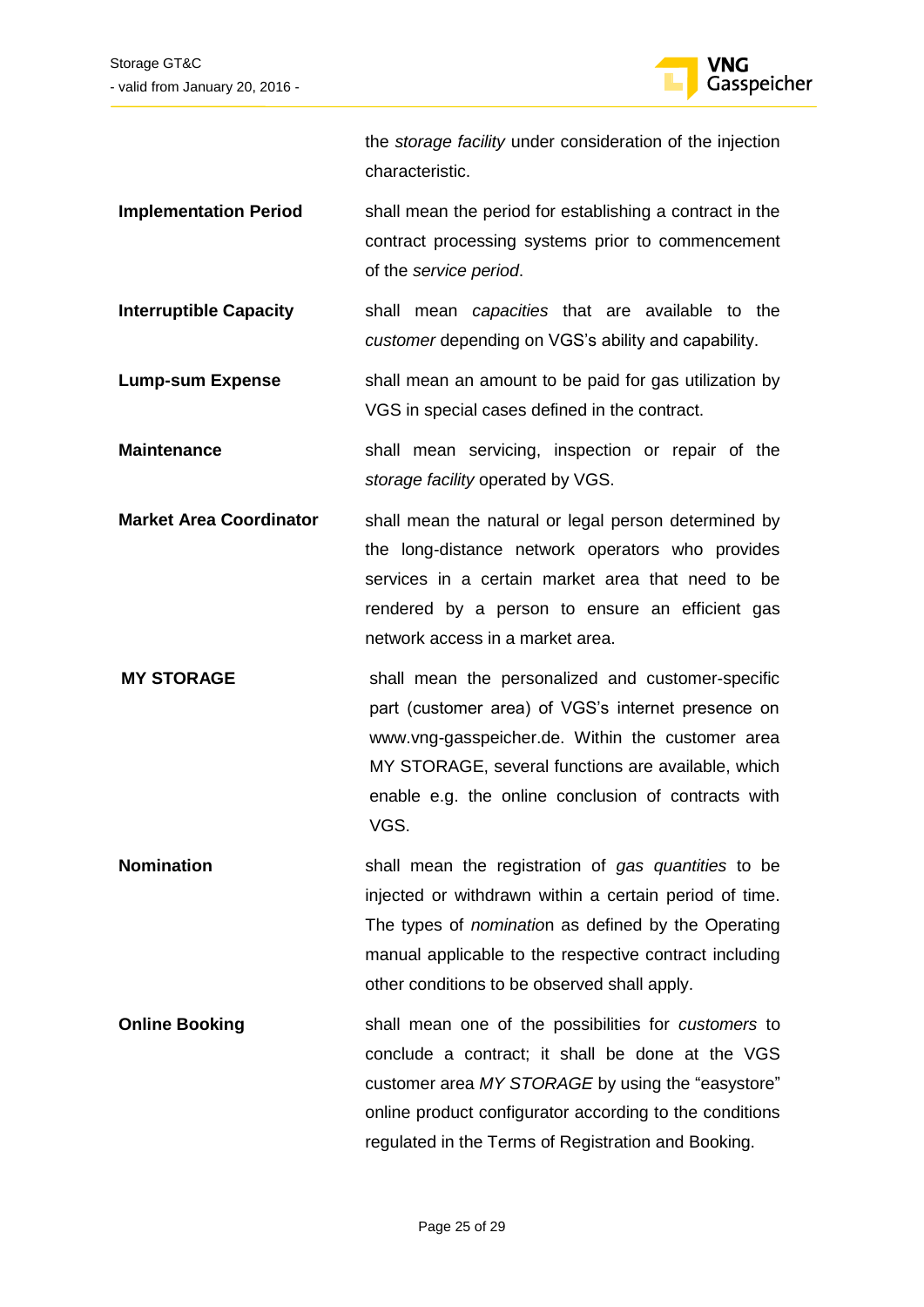

| <b>Operations</b>                              | facilitate the use (nomination and reporting) of the<br>contracted capacities and services additionally used<br>by the customer based on the provisions of the<br>Operating<br>Manual applicable to the respective<br>contract.                                                                                                                         |
|------------------------------------------------|---------------------------------------------------------------------------------------------------------------------------------------------------------------------------------------------------------------------------------------------------------------------------------------------------------------------------------------------------------|
| <b>Overrun Fee</b>                             | shall mean the service fee to be paid for use of extra-<br>contractual capacities.                                                                                                                                                                                                                                                                      |
| <b>Partial Capacity</b><br><b>Transmission</b> | shall mean the partial transmission of contracted<br>capacities by the customer to a third party in<br>accordance with the provisions of the relevant contract<br>the<br>provisions<br>concerning<br>and<br>capacity<br>transmission/legal succession set out in the storage<br>GT&C in relation to contracts as a whole.                               |
| <b>Secondary Trading</b>                       | shall mean the trading of <i>capacities</i> (contracted with<br>VGS) by the <i>customer</i> with third parties.                                                                                                                                                                                                                                         |
| <b>Service Fee</b>                             | shall mean the fee to be paid if use is made of a<br>service additionally offered by VGS for consideration in<br>connection with its products. It shall include the<br>overrun fee to be paid for exceeding of capacity, the<br>transmission fee to be paid for partial capacity<br>transmission and the transfer fee to be paid for a gas<br>transfer. |

**Service Period** shall mean the entire period for which the contracted *capacities* are held available by VGS and can be used by the *customer.* The *service period* is split into monthly billing periods.

**Shipper Code** shall mean a code specified by VGS that is used to identify a contract and the *nominations* within the scope of contract operations.

- **Storage Facility shall mean the facilities operated by VGS for** underground storage of gas connected to an upstream *gas transport system*.
- **Storage Facility Downtime** shall mean the downtime of the *storage facility* for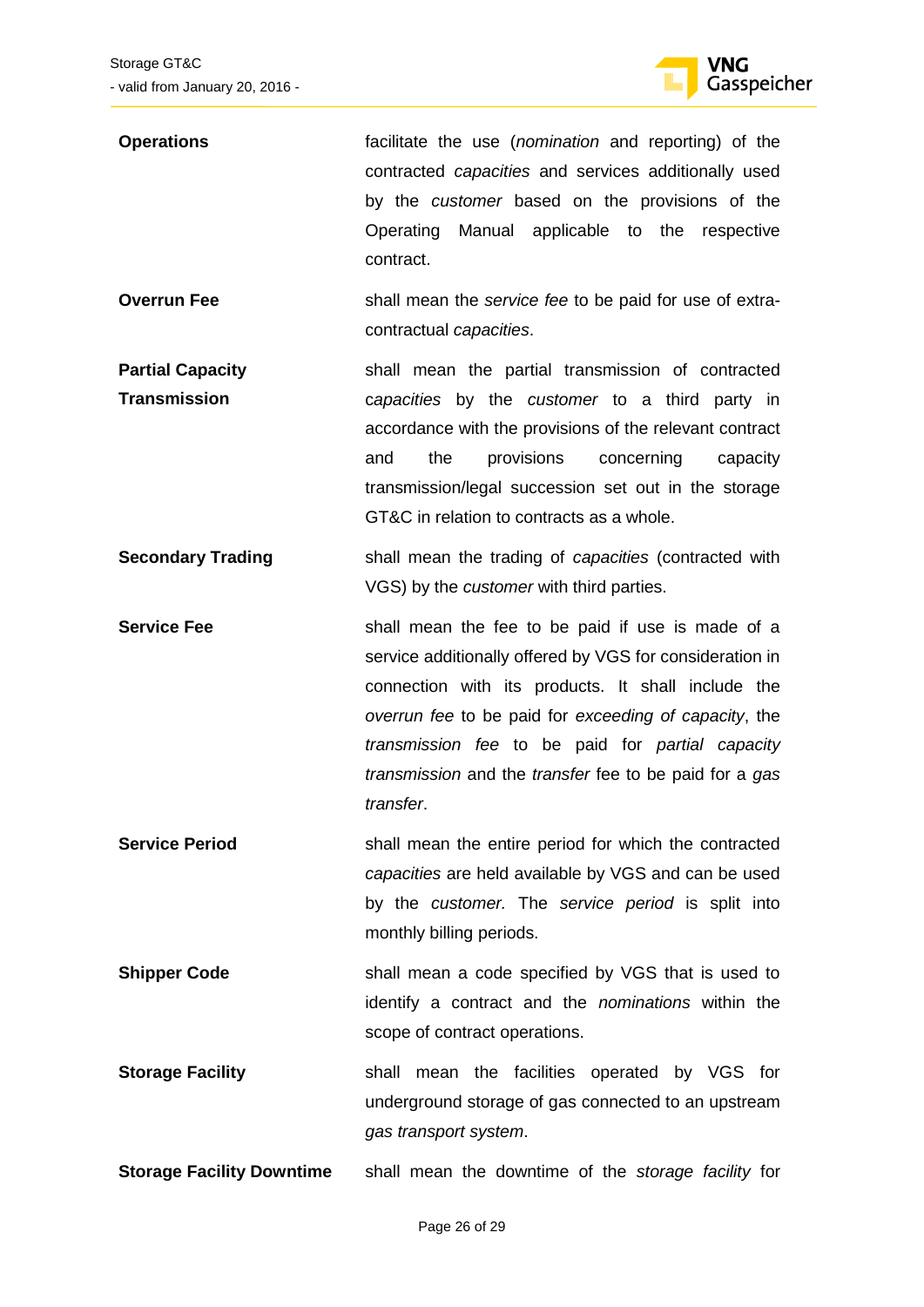

| (Technological)                                            | technological reasons during which no injection or<br>withdrawal can be made or to a limited extent only.                                                                                                                                                                                                                                                                                   |
|------------------------------------------------------------|---------------------------------------------------------------------------------------------------------------------------------------------------------------------------------------------------------------------------------------------------------------------------------------------------------------------------------------------------------------------------------------------|
| <b>Storage Facility Standby</b>                            | shall mean the period during which no injection into or<br>withdrawal from the storage facility is done but may be<br>done at any time under consideration of the start-up<br>times specified in the contract.                                                                                                                                                                              |
| <b>Storage Fee</b>                                         | shall mean the fee to be paid by the <i>customer</i> to VGS<br>that basically consists of the components capacity fee<br>and the variable fee. In the case of contracts in which<br>a virtual trading point is agreed as gas transfer point,<br>the usage-related injection fee as well as the usage-<br>related withdrawal fee shall be added as further<br>components of the storage fee. |
| <b>Storage Month</b>                                       | shall mean the period from the first calendar day of a<br>calendar month, 6:00 a.m. to the first calendar day of<br>the next calendar month, 6:00 a.m.                                                                                                                                                                                                                                      |
| <b>Storage Week</b>                                        | shall mean the period from Monday, 6:00 a.m. to<br>Monday of the following week, 6:00 a.m.                                                                                                                                                                                                                                                                                                  |
| <b>Storage Year</b>                                        | shall mean the period from April 1, 6:00 a.m. of a<br>calendar year to April 1, 6:00 a.m. of the following<br>calendar year.                                                                                                                                                                                                                                                                |
| Transfer Fee                                               | shall mean the service fee to be paid for gas transfer.                                                                                                                                                                                                                                                                                                                                     |
| <b>Transmission Fee</b>                                    | shall mean the service fee to be paid in case of a<br>partial capacity transmission.                                                                                                                                                                                                                                                                                                        |
| <b>Unbundled Capacity</b>                                  | shall mean the individual capacities of working gas<br>volume (WGV), injection rate (IR) and withdrawal rate<br>(WR) that can be contracted.                                                                                                                                                                                                                                                |
| <b>Usage-related</b><br><b>Injection Fee</b><br>("IR Fee") | shall mean the fee payable for covering the costs<br>usually arising in the scope of the transport of gas<br>quantities from the storage facility to the virtual trading<br>point and their provision at the virtual trading point.                                                                                                                                                         |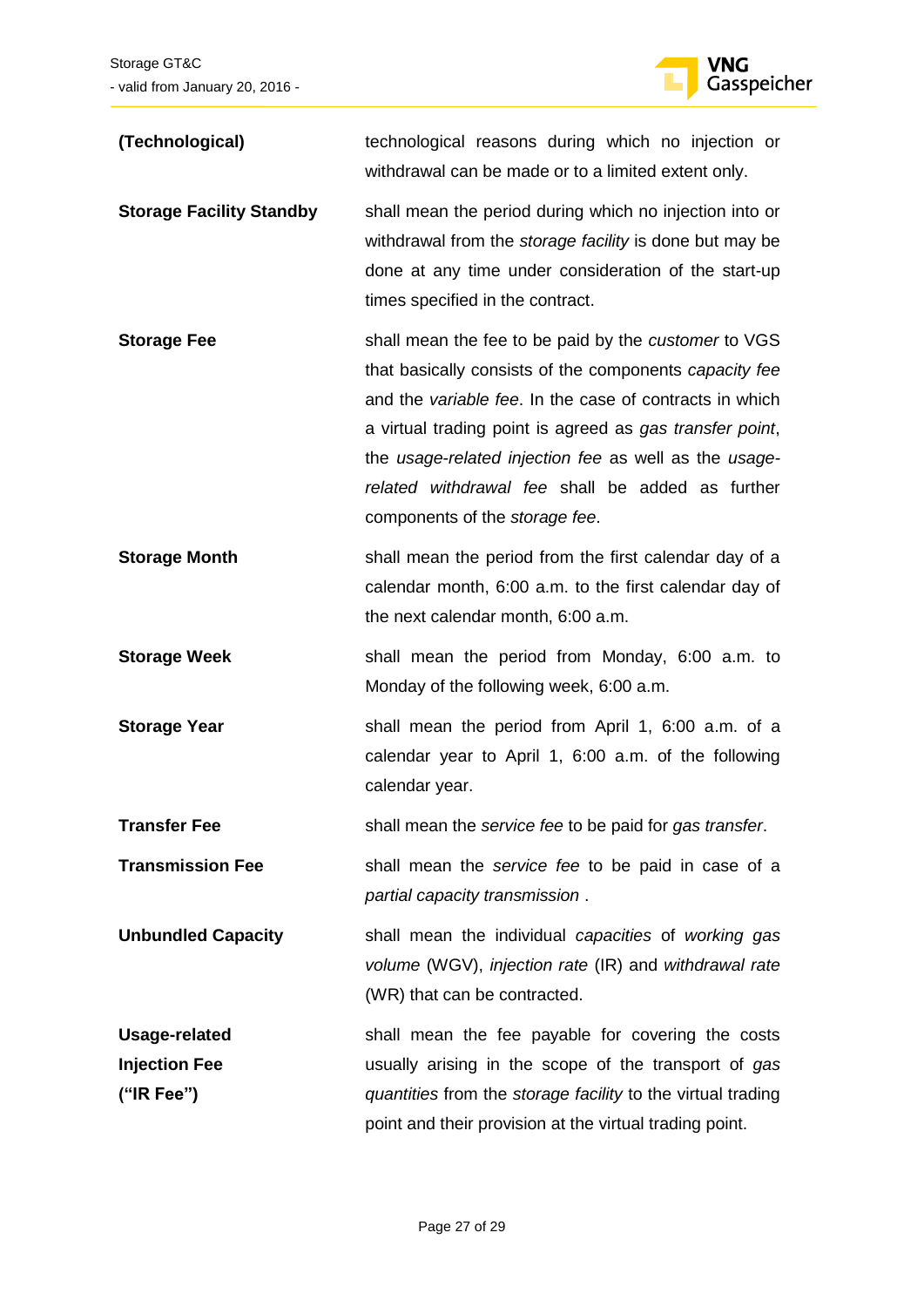

| <b>Usage-related</b>                | shall mean the fee payable for covering the costs                                                                                                                                                                                                                                                                                                                                                                 |
|-------------------------------------|-------------------------------------------------------------------------------------------------------------------------------------------------------------------------------------------------------------------------------------------------------------------------------------------------------------------------------------------------------------------------------------------------------------------|
| <b>Withdrawal Fee</b>               | usually arising in the scope of the takeover of gas                                                                                                                                                                                                                                                                                                                                                               |
| ("WR Fee")                          | quantities at the virtual trading point and their transport                                                                                                                                                                                                                                                                                                                                                       |
|                                     | from the virtual trading point to the storage facility.                                                                                                                                                                                                                                                                                                                                                           |
| <b>User</b>                         | shall mean a natural person who is allowed to use or<br>should be allowed to use the online booking functions<br>and/or the menu item CONTRACTS (if applicable,<br>functions<br><b>NOMINATION</b><br>including<br>the<br>and/or<br>REPORTING) in the non-public area of the customer<br>area MY STORAGE on behalf of the customer and is<br>registered or should be registered at MY STORAGE<br>for that purpose. |
| <b>Variable Fee</b>                 | shall mean the fee to be paid to cover the operating<br>costs usually incurred by VGS for the storage of gas.                                                                                                                                                                                                                                                                                                     |
| Volume [Nm <sup>3</sup> ]           | shall mean the volume of gas at standard conditions<br>measured in Nm <sup>3</sup> , i.e. at standard temperature of<br>Tn = 273.15 K or tn = $0^{\circ}$ C and standard pressure<br>on = $101.325$ Pa = $1.01325$ bar.                                                                                                                                                                                           |
| <b>Withdrawal Rate (WR)</b>         | shall mean the gas quantity per hour measured in<br>Nm <sup>3</sup> /h or kWh/h, which the <i>customer</i> may withdraw<br>from the <i>storage facility</i> under consideration of the<br>withdrawal characteristic.                                                                                                                                                                                              |
| <b>Working Day</b>                  | shall mean every calendar day from Monday to Friday<br>except public holidays in Saxony pursuant to the<br>Saxon Act governing Work on Sundays and Public<br>Holidays [Sächsisches Feiertagsgesetz].                                                                                                                                                                                                              |
| <b>Working Gas Account</b><br>(WGA) | shall mean an account kept by VGS for the customer<br>that shows the balance of the injected and withdrawn<br>gas quantities.                                                                                                                                                                                                                                                                                     |
| <b>Working Gas Account</b>          | shall mean the current balance of the working gas                                                                                                                                                                                                                                                                                                                                                                 |
| <b>Balance (WGAB)</b>               | account of a customer and corresponds with the                                                                                                                                                                                                                                                                                                                                                                    |
|                                     | working gas volume used at a certain point in time.                                                                                                                                                                                                                                                                                                                                                               |
| <b>Working Gas Volume (WGV)</b>     | shall<br>mean the portion of the storage<br>cavity                                                                                                                                                                                                                                                                                                                                                                |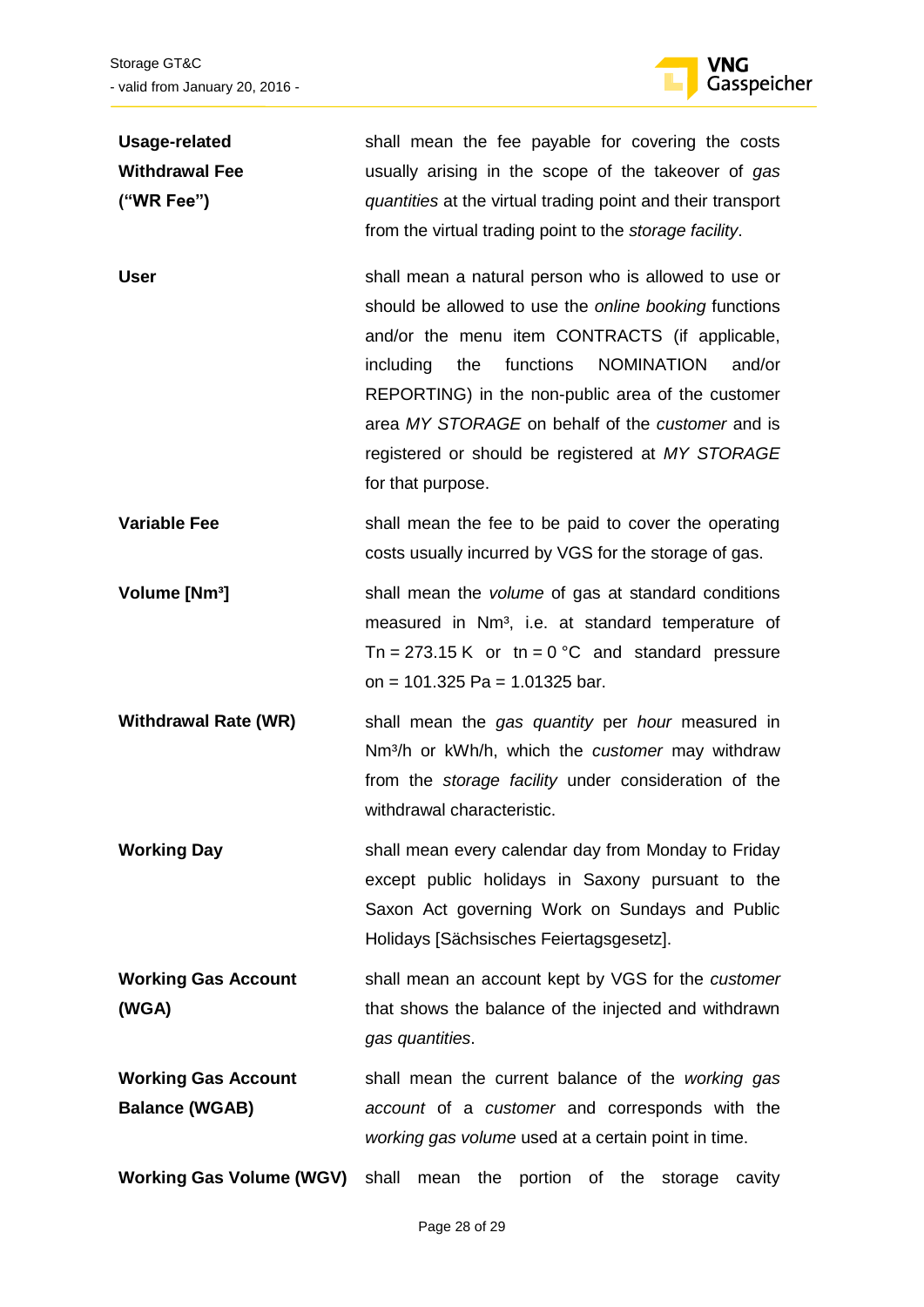

contractually available to the *customer* for the relevant *service period* of the contract as maximum *working gas volume*. The WGV shall be measured according to the contract design by energy units [kWh] or *volume* units [Nm³].

------------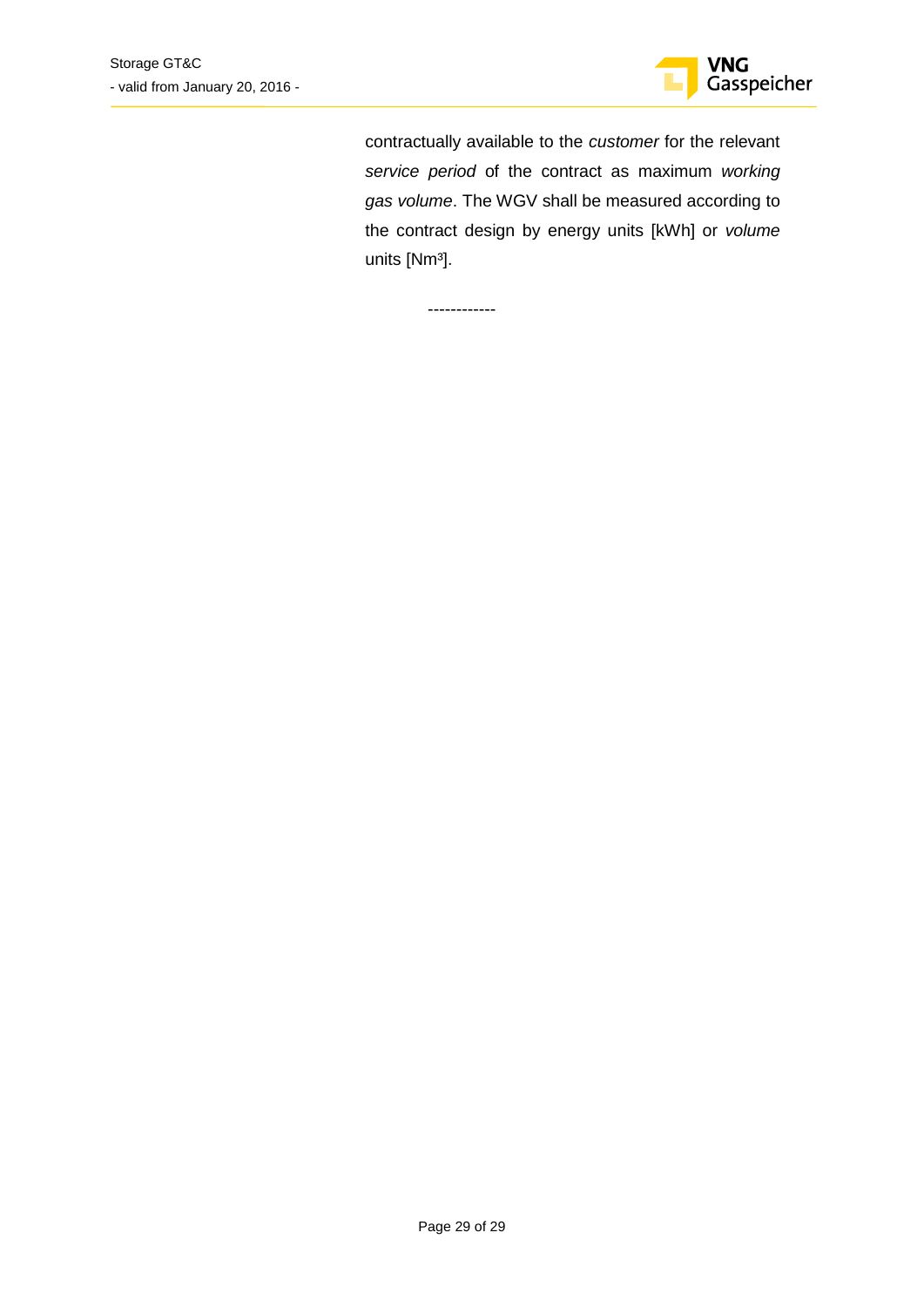

## **Allgemeine Geschäftsbedingungen**

der

**VNG Gasspeicher GmbH**

Maximilianallee 2, 04129 Leipzig

– nachstehend "VGS" genannt –

### **für die Speicherung von Gas in den von VGS betriebenen**

**Untergrundgasspeichern**

**(Speicher-AGB)**

- gültig ab 20.01.2016 -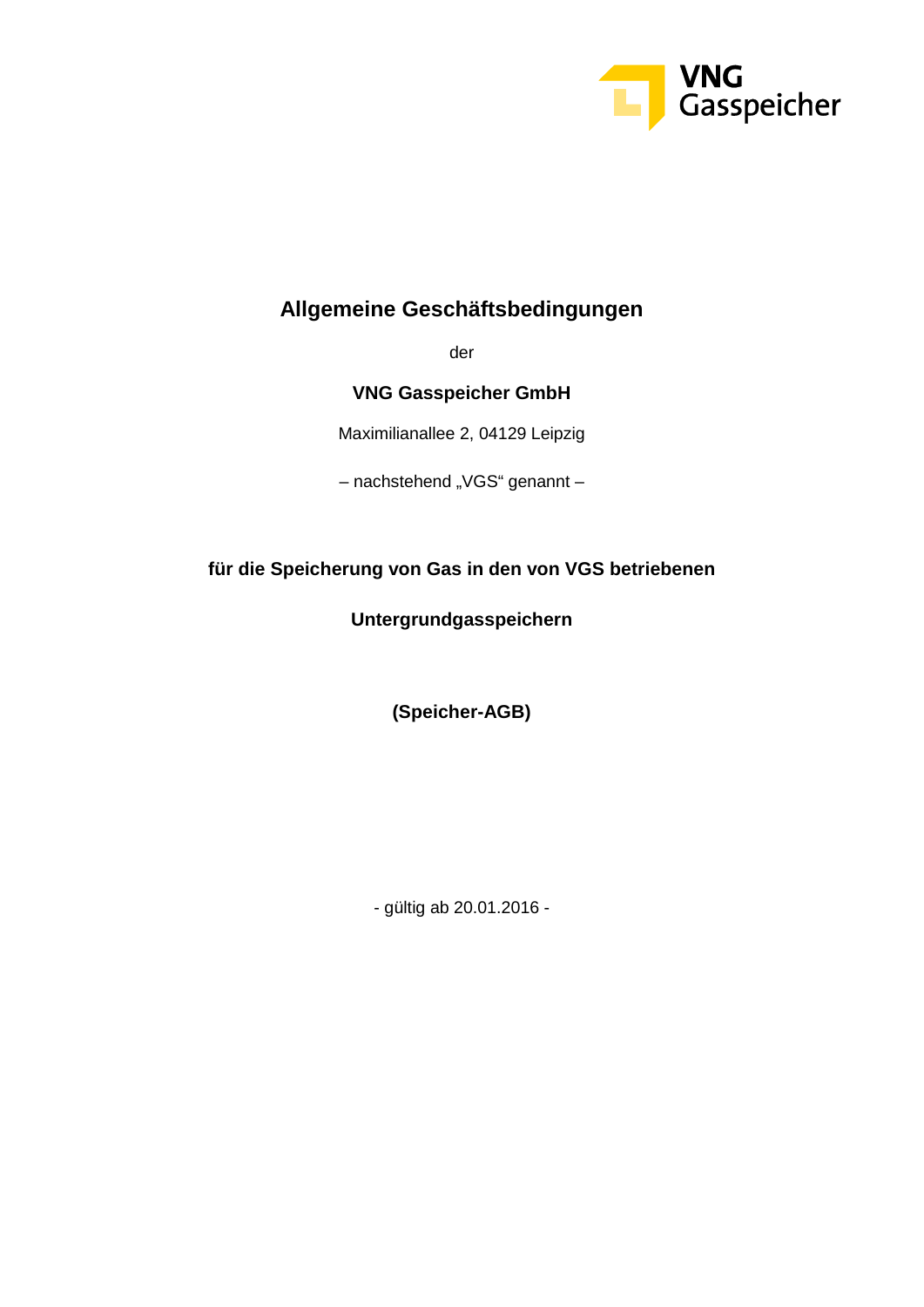

### **INHALTSVERZEICHNIS**

| 1  |                                                                           |
|----|---------------------------------------------------------------------------|
| 2  |                                                                           |
| 3  |                                                                           |
|    |                                                                           |
| 4  |                                                                           |
| 5  |                                                                           |
| 6  | Ende des Vertragsverhältnisses, Bereinigung des Arbeitsgaskontos6         |
| 7  |                                                                           |
|    |                                                                           |
| 8  |                                                                           |
| 9  |                                                                           |
|    | SPEICHERENTGELT, DIENSTLEISTUNGSENTGELTE UND SICHERHEITEN 9               |
| 10 |                                                                           |
| 11 |                                                                           |
| 12 |                                                                           |
| 13 | Änderungen bezüglich Steuern und öffentlich-rechtlicher Abgaben11         |
| 14 |                                                                           |
|    |                                                                           |
| 15 |                                                                           |
| 16 |                                                                           |
| 17 |                                                                           |
|    | HAFTUNG, HÖHERE GEWALT, RECHT ZUR LEISTUNGSAUSSETZUNG/-                   |
| 18 |                                                                           |
| 19 |                                                                           |
| 20 | Leistungsaussetzung bzw. Leistungsbeschränkung bei Gefahr in Verzug sowie |
|    | in anderen Fällen und Auswirkungen auf die Gegenleistung, Leistungs-      |
|    |                                                                           |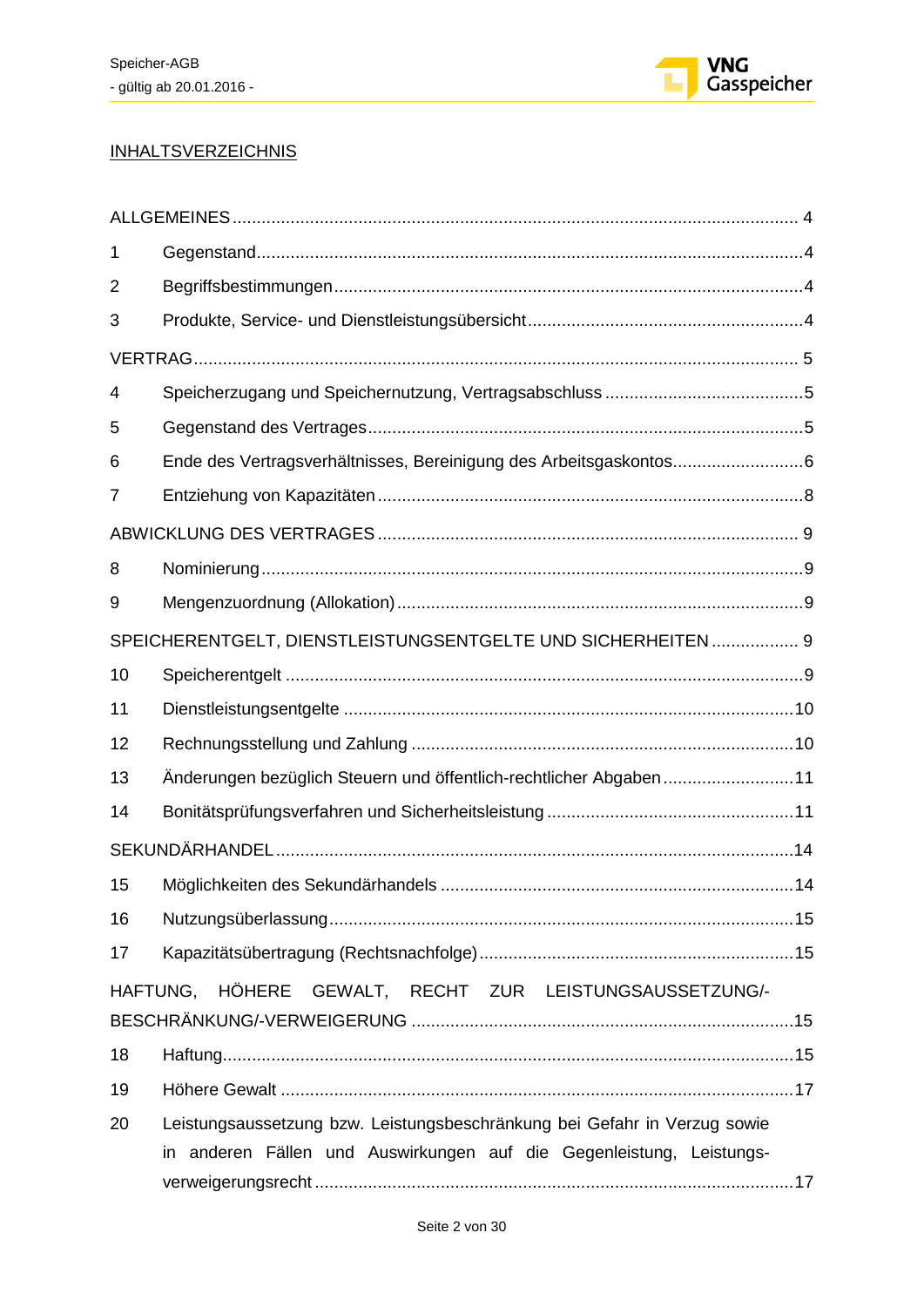

| 21 |  |
|----|--|
| 22 |  |
| 23 |  |
| 24 |  |
| 25 |  |
| 26 |  |
| 27 |  |
| 28 |  |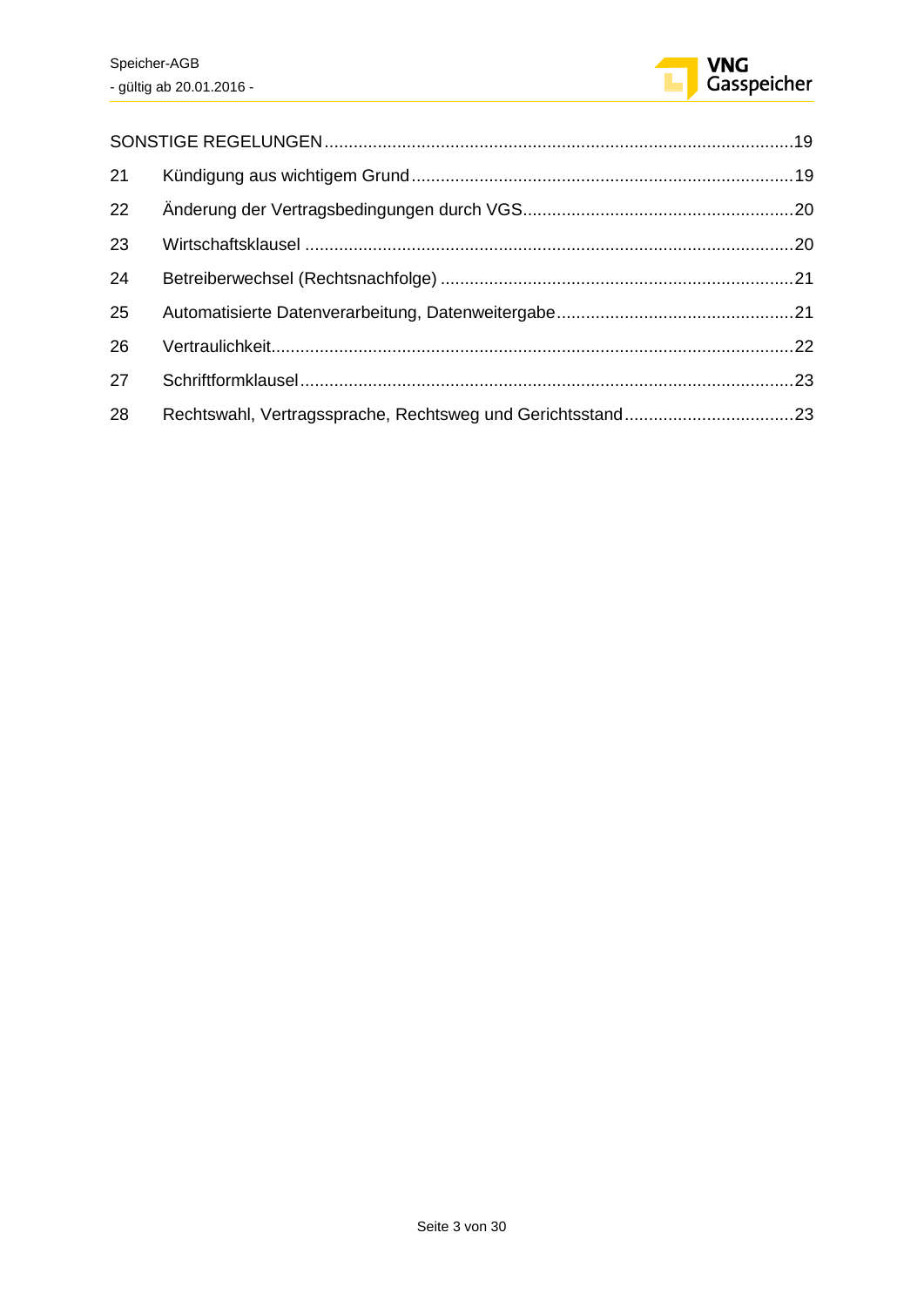

### ALLGEMEINES

### **1 Gegenstand**

Diese Speicher-AGB enthalten verbindliche Regelungen, zu denen VGS auf der Grundlage eines entsprechenden Vertrages Gas ihrer *Kunden* in den von VGS betriebenen Untergrundgasspeichern speichert.

### **2 Begriffsbestimmungen**

2.1 Die Speicher-AGB beinhalten im Anhang Begrifflichkeiten und deren Definition ("Begriffsbestimmungen") über typische, in der Vertragsbeziehung zwischen VGS und dem *Kunden* verwendete Begriffe. Die in den Begriffsbestimmungen definierten Begrifflichkeiten sind im Folgenden, im Vertrag selbst sowie in den anderen wesentlichen Bestandteilen des Vertrages kursiv dargestellt. Sie dienen der Orientierung und dem gemeinsamen Verständnis der *Vertragspartner* und sind in ihrer jeweils aktuell gültigen Fassung der Vertragsbeziehung zugrunde zu legen.

Für die Vertragsbeziehung zwischen VGS und dem *Kunden* gelten daneben auch die im jeweiligen Vertrag selbst sowie die in den anderen wesentlichen Bestandteilen des Vertrages enthaltenen Begriffsbestimmungen.

- 2.2 Ergänzend gelten die Begriffsbestimmungen des Gesetzes über die Elektrizitäts- und Gasversorgung vom 07.07.2005 (EnWG) in seiner jeweils gültigen Fassung, soweit die Begriffe in den Regelungen gemäß Nummer 2.1 nicht abweichend definiert werden.
- 2.3 Begriffe, die in der Einzahl verwendet werden, umfassen auch die Mehrzahl und umgekehrt, soweit nicht ausdrücklich etwas anderes vorgesehen ist oder sich aus dem Sachzusammenhang ergibt.

Bei allen Zeitangaben gilt die offizielle deutsche Zeit, also die Mitteleuropäische Zeit bzw. Mitteleuropäische Sommerzeit (MEZ/MESZ).

### **3 Produkte, Service- und Dienstleistungsübersicht**

- 3.1 VGS bietet ihren *Kunden* Produkte an, deren Bedingungen und speicherspezifischen Besonderheiten im jeweiligen Vertrag konkret definiert sind.
- 3.2 In Zusammenhang mit der *Abwicklung* eines Vertrages werden für die *Kunden* insbe-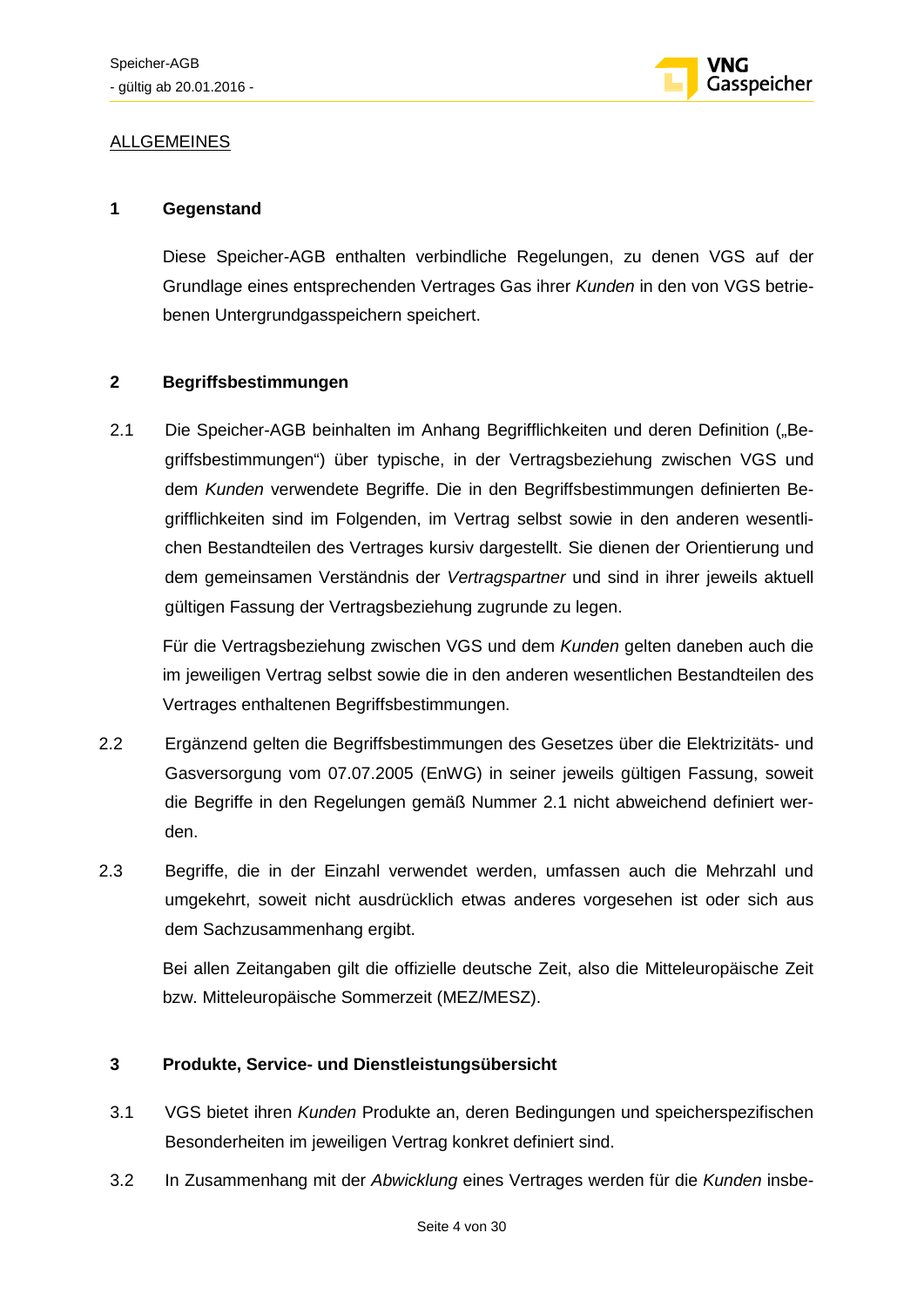

sondere die folgenden Serviceleistungen als integraler Bestandteil der von VGS zu erbringenden Leistungen erbracht:

- Bearbeitung der *Nominierungen* und Renominierungen, Ein- und Ausspeicherung von *Gasmengen*,
- Allokation der *Gasmengen*,
- Führung eines *Arbeitsgaskontos*.
- 3.3 Soweit der jeweilige Vertrag dies vorsieht und die entsprechenden vertraglichen Voraussetzungen vorliegen, ist der *Kunde* zudem berechtigt, weitere von VGS im Zusammenhang mit ihren Produkten angebotene entgeltliche Dienstleistungen in Anspruch zu nehmen. Zu diesen Dienstleistungen zählen insbesondere die
	- *Kapazitätsüberschreitung*,
	- teilweise *Kapazitätsübertragung*,
	- *Gasübergabe*.

### VERTRAG

### **4 Speicherzugang und Speichernutzung, Vertragsabschluss**

- 4.1 Voraussetzung für den Speicherzugang und die Speichernutzung ist der Abschluss eines entsprechenden Vertrages über *Kapazitäten* für das vom *Kunden* gewünschte Produkt.
- 4.2 Dem *Kunden* stehen zum Abschluss eines Vertrages insbesondere
	- die unverbindliche *Buchungsanfrage* sowie
	- die *Onlinebuchung*

im Kundenbereich *MEIN SPEICHER* zur Verfügung. Nähere Einzelheiten hierzu regeln die jeweils geltenden Registrierungs- und Buchungsbedingungen und können überdies den Produktbeschreibungen entnommen werden. Der *Kunde kann* aber auch jederzeit eine formlose Anfrage (z.B. per E-Mail) an VGS richten.

### **5 Gegenstand des Vertrages**

5.1 VGS verpflichtet sich gegenüber dem *Kunden*, für die Dauer des vereinbarten *Leistungszeitraums* die im jeweiligen Vertrag vereinbarten *Kapazitäten* unter Beachtung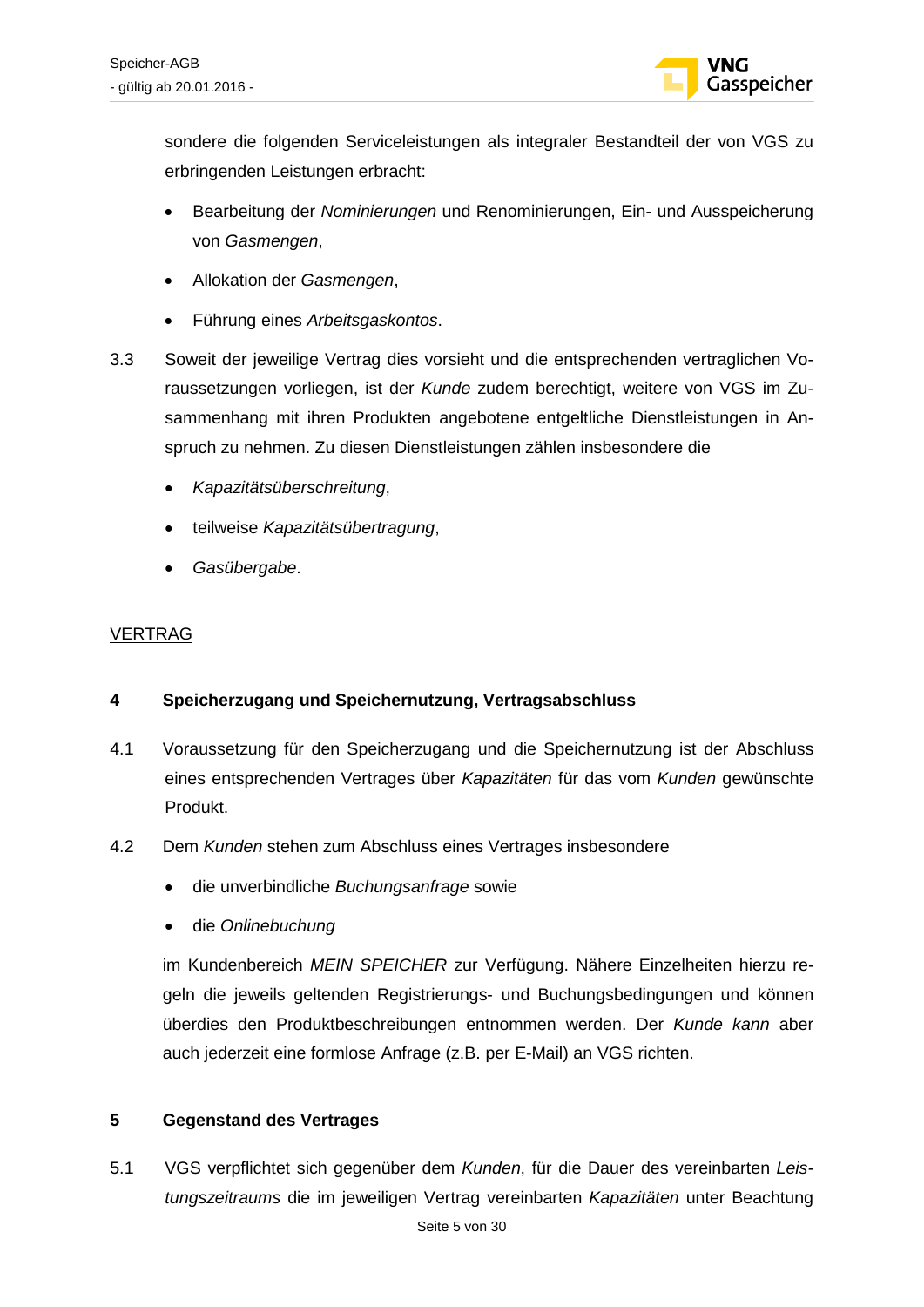

der vertragsspezifischen *Kennlinien* vorzuhalten sowie die zugehörigen Serviceleistungen zu erbringen. Der *Kunde* verpflichtet sich, das im jeweiligen Vertrag vereinbarte *Speicherentgelt* zu zahlen.

- 5.2 Der *Kunde* ist berechtigt, die gemäß Nummer 5.1 vorzuhaltenden *Kapazitäten* während des vertraglich vereinbarten *Leistungszeitraums* nach Maßgabe der vertragsspezifischen *Kennlinien* zu nutzen. Zu einer darüber hinausgehenden Nutzung ist der *Kunde* nicht berechtigt.
- 5.3 Der *Kunde* übergibt, VGS übernimmt die zur *Einspeicherung* in den *Speicher* nominierten *Gasmengen* am jeweils kontrahierten *Gasübergabepunkt*. Übergabe und Übernahme erfolgen gleichzeitig und wärmeäquivalent.
- 5.4 VGS ist berechtigt, das zur *Einspeicherung* in den *Speicher* übergebene Gas zusammen mit und ungetrennt von anderen *Gasmengen* zu speichern. Die Nämlichkeit des Gases im physikalischen Sinne (und damit die dingliche Identität des eingespeicherten Gases) braucht hierbei nicht gewahrt werden. Das zu speichernde Gas verbleibt im (Mit-)Eigentum des *Kunden*.
- 5.5 VGS übergibt, der *Kunde* übernimmt die zur *Ausspeicherung* aus dem *Speicher* nominierten *Gasmengen* am jeweils kontrahierten *Gasübergabepunkt*. Übergabe und Übernahme erfolgen zeitgleich und wärmeäquivalent.
- 5.6 Die Beschaffenheit des Gases hat den vom jeweiligen *angrenzenden Netzbetreiber* bzw. *Marktgebietsverantwortlichen* für den betreffenden *Gasübergabepunkt* veröffentlichten Anforderungen zu entsprechen.

### **6 Ende des Vertragsverhältnisses, Bereinigung des Arbeitsgaskontos**

- 6.1 Das Vertragsverhältnis endet mit Ablauf der vereinbarten Vertragslaufzeit oder im Falle einer rechtmäßigen außerordentlichen Kündigung zu dem in der Kündigung benannten Zeitpunkt.
- 6.2 Das *Arbeitsgaskonto* des *Kunden* muss zum Ende des *Leistungszeitraums* ausgeglichen sein. Dies ist der Fall, wenn das *Arbeitsgaskonto* einen *Arbeitsgaskontostand* von Null ausweist und sich keine *Gasmengen* des *Kunden m*ehr im *Speicher* befinden.
- 6.3 Weist das *Arbeitsgaskonto* zum Ende des *Leistungszeitraums* eines Vertrages gleichwohl noch einen *Arbeitsgaskontostand* größer Null aus und befinden sich noch entsprechende *Gasmengen* des *Kunden* im *Speicher,* ist der *Kunde* berechtigt, ent-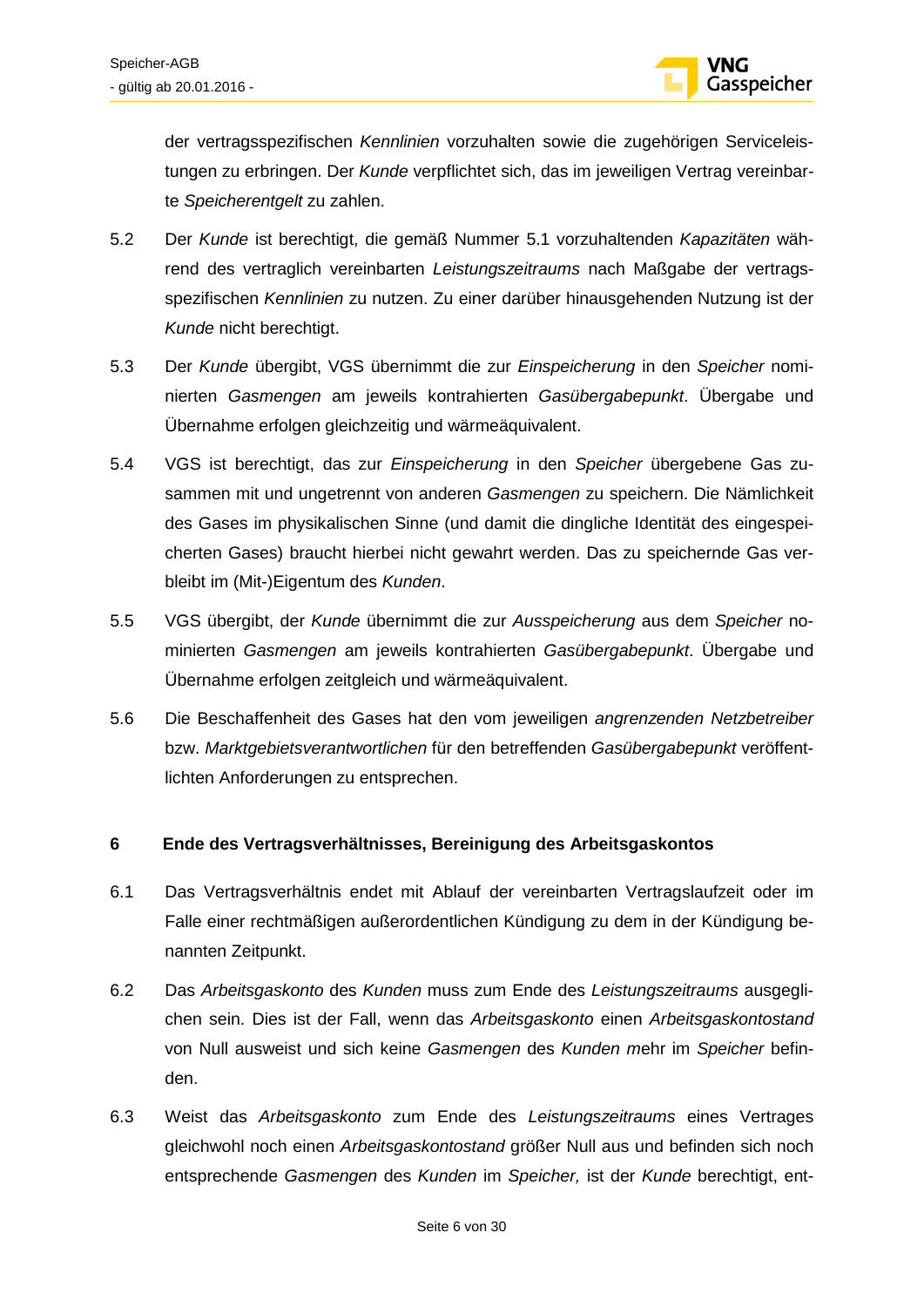

sprechendes *Arbeitsgasvolumen* für einen Zeitraum von sieben (7) Kalendertagen, beginnend mit dem Ende des *Leistungszeitraums*, auf unterbrechbarer Basis, das heißt nach Können und Vermögen der VGS zu nutzen (Bereinigungsfrist). Innerhalb dieser Bereinigungsfrist kann der *Kunde* nach Können und Vermögen der VGS die verbliebenen *Gasmengen* entweder

- im Wege der *Kapazitätsüberschreitung* durch die Inanspruchnahme übervertraglicher *Ausspeicherleistung* ausspeichern oder
- im Wege der *Gasübergabe* übergeben.

Die Modalitäten für die *Kapazitätsüberschreitung* bzw. *Gasübergabe* und das vom *Kunden* hierfür zu zahlende *Überschreitungs-* bzw. *Übergabeentgelt* ergeben sich aus dem jeweiligen Vertrag, dessen Regelungen für die Dauer der Bereinigungsfrist entsprechend fortgelten. Die Geltendmachung eines darüber hinausgehenden Schadens bleibt unberührt.

- 6.4 Verfügt der *Kunde* zum Ende des *Leistungszeitraums* des betreffenden Vertrages über einen oder mehrere Verträge, dessen bzw. deren *Leistungszeitraum* unmittelbar mit Ende des betreffenden Vertrages beginnt bzw. beginnen (Anschlussvertrag/Anschlussverträge), erhebt VGS abweichend von Nummer 6.3 Satz 3 für eine innerhalb der Bereinigungsfrist erfolgende *Gasübergabe* der verbliebenen *Gasmengen* des auslaufenden Vertrages an den Anschlussvertrag bzw. die Anschlussverträge kein *Übergabeentgelt*.
- 6.5 Sofern der *Kunde* keine der in Nummer 6.3 bzw. 6.4 genannten Möglichkeiten nutzt bzw. mangels Vorliegen der hierfür notwendigen Voraussetzungen (Können und Vermögen der VGS) nutzen kann, veräußert VGS das Gas des *Kunden* in seinem Namen an denjenigen *Kunden*, der über einen Vertrag auf demselben *Speicher* verfügt und das preislich höchste Gebot (Höchstgebot) abgegeben hat. Das Angebot wird für die Dauer von sieben (7) Kalendertagen veröffentlicht. VGS erhält hierfür eine *pauschale Aufwandsvergütung* in Höhe von 1 % des Verkaufserlöses, mindestens jedoch 500,00 € pro Transaktion und kehrt die Differenz an denjenigen *Kunden* aus, dessen Gas über eine geeignete Plattform veräußert worden ist. VGS kann auch ein Höchstgebot berücksichtigen, das einen negativen Kaufpreis enthält. Der *Kunde* ist in diesem Fall verpflichtet, den entsprechenden Betrag zuzüglich der Aufwandsvergütung an VGS zu erstatten.
- 6.6 Abweichend von Nummer 6.5 erwirbt VGS mit Ablauf der Frist von sieben (7) Kalendertagen, gerechnet ab dem Ende des *Leistungszeitraums*, die verbliebenen *Gas-*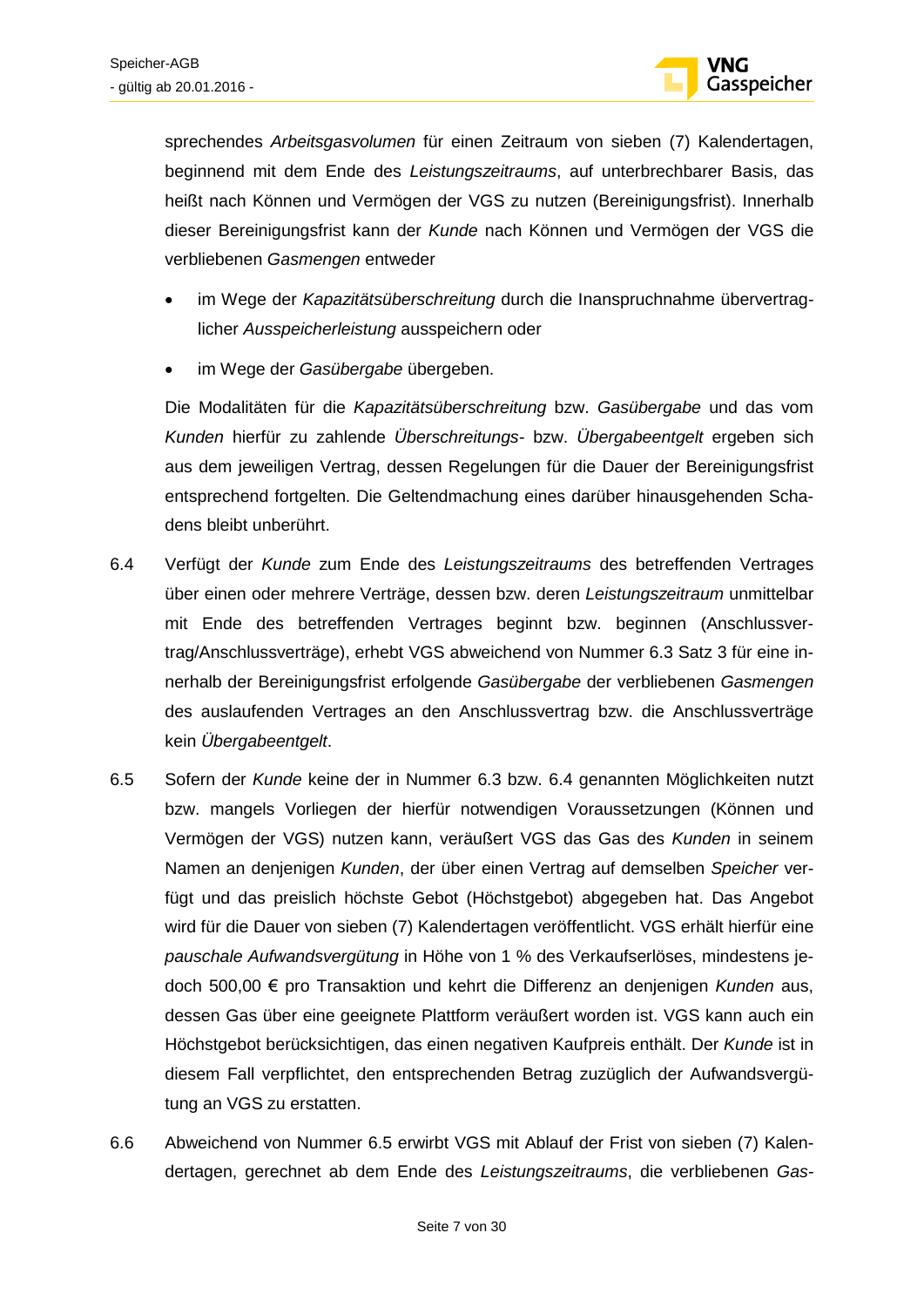

*mengen* zu dem Pauschalpreis von 1,00 €, wenn der Energiegehalt der verbliebenen *Gasmengen* kleiner als 1000 kWh oder das *Volumen* dieser *Gasmengen* kleiner als 100 Nm³ ist. VGS erteilt dem *Kunden* über den Betrag eine Gutschrift gemäß § 14 Absatz 2 Satz 2 Umsatzsteuergesetz. Die für den Verkauf und die Einigung erforderlichen Erklärungen des *Kunden* sowie sein Einverständnis mit der Gutschrifterteilung gelten mit Abschluss des Vertrages als abgegeben.

6.7 Ist der *Kunde* aufgrund von höherer Gewalt, aus einem von VGS zu vertretenen Grund oder in Fällen einer außerordentlichen Kündigung seitens VGS nicht in der Lage, sein *Arbeitsgaskonto* entsprechend der Regelungen der Nummer 6.3 bzw. 6.4 zu bereinigen, hat der *Kunde* das Recht, auch nach Ablauf der Bereinigungsfrist gemäß Nummer 6.3 sein Gas innerhalb einer angemessenen weiteren Frist unter Nutzung unterbrechbarer *Ausspeicherleistung* zu entnehmen. Im Falle von höherer Gewalt und bei außerordentlicher Kündigung aus einem nicht von VGS zu vertretenden Grund fällt für diesen Zeitraum *Überschreitungsentgelt* an. Insoweit gelten die Regelungen des jeweiligen Vertrages für diesen Zeitraum entsprechend fort.

### **7 Entziehung von Kapazitäten**

- 7.1 Nutzt der *Kunde* kontrahierte *Kapazitäten* über einen zusammenhängenden Zeitraum von zwölf (12) *Speichermonaten* nicht und besteht auf dem betreffenden *Speicher* ein Kapazitätsengpass, fordert VGS den *Kunden* auf, die nicht genutzten *Kapazitäten* Dritten anzubieten, um eine missbräuchliche Speicherhortung zu verhindern. *Kapazitäten* werden insbesondere dann nicht genutzt, wenn das kontrahierte *Arbeitsgasvolumen* nicht genutzt wird (Leerstand) und dies nachweislich im vorgenannten Betrachtungszeitraum von zwölf (12) *Speichermonaten* marktunüblich gewesen ist. Den Nachweis der Marktunüblichkeit hat VGS zu erbringen.
- 7.2 Kommt der *Kunde* dieser Aufforderung nicht innerhalb von zwei (2) Kalendermonaten nach oder gelingt ihm die Sekundärvermarktung innerhalb dieses Zeitraums nicht, kann VGS dem *Kunden* die nicht genutzten *Kapazitäten* durch Erklärung gegenüber dem *Kunden* entziehen. Der *Kunde* kann der Entziehung innerhalb einer Frist von einem (1) Kalendermonat ab Zugang der Entziehungsmitteilung schriftlich widersprechen. Der Widerspruch ist insbesondere dann begründet, wenn der *Kunde* schlüssig darlegt, dass er die betreffenden *Kapazitäten* weiterhin benötigt, um bestehende vertragliche Verpflichtungen gegenüber Dritten zu erfüllen.
- 7.3 VGS prüft den Widerspruch und teilt dem *Kunden* das Ergebnis im Falle einer Zurückweisung des Widerspruchs mit Begründung – mit. Mit Ablauf der Widerspruchs-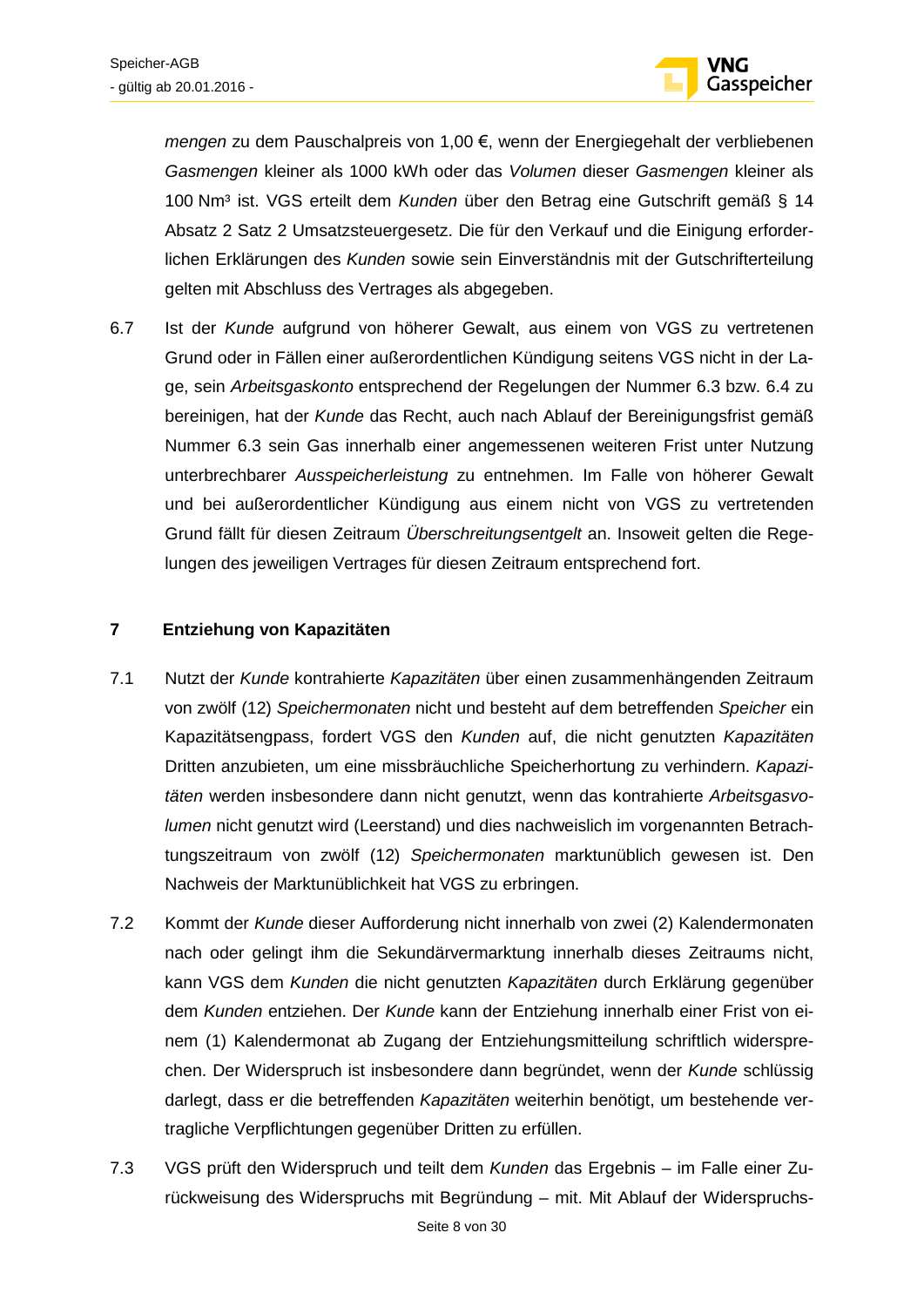

frist oder mit Zugang einer den Widerspruch zurückweisenden Mitteilung beim *Kunden* ist der Vertrag unter Berücksichtigung der entzogenen *Kapazitäten* entsprechend anzupassen.

### ABWICKLUNG DES VERTRAGES

#### **8 Nominierung**

- 8.1 Der *Kunde* hat gegenüber VGS die von ihr zu übernehmenden *Gasmengen* (Einspeicherung) sowie die durch VGS zu übergebenden *Gasmengen* (Ausspeicherung) entsprechend den Bestimmungen des für den jeweiligen Vertrag geltenden Operating Manual zu nominieren.
- 8.2 VGS gewährleistet die Einspeicherung bzw. Ausspeicherung entsprechend der *Nominierung* des *Kunden* am jeweiligen *Gasübergabepunkt*.
- 8.3 Die *Vertragspartner* werden sich unverzüglich gegenseitig informieren, sofern sie vorübergehend oder für einen längeren Zeitraum nicht in der Lage sind, nominierte *Gasmengen* an dem jeweiligen *Gasübergabepunkt* einzuspeichern oder auszuspeichern.

### **9 Mengenzuordnung (Allokation)**

VGS ermittelt für jeden *Kunden* die am *Gasübergabepunkt* ein- und ausgespeicherten *Gasmengen* und ordnet diese auf Basis der *Nominierungen* des *Kunden* dem *Arbeitsgaskonto* des jeweiligen *Kunden* gemäß dem im Operating Manual des jeweiligen Vertrages festgelegten Allokationsverfahren zu.

### SPEICHERENTGELT, DIENSTLEISTUNGSENTGELTE UND SICHERHEITEN

### **10 Speicherentgelt**

10.1 Der *Kunde* ist verpflichtet, an VGS das im jeweiligen Vertrag vereinbarte *Speicherentgelt* zu zahlen. Das *Speicherentgelt* besteht grundsätzlich aus den Bestandteilen *Leistungsentgelt* und *variables Entgelt.* Für Verträge mit einem virtuellen Handelspunkt als vereinbartem *Gasübergabepunkt* kommen als weitere Bestandteile des *Speicherentgelts* das *nutzungsabhängige Einspeicherentgelt* sowie das *nutzungsabhängige Ausspeicherentgelt* hinzu.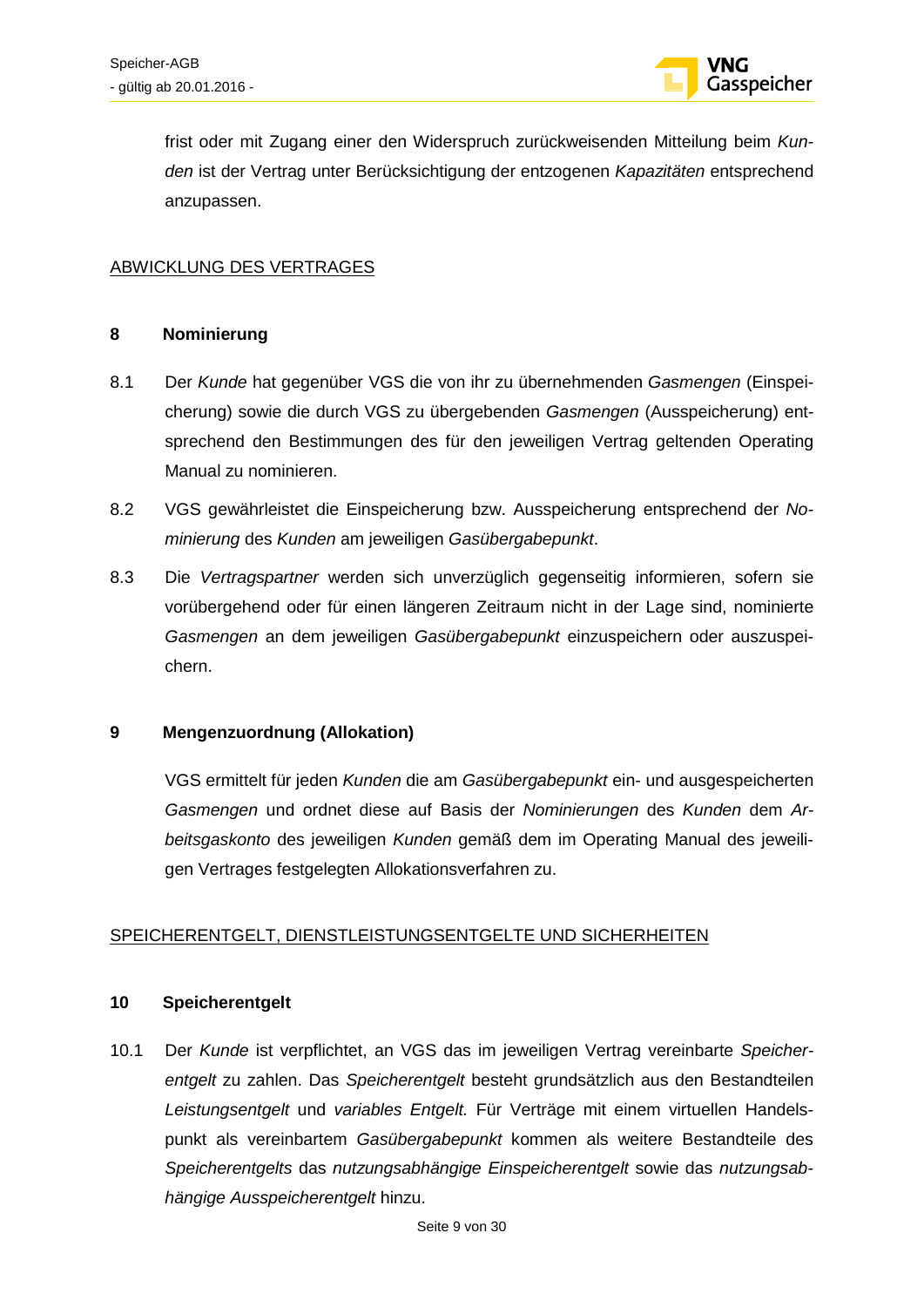

- 10.2 Bei den Bestandteilen des *Speicherentgelts* handelt es sich um Nettobeträge. Der *Kunde* hat zusätzlich die Umsatzsteuer in der jeweiligen gesetzlichen Höhe sowie Steuern und Abgaben gemäß Nummer 13, soweit solche erhoben werden, zu zahlen.
- 10.3 Die Zahlungsverpflichtung gemäß Nummer 10.1 und 10.2 besteht unabhängig von der tatsächlichen Inanspruchnahme der kontrahierten *Kapazitäten*.

### **11 Dienstleistungsentgelte**

- 11.1 Bei Inanspruchnahme von Dienstleistungen im Sinne von Nummer 3.3 ist der *Kunde* überdies zur Zahlung der im jeweiligen Vertrag festgeschriebenen *Dienstleistungsentgelte* verpflichtet.
- 11.2 Bei den *Dienstleistungsentgelten* handelt es sich um Nettobeträge. Der *Kunde* hat zusätzlich die Umsatzsteuer in der jeweiligen gesetzlichen Höhe sowie Steuern und Abgaben gemäß Nummer 13, soweit solche erhoben werden, zu zahlen.

#### **12 Rechnungsstellung und Zahlung**

- 12.1 VGS stellt dem *Kunden* über das jeweilige *Speicherentgelt* sowie über gegebenenfalls zu zahlende *Dienstleistungsentgelte* eine Rechnung nach Maßgabe der Regelungen des jeweiligen Vertrages.
- 12.2 Jede Rechnung wird dem *Kunden* vorab per Telefax (Kopie) übersandt. Das Original geht dem *Kunden* auf dem Postweg zu. In der Rechnung werden Nettobeträge, die Umsatzsteuer und sonstige Abgaben, sofern solche erhoben werden, gesondert ausgewiesen.
- 12.3 Die zu zahlenden Rechnungsbeträge sind vom *Kunden* durch Banküberweisung auf das in der Rechnung genannte Konto spätestens binnen zehn (10) *Arbeitstagen* nach Rechnungserhalt zu zahlen. Der Zugang der Rechnung beim *Kunden* per Telefax gilt als Rechnungserhalt im Sinne des vorstehenden Satzes. Maßgeblich für die Einhaltung der Zahlungsfrist ist die Gutschrift auf dem in der Rechnung genannten Konto.
- 12.4 Hat der *Kunde* gemäß der erstellten Rechnung einen Rückerstattungsanspruch gegenüber VGS, der nicht in einer künftigen Rechnung berücksichtigt werden kann, so wird VGS den Rückerstattungsbetrag auf das vom *Kunden* zu benennende Konto überweisen. Die Überweisung des Rückerstattungsbetrages auf das vom *Kunden* benannte Konto hat spätestens binnen zehn (10) *Arbeitstagen* nach Benennung des Kontos zu erfolgen. Maßgeblich für die Einhaltung der Zahlungsfrist ist die Gutschrift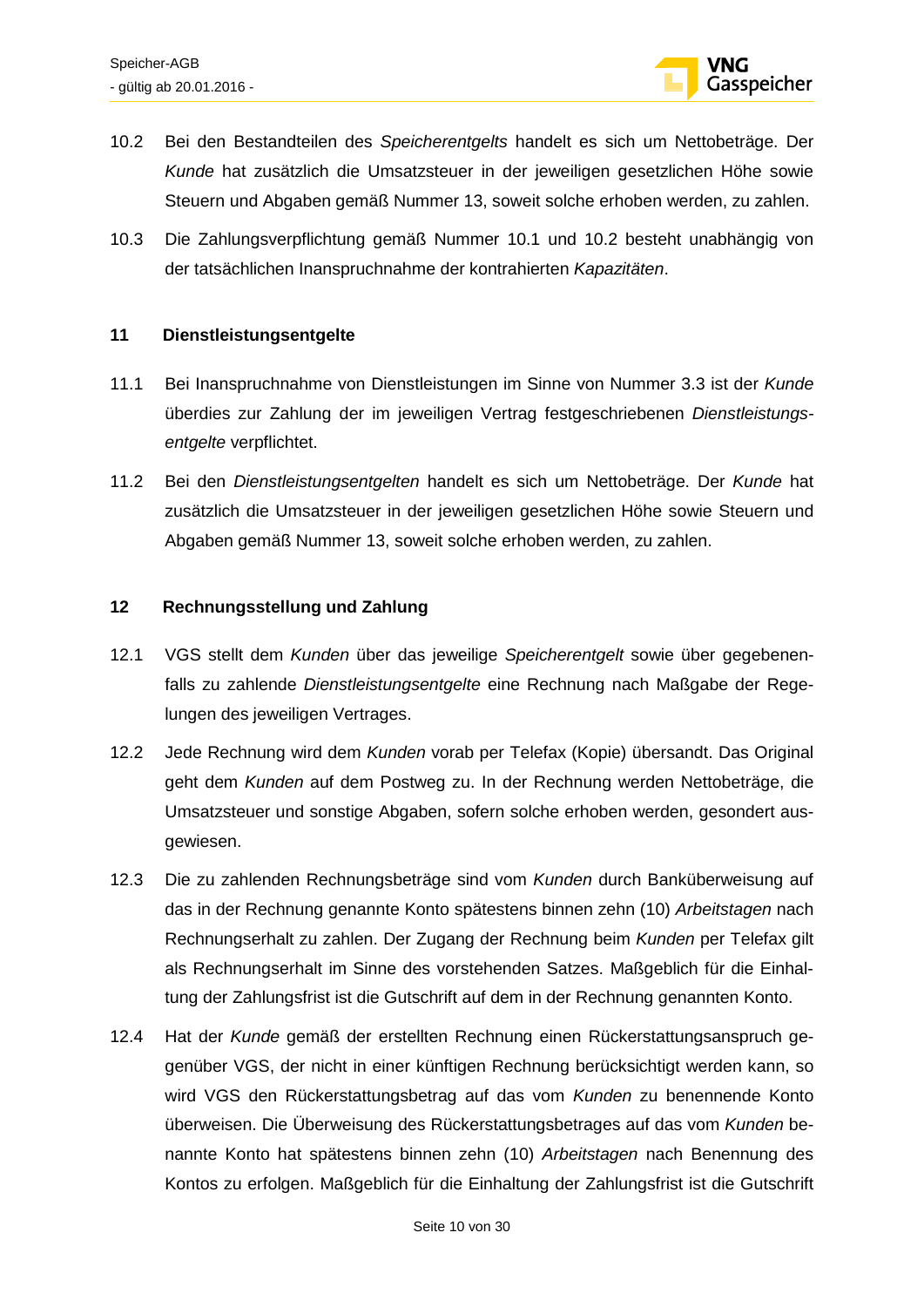

auf dem vom *Kunden* benannten Konto.

- 12.5 Bei Zahlungsverzug ist jeder *Vertragspartner* berechtigt, unbeschadet der Geltendmachung eines weitergehenden Schadens, Zinsen gemäß § 288 BGB zu verlangen.
- 12.6 Der Rechnungsbetrag ist mit Ausnahme offenkundiger Fehler ohne Abzüge zu zahlen. Einwendungen gegen die Richtigkeit der Rechnung sind unverzüglich nach Rechnungserhalt schriftlich vorzubringen. Einwendungen in Bezug auf Fehler, die vom *Kunden* ohne Verschulden nicht festgestellt werden können, sind unverzüglich vorzubringen, nachdem der *Kunde* Kenntnis von dem Einwendungsgrund erlangt hat. Verjährungs- und Verwirkungstatbestände bleiben hiervon unberührt. Die Einwendungen berechtigen den *Kunden*, außer im Falle offensichtlicher Fehler (z. B. Rechenfehler), nicht zum Zahlungsaufschub, zur Zahlungskürzung oder Zahlungsverweigerung. Berechtigte Einwendungen begründen einen Rückzahlungsanspruch.
- 12.7 Gegen Geldforderungen aus dem Vertrag darf nur mit unbestrittenen oder rechtskräftig festgestellten Forderungen – gleich aus welchem Schuldverhältnis – aufgerechnet oder ein Zurückbehaltungsrecht geltend gemacht werden. Im Übrigen ist die Aufrechnung bzw. die Geltendmachung eines Zurückbehaltungsrechtes ausgeschlossen.
- 12.8 Leistungsort für Zahlungen ist Sitz des Zahlungsempfängers.

### **13 Änderungen bezüglich Steuern und öffentlich-rechtlicher Abgaben**

Sollten Steuern oder andere öffentlich-rechtliche Abgaben (gemeinsam im Folgenden "Abgaben" genannt) auf das im Vertrag vereinbarte *Speicherentgelt* und/oder auf die vertraglich festgeschriebenen *Dienstleistungsentgelte* eingeführt, abgeschafft oder geändert werden, wird VGS das vereinbarte *Speicherentgelt* sowie die festgeschriebenen *Dienstleistungsentgelte* mit Wirkung ab dem Zeitpunkt, in dem die Abgabenänderung in Kraft tritt, entsprechend anheben oder absenken. Vorstehender Satz 1 gilt entsprechend im Falle der Einführung, Abschaffung oder Änderung vergleichbarer Belastungen auf der Grundlage nationaler oder europäischer Rechtsvorschriften, Verwaltungsakte oder sonstiger behördlicher Anordnungen.

### **14 Bonitätsprüfungsverfahren und Sicherheitsleistung**

14.1 Voraussetzung für die Ausführung eines Vertrages durch VGS ist, dass eine Bonitätsprüfung gemäß Nummer 14.2 eine ausreichende Bonität des *Kunden* ergibt oder vom *Kunden* eine Sicherheitsleistung gemäß Nummer 14.3 gegenüber VGS erbracht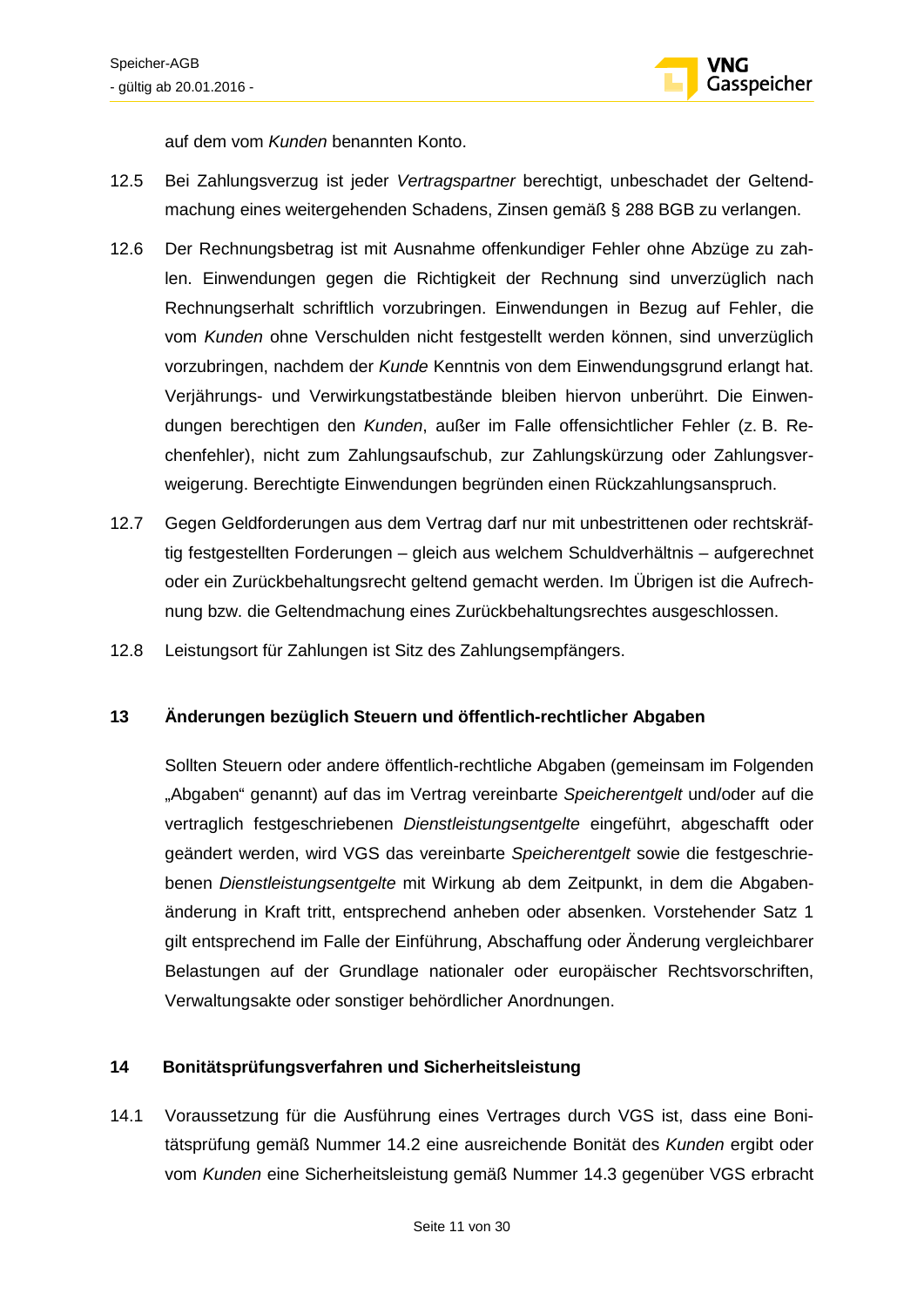

wird.

- 14.2 Der *Kunde* kann freiwillig jederzeit an einem individuellen Bonitätsprüfungsverfahren teilnehmen. Diese Möglichkeit besteht insbesondere auch dann, wenn der Abschluss eines Vertrages noch nicht konkret beabsichtigt ist. Der *Kunde* stellt VGS zu diesem Zweck
	- seine Geschäftsberichte der letzten zwei Geschäftsjahre,
	- einen aktuellen Handelsregisterauszug sowie

auf Verlangen von VGS weitere für die Bonitätsbeurteilung bedeutsame Informationen zur Verfügung.

Nimmt der *Kunde* am Bonitätsprüfungsverfahren teil, hat er jede Veränderung, die die Beurteilung seiner Bonität erheblich beeinflusst, unverzüglich gegenüber VGS anzuzeigen.

• Besteht zwischen dem *Kunden* und einem am *Kunden* mehrheitlich beteiligten Unternehmen ein Beherrschungs- oder Ergebnisabführungsvertrag (Unternehmensvertrag), kann für die Bonitätsprüfung auf das beteiligte Unternehmen abgestellt werden. Dafür hat der *Kunde* VGS den betreffenden Unternehmensvertrag nachzuweisen und eine Erklärung des beherrschenden Unternehmens vorzulegen (Organschaftserklärung), in der sich das beteiligte Unternehmen verpflichtet, VGS eine Kündigung des Beherrschungs- oder Ergebnisabführungsvertrages spätestens zum Zeitpunkt der Abgabe der Kündigungserklärung schriftlich bekannt zu geben.

Im Regelfall wird das Bonitätsprüfungsverfahren nach vollständiger Übermittlung der zur Prüfung erforderlichen Informationen innerhalb von zehn (10) *Arbeitstagen* abgeschlossen.

Die Bonität des *Kunden* gilt als ausreichend, wenn sie einen Betrag abdeckt, der der Höhe der Sicherheitsleistung gemäß Nummer 14.3 entspricht.

Soweit nach Durchführung eines Bonitätsprüfungsverfahrens eine reduzierte Sicherheitsleistung vereinbart oder auf die Erbringung einer Sicherheitsleistung verzichtet wurde, muss das Bonitätsprüfungsverfahren kalenderjährlich und in begründeten Fällen (insbesondere bei Verschlechterung der wirtschaftlichen Verhältnisse des *Kunden* oder bei Kündigung eines Unternehmensvertrages) auf Basis aktualisierter Informationen wiederholt werden; der erste Absatz dieser Nummer 14.2 gilt entsprechend.

14.3 Eine Sicherheitsleistung ist zu erbringen, wenn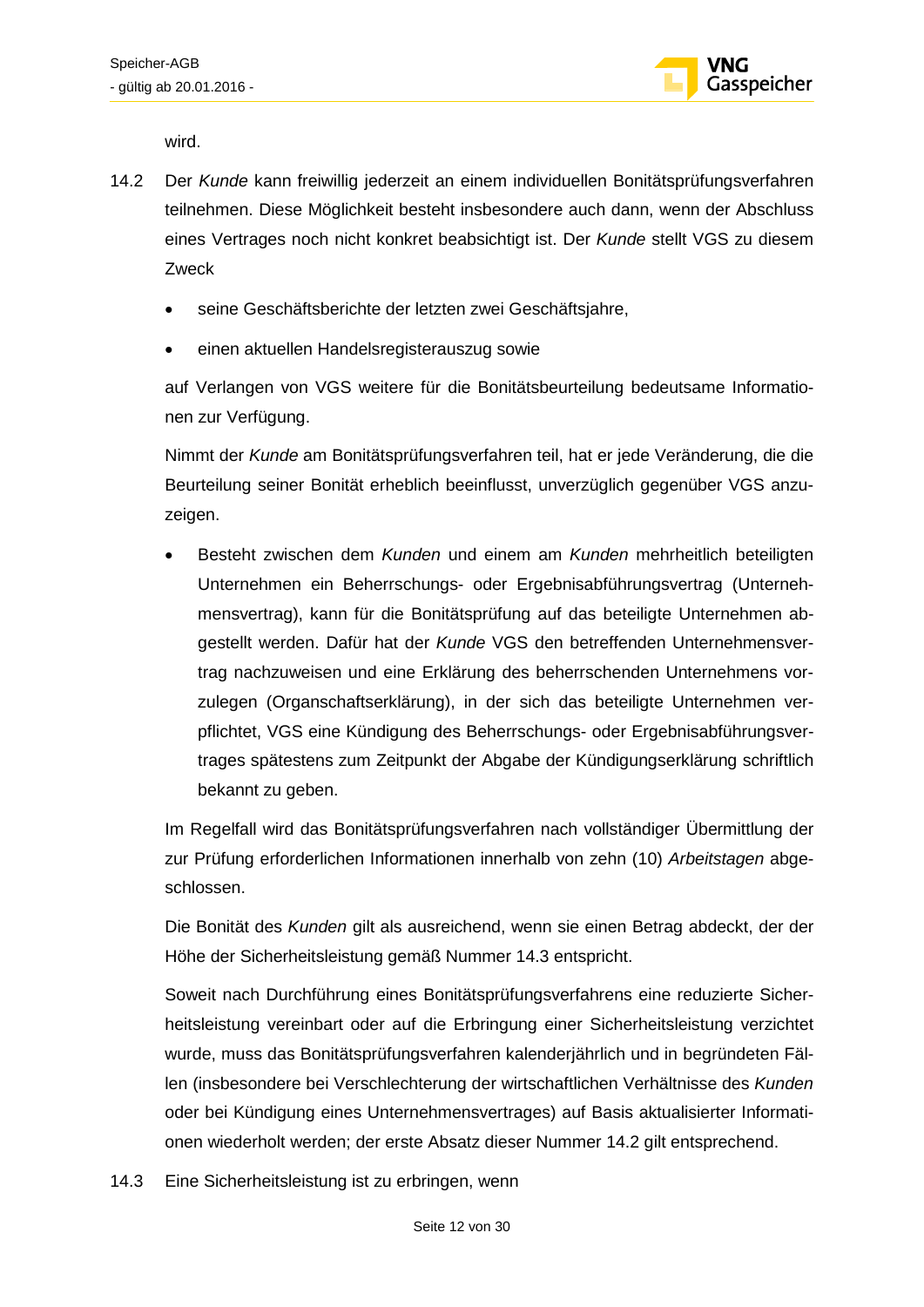

- durch ein Bonitätsprüfungsverfahren nach Nummer 14.2 keine ausreichende Bonität des *Kunden* nachgewiesen wurde,
- kein Bonitätsprüfungsverfahren nach Nummer 14.2 durchgeführt wurde,
- ein laufendes Bonitätsprüfungsverfahren nach Nummer 14.2 noch nicht positiv abgeschlossen worden ist oder
- eine Bonitätsverschlechterung eingetreten ist.

Liegt einer der vorgenannten Fälle vor, besteht für den *Kunden* die Verpflichtung, innerhalb von fünf (5) *Arbeitstagen* nach Abschluss des jeweiligen Vertrages bzw. im Falle der Bonitätsverschlechterung innerhalb von fünf (5) *Arbeitstagen* nach Zugang einer entsprechend begründeten schriftlichen Aufforderung,

- für Verträge mit einer Laufzeit von mehr als zwei Monaten eine Sicherheitsleistung in Höhe von zwei monatlichen Anteilen des *Leistungsentgelts*, sowie
- für Verträge mit einer Laufzeit von weniger als zwei Monaten eine Sicherheitsleistung in Höhe des vereinbarten *Leistungsentgelts*

an VGS zu erbringen.

Die Sicherheitsleistung kann

- durch Einzahlung auf ein von VGS benanntes Bankkonto oder
- in Form einer unbedingten, unwiderruflichen und selbstschuldnerischen Bürgschaft oder Garantieerklärung einer Bank mit einem externen Rating von mindestens A– (Standard & Poor´s) oder A3 (Moody´s) oder eines Dritten mit einem externen Rating von mindestens BBB+ (Standard & Poor´s) oder Baa1 (Moody´s) erbracht werden. Die Bürgschaft oder Garantieerklärung hat den Verzicht auf die Einreden der Vorausklage, der Anfechtbarkeit und der Aufrechenbarkeit zu enthalten, soweit es sich nicht um unstreitige oder rechtskräftig festgestellte Forderungen handelt. Die Bürgschaft oder Garantieerklärung muss weiterhin mindestens achtzehn (18) Kalendermonate nach dem Ende des *Leistungszeitraums* gültig sein. Die Kosten der Bürgschaft oder Garantieerklärung trägt der *Kunde*.

Sofern die Sicherheitsleistung durch Einzahlung auf ein von VGS benanntes Bankkonto erbracht wird, wird der entsprechende Betrag ab dem Tag der Gutschrift (Wertstellung) auf dem von VGS benannten Bankkonto bis zum Rückzahlungstag auf Basis des Referenzzinssatzes 1-Monats-EURIBOR abzüglich 0,15 Prozentpunkte p. a. verzinst. Eine negative Verzinsung ist nicht vorgesehen. Eine Anpassung an aktuelle Marktbedingungen dieses Zinssatzes erfolgt stets am ersten Bankarbeitstag eines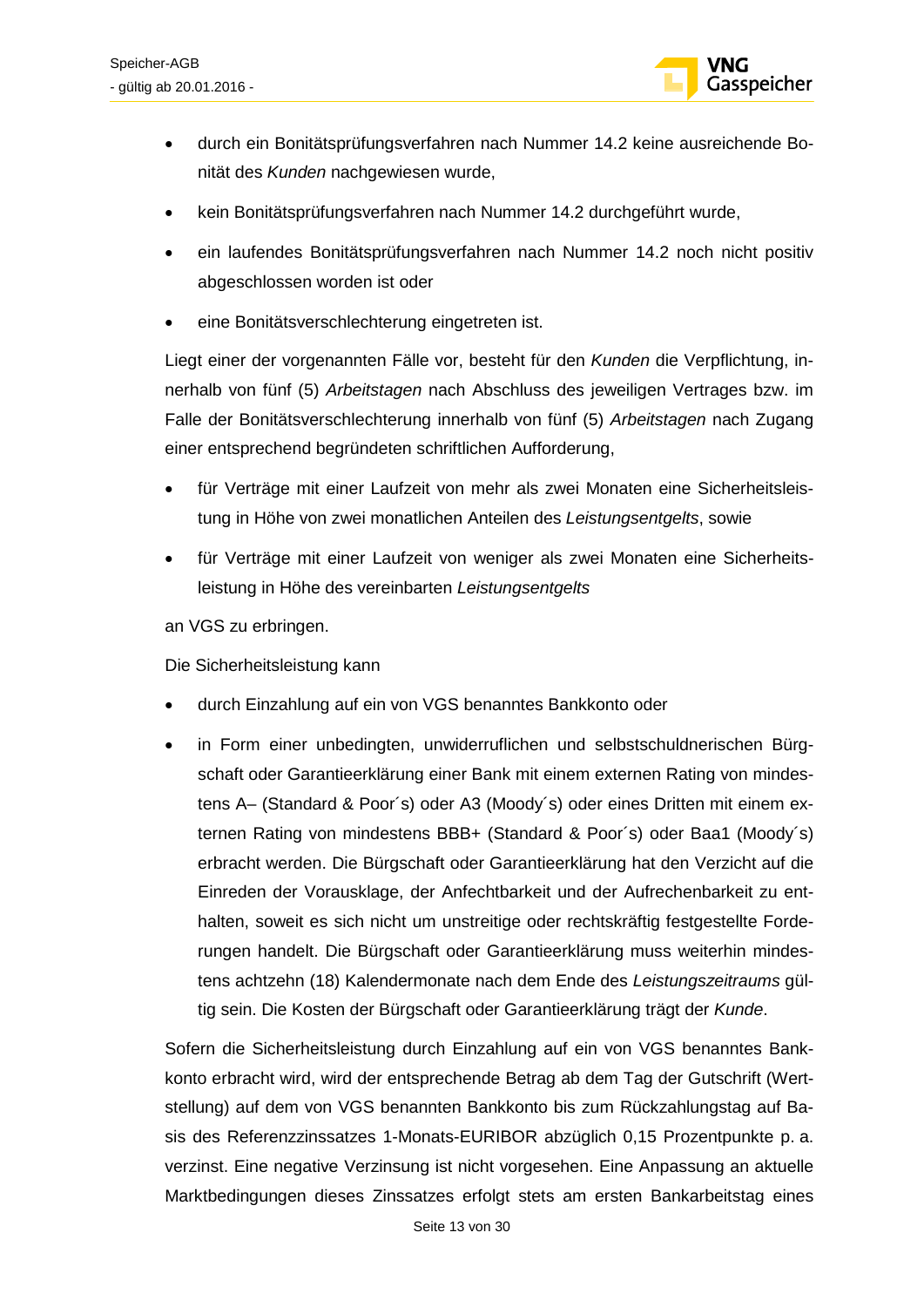

Kalendermonats. Zinsen werden von VGS einmalig bei Rückzahlung der Sicherheitsleistung gezahlt.

- 14.4 Sofern das Bonitätsprüfungsverfahren erst nach Leistung der Sicherheit abgeschlossen wird und die Prüfung ergeben hat, dass der *Kunde* eine geringere oder keine Sicherheitsleistung erbringen muss, ist VGS verpflichtet, die Sicherheitsleistung entsprechend zurückzugeben.
- 14.5 VGS ist berechtigt, den Vertrag mit sofortiger Wirkung gemäß Nummer 21 zu kündigen, wenn
	- der *Kunde* die entsprechende und erforderliche Sicherheitsleistung gemäß Nummer 14.3 nicht rechtzeitig oder nicht in der erforderlichen Qualität und Ausstattung erbringt oder
	- die vom *Kunden* geleistete Sicherheit nachträglich nicht mehr den Anforderungen nach Nummer 14.3 entspricht und der *Kunde* nicht innerhalb einer angemessenen Frist eine Ersatzsicherheit stellt.
- 14.6 Die Sicherheitsleistung ist nach vollständiger *Abwicklung* des jeweiligen Vertrages, d. h. nach Ende der Vertragslaufzeit und Zahlung aller Bestandteile des vom *Kunden* nach dem Vertrag zu zahlenden *Speicherentgelts,* gegebenenfalls zu zahlender *Dienstleistungsentgelte* sowie sonstiger Entgelte oder nach einer schuldbefreienden Rechtsnachfolge von VGS an den *Kunden* zurückzugeben.

### **SEKUNDÄRHANDEL**

### **15 Möglichkeiten des Sekundärhandels**

Der *Kunde* ist berechtigt *Kapazitäten* sekundär zu vermarkten. Hierfür stehen ihm nachfolgende Varianten zur Verfügung:

- Nutzungsüberlassung gemäß Nummer 16 oder
- Kapazitätsübertragung gemäß Nummer 17.

Der *Sekundärhandel* kann unter anderem über die internetbasierte Kapazitätshandelsplattform store-x (www.store-x.net) erfolgen.

### **16 Nutzungsüberlassung**

Der *Kunde* ist berechtigt, erworbene *Kapazitäten* Dritten zur Nutzung zu überlassen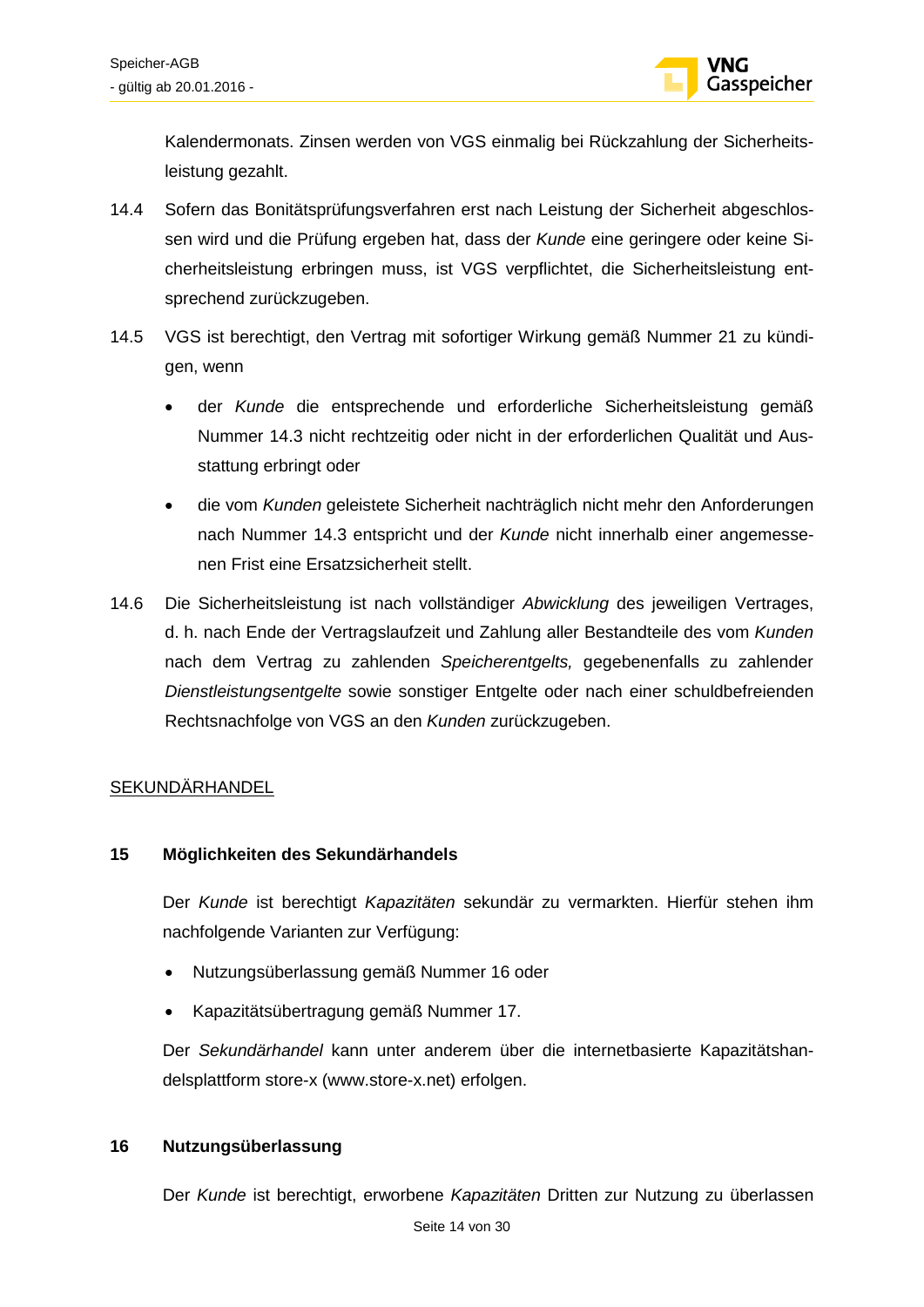

(Nutzungsüberlassung). Im Falle der Nutzungsüberlassung an Dritte bleibt der *Kunde* gegenüber VGS zur Erfüllung der aus dem Vertrag resultierenden Pflichten, insbesondere zur Zahlung des vereinbarten *Speicherentgelts* sowie zur *Nominierung* der ein- bzw. auszuspeichernden *Gasmengen,* verpflichtet.

### **17 Kapazitätsübertragung (Rechtsnachfolge)**

- 17.1 Der *Kunde* ist mit schriftlicher Zustimmung der VGS berechtigt, seine Rechte und Pflichten aus einem Vertrag im Ganzen auf einen Dritten zu übertragen (Kapazitätsübertragung). Die Kapazitätsübertragung stellt zugleich eine Rechtsnachfolge in Bezug auf den Vertrag dar. VGS wird die Zustimmung zu dieser Rechtsnachfolge erteilen, wenn der Dritte eine sichere Gewähr für die ordnungsgemäße Erfüllung der sich aus dem Vertrag ergebenden vertraglichen Pflichten bietet, insbesondere über ausreichende Bonität gemäß Nummer 14.2 verfügt oder Sicherheit gemäß Nummer 14.3 leistet.
- 17.2 Bei den kontrahierten *Kapazitäten* handelt es sich grundsätzlich um nicht teilbare *Kapazitäten*. Daher ist das Recht zur *teilweisen Kapazitätsübertragung* ausgeschlossen, es sei denn, in dem jeweiligen Vertrag ist etwas Abweichendes geregelt.

### HAFTUNG, HÖHERE GEWALT, RECHT ZUR LEISTUNGSAUSSETZUNG/- BESCHRÄNKUNG/-VERWEIGERUNG

### **18 Haftung**

- 18.1 Die *Vertragspartner* haften einander für Schäden aus der Verletzung des Lebens, des Körpers oder der Gesundheit, es sei denn, der *Vertragspartner* selbst, dessen gesetzliche Vertreter, Erfüllungs- und Verrichtungsgehilfen haben weder vorsätzlich noch fahrlässig gehandelt.
- 18.2 Im Falle der Verletzung von wesentlichen Vertragspflichten haften die *Vertragspartner* einander für Sach- und Vermögensschäden, es sei denn, der *Vertragspartner* selbst, dessen gesetzliche Vertreter, Erfüllungs- oder Verrichtungsgehilfen haben weder vorsätzlich noch fahrlässig gehandelt; die Haftung der *Vertragspartner* im Fall leicht fahrlässig verursachter Sach- und Vermögensschäden ist auf den vertragstypisch vorhersehbaren Schaden begrenzt.
- 18.2.1 Unter wesentlichen Vertragspflichten werden hier die Verpflichtungen verstanden,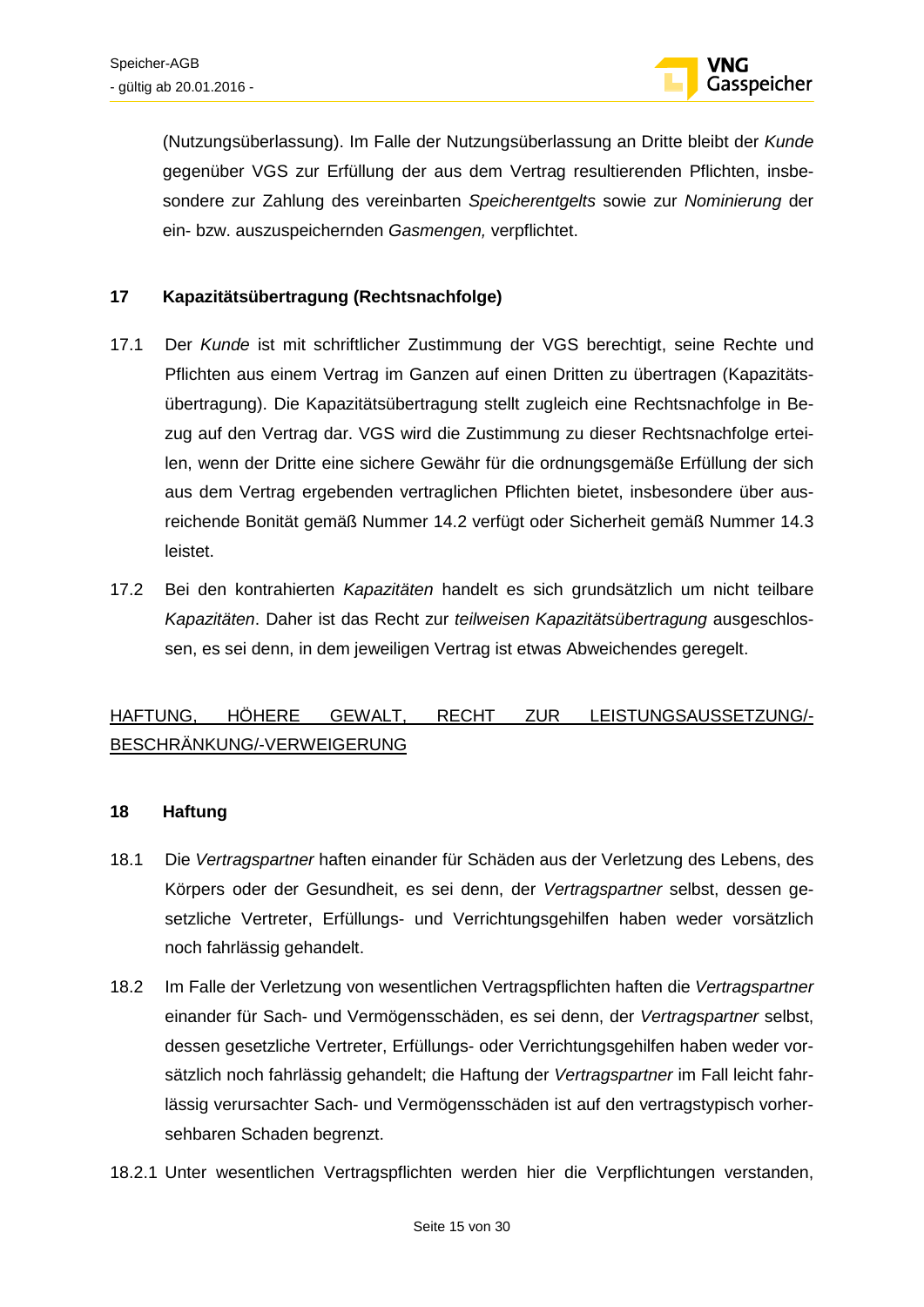

deren Erfüllung die ordnungsgemäße Durchführung des Vertrages überhaupt erst ermöglicht und auf deren Einhaltung der andere Vertragspartner regelmäßig vertraut und vertrauen darf.

- 18.2.2 Vertragstypische, vorhersehbare Schäden sind solche, die der Vertragspartner bei Vertragsschluss als mögliche Folge einer Vertragsverletzung vorausgesehen hat oder unter Berücksichtigung der Umstände, die ihm bekannt waren oder die er hätte kennen müssen, bei Anwendung verkehrsüblicher Sorgfalt hätte voraussehen müssen.
- 18.2.3 Typischerweise ist bei Geschäften der fraglichen Art von einem Schaden in Höhe von 2,5 Mio. € bei Sachschäden und 1,0 Mio. € bei Vermögensschäden auszugehen.
- 18.3 Im Übrigen haften die *Vertragspartner* einander für Sach- und Vermögensschäden, es sei denn, der *Vertragspartner* selbst, dessen gesetzliche Vertreter, Erfüllungs- und Verrichtungsgehilfen haben weder vorsätzlich noch grob fahrlässig gehandelt. Die Haftung der *Vertragspartner* ist im Fall grob fährlässiger Pflichtverletzung ihrer gesetzlichen Vertreter, leitenden Erfüllungsgehilfen und Verrichtungsgehilfen auf den vertragstypisch vorhersehbaren Schaden begrenzt. Die Haftung der *Vertragspartner* für grob fährlässige Pflichtverletzungen ihrer einfachen Erfüllungsgehilfen ist auf 1,5 Mio. € für Sachschäden und 0,5 Mio. € für Vermögensschäden begrenzt.
- 18.4 Die Haftung für nicht vorsätzlich verursachte Sach- und Vermögensschäden nach Nummer 18.2 und 18.3 ist insgesamt auf zehn (10) Millionen Euro je Schadensereignis begrenzt. Übersteigt die Summe der durch die anspruchsberechtigten *Kunden* pro Schadensereignis geltend gemachten Einzelschäden die vorgenannte Höchstgrenze, so wird der berechtigte Schadensersatzanspruch eines jeden *Kunden* pro Schadensereignis in dem Verhältnis gekürzt, in dem die Summe aller berechtigten Schadensersatzansprüche zur Höchstgrenze steht.
- 18.5 Die Haftungsbegrenzung nach Nummer 18.1 bis 18.4 gilt auch zu Gunsten der gesetzlichen Vertreter, Arbeitnehmer sowie der Erfüllungs- und Verrichtungsgehilfen der *Vertragspartner*.
- 18.6 Eine Haftung der *Vertragspartner* nach zwingenden gesetzlichen Vorschriften, z.B. des Haftpflichtgesetzes, bleibt unberührt.

### **19 Höhere Gewalt**

19.1 Soweit und solange ein *Vertragspartner* in Folge höherer Gewalt gemäß Nummer 19.2 an der Erfüllung seiner Pflichten gehindert ist, wird er von diesen Pflichten befreit; dies gilt nicht für die Verhinderung bezüglich der Zahlungspflicht. Der andere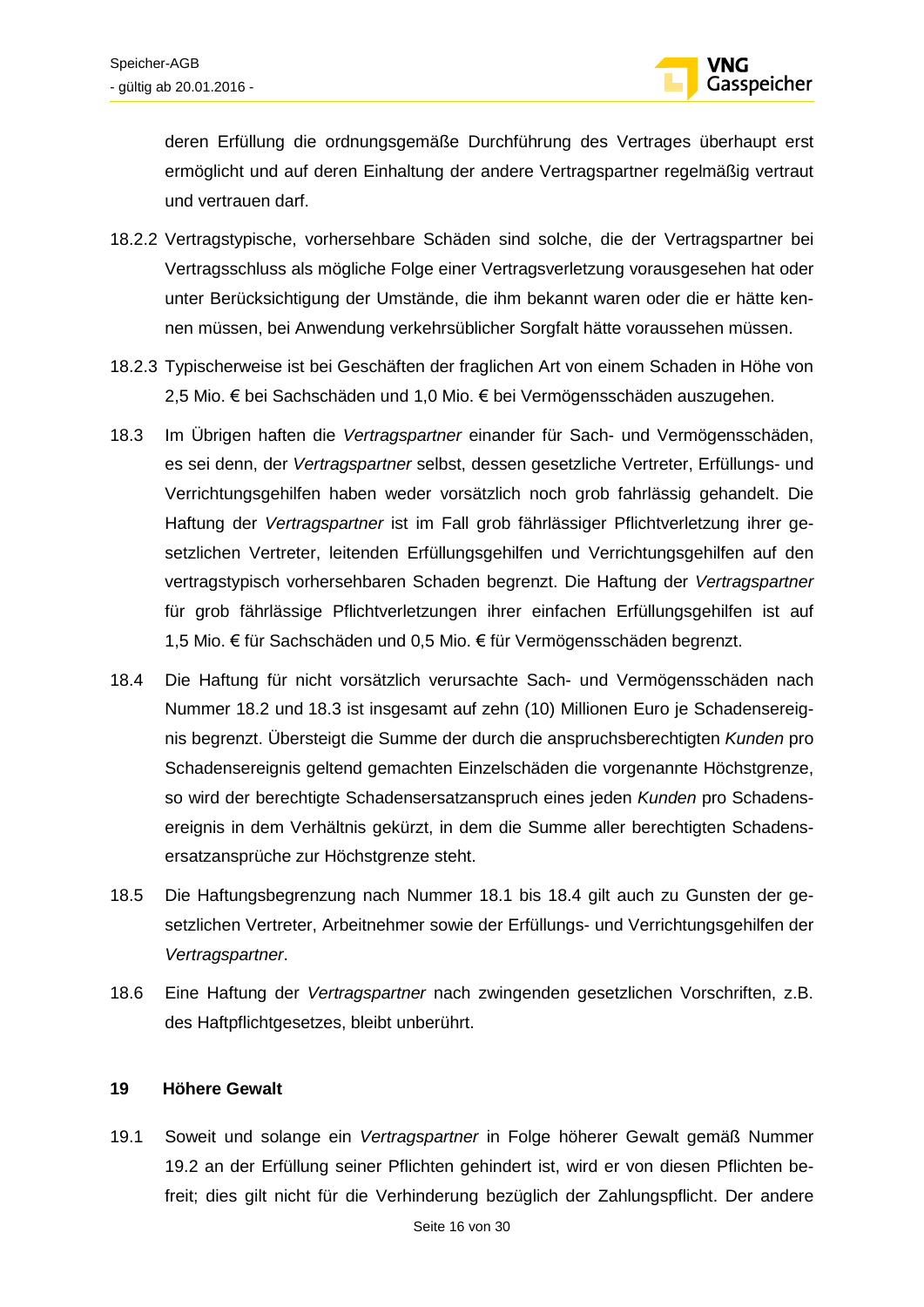

*Vertragspartner* wird soweit und solange von seinen Gegenleistungspflichten befreit, wie der *Vertragspartner* aufgrund von höherer Gewalt an der Erfüllung seiner Pflichten gehindert ist.

- 19.2 Höhere Gewalt ist ein von außen kommendes, unvorhersehbares und auch durch Anwendung vernünftigerweise zu erwartender Sorgfalt und technisch und wirtschaftlich zumutbarer Mittel nicht oder nicht rechtzeitig abwendbares Ereignis. Hierzu zählen insbesondere Naturkatastrophen, terroristische Angriffe, Streiks und Aussperrungen, soweit eine Aussperrung rechtmäßig ist. Hierzu zählen auch gesetzliche Bestimmungen, Maßnahmen der Regierung oder von Gerichten bzw. Behörden sowie europarechtliche Maßnahmen oder Vorschriften unabhängig von der Rechtmäßigkeit.
- 19.3 Der sich auf höhere Gewalt gemäß Nummer 19.2 berufende *Vertragspartner* hat den anderen *Vertragspartner* unverzüglich zu benachrichtigen und über die Gründe der höheren Gewalt und die voraussichtliche Dauer zu informieren. Er wird sich bemühen, mit allen technisch möglichen und wirtschaftlich zumutbaren Mitteln dafür zu sorgen, dass er seine Pflichten schnellstmöglich wieder erfüllen kann.
- 19.4 Wird die Erfüllung der Pflichten derart für eine Dauer von dreißig (30) aufeinander folgenden Tagen beeinträchtigt und sind während dieser Zeit durchschnittlich mehr als fünfzig (50) % der vertraglich vereinbarten *Kapazitäten* betroffen, so kann der andere *Vertragspartner* den Vertrag mit sofortiger Wirkung gemäß Nummer 21 kündigen.
- **20 Leistungsaussetzung bzw. Leistungsbeschränkung bei Gefahr in Verzug sowie in anderen Fällen und Auswirkungen auf die Gegenleistung, Leistungsverweigerungsrecht**
- 20.1 VGS ist berechtigt, die Erfüllung ihrer Pflichten aus dem Vertrag auszusetzen oder zu beschränken, sofern dies erforderlich und/oder sachlich gerechtfertigt ist.

Dies gilt insbesondere bei erforderlichen/sachlich gerechtfertigten Maßnahmen

- zur Vorbeugung bzw. Abwendung von unmittelbaren Gefahren für das Personal, die Einrichtungen oder die Umwelt (erste Alternative),
- zur Vermeidung von Störungen anderer *Kunden* bzw. zur Vermeidung störender Auswirkungen auf Einrichtungen der VGS oder Dritter (zweite Alternative),
- zur *Instandhaltung* (Wartung, Inspektion, Instandsetzung) der *Speicher* sowie zum Ausbau und zur Änderung von *Speichern* (dritte Alternative).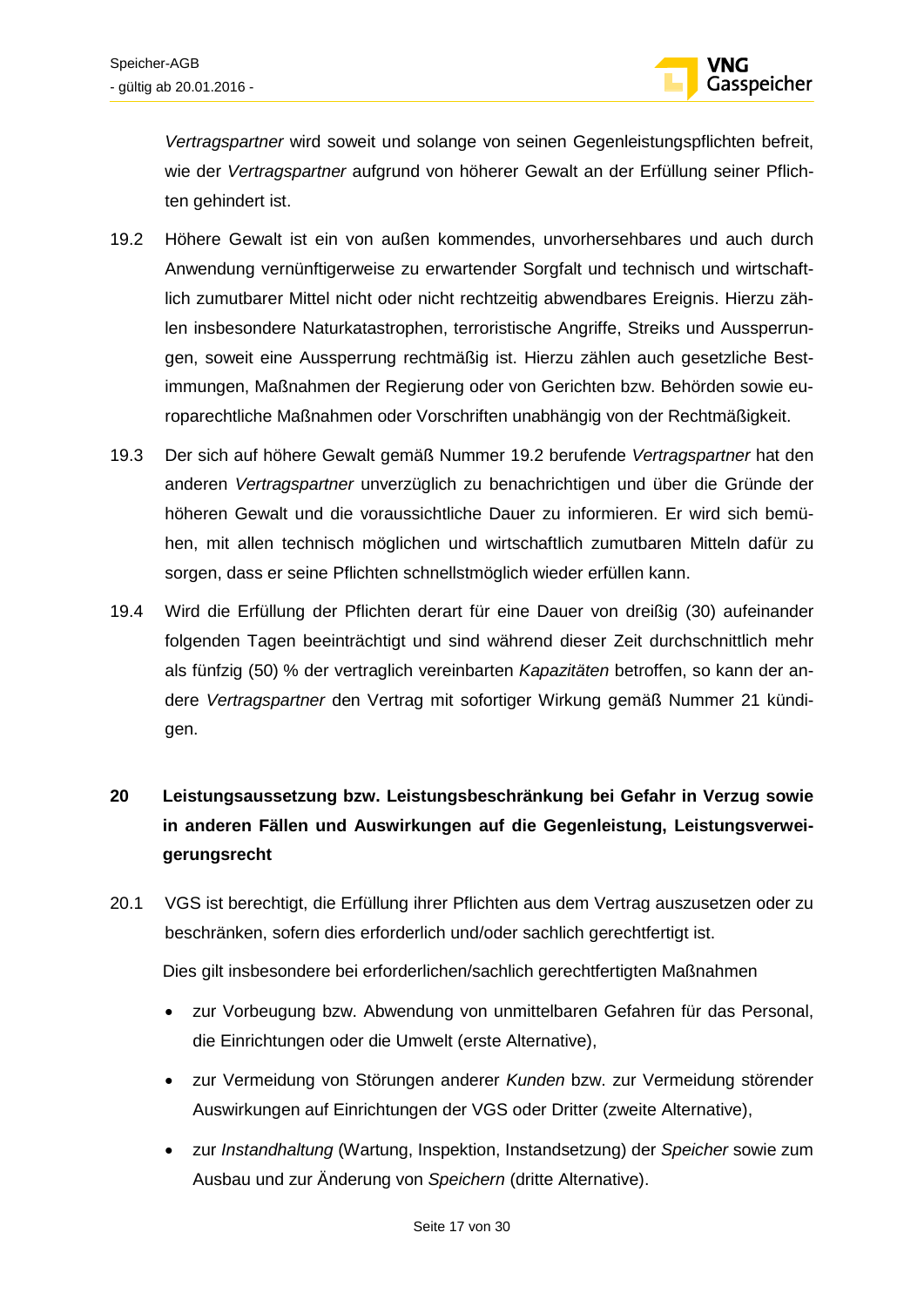

VGS wird diese Maßnahmen rechtzeitig vor Durchführung in geeigneter Weise, in der Regel unter www.vng-gasspeicher.de sowie auf der AGSI+ Website unter https://transparency.gie.eu, veröffentlichen. Die Pflicht zur Veröffentlichung entfällt, wenn diese nach den Umständen des Einzelfalls nicht rechtzeitig möglich ist und VGS dies nicht zu vertreten hat oder die Beseitigung von bereits eingetretenen Gefahren oder Störungen verzögern würde. In diesem Fall ist VGS verpflichtet, den *Kunden* nachträglich über die Maßnahmen zu informieren.

- 20.2 VGS ist auch dann von der Erfüllung ihrer Pflichten aus dem Vertrag befreit, sofern andere Umstände vorliegen, die sie nicht zu vertreten hat. Das gilt insbesondere bei von VGS nicht zu vertretenden Beschränkungen im *Gastransportsystem* (z.B. durch Störungen des Netzbetriebs oder durch Instandhaltungsmaßnahmen), die mit der Folge verbunden sind, dass von ihr das Gas am vereinbarten *Gasübergabepunkt* nicht zur Ausspeicherung übergeben bzw. nicht zur Einspeicherung übernommen werden kann.
- 20.3 In den Fällen gemäß Nummer 20.1 (erste und zweite Alternative) entfällt die Gegenleistungspflicht des *Kunden*.

Bei Leistungsaussetzungen bzw. Leistungsbeschränkungen gemäß Nummer 20.1 (dritte Alternative) und gemäß Nummer 20.2 bleibt der *Kunde* zur Gegenleistung verpflichtet.

Im Fall von Maßnahmen der *Instandhaltung* oder des Ausbaus von *Speichern* gemäß Nummer 20.1 (dritte Alternative) gilt dies jedoch nur für Einschränkungen von insgesamt dreihundertsechsunddreißig (336) *Stunden,* bezogen auf einen Zeitraum von zwölf (12) *Speichermonaten*. Bei einer darüber hinausgehenden Einschränkung entfällt die Gegenleistungspflicht des *Kunden*. Die Einschränkung wird in den Vertragsabwicklungssystemen der VGS stundengenau als Differenz zwischen nominierter und tatsächlich zur Verfügung gestellter *Kapazität* erfasst. Bei einem *Leistungszeitraum* abweichend von zwölf (12) *Speichermonaten* verkürzt bzw. verlängert sich der Zeitraum von dreihundertsechsunddreißig (336) *Stunden* pro rata. Bereits entrichtetes *Leistungsentgelt* erstattet VGS gegebenenfalls zurück.

20.4 VGS ist ferner berechtigt Leistungen aus dem Vertrag zu reduzieren oder einzustellen, wenn und solange der *Kunde* mit seiner Verpflichtung zur Zahlung des *Speicherentgelts* ganz oder teilweise in Verzug ist.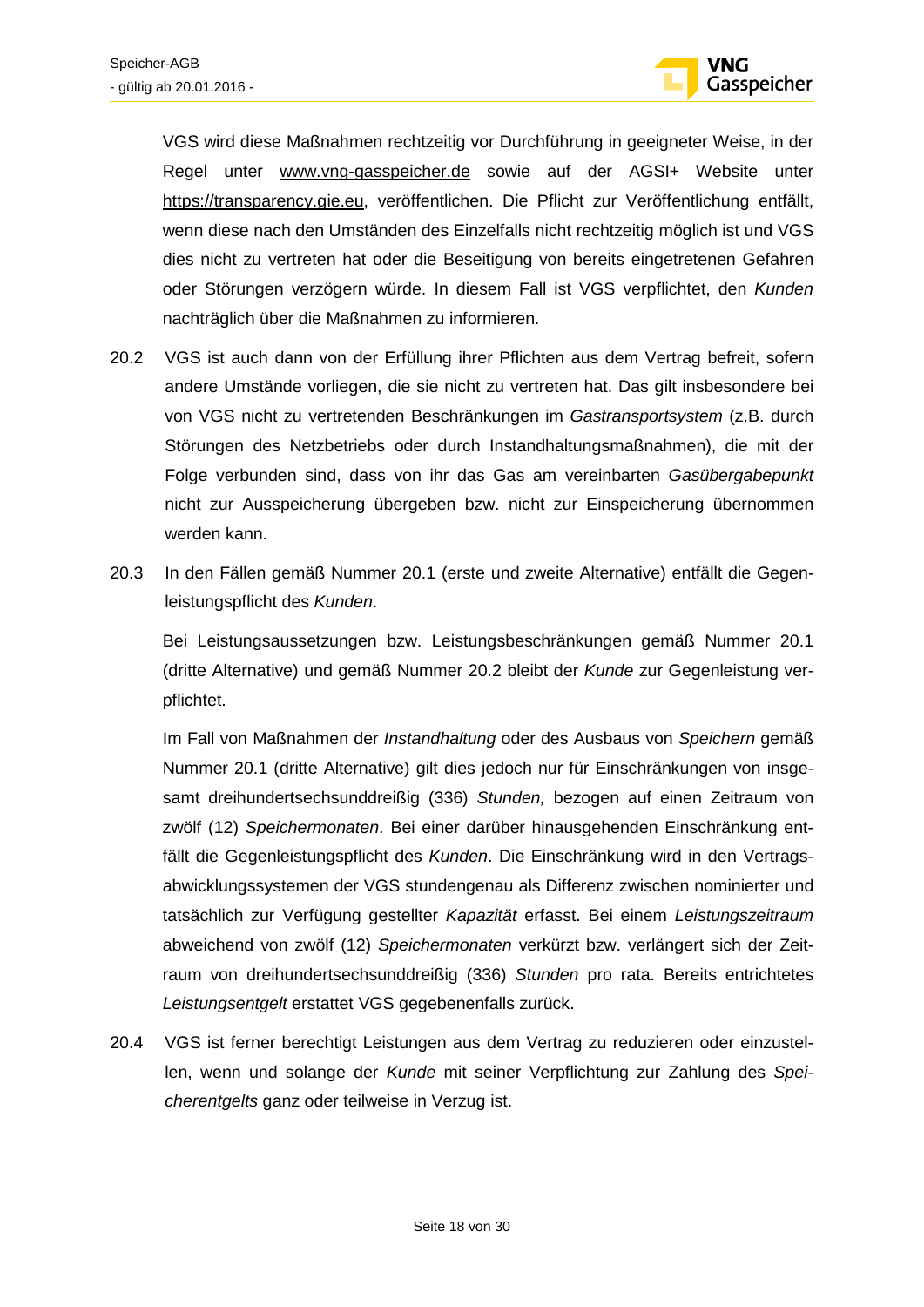

### SONSTIGE REGELUNGEN

### **21 Kündigung aus wichtigem Grund**

- 21.1 Der Vertrag kann aus wichtigem Grund von beiden *Vertragspartnern* fristlos gekündigt werden. Ein wichtiger Grund liegt insbesondere dann vor, wenn
	- ein *Vertragspartner* gegen Bestimmungen dieses Vertrages trotz vorheriger schriftlicher Abmahnung durch den anderen *Vertragspartner* verstößt;
	- der *Kunde* für zwei aufeinander folgende *Speichermonate* mit der Zahlung des in Rechnung gestellten *Speicherentgelts* oder eines nicht unerheblichen Teils hiervon in Verzug ist und den jeweils fälligen Rechnungsbetrag nicht binnen der in der Mahnung gesetzten Frist begleicht;
	- der *Kunde* in einem Zeitraum, der sich über mehr als zwei *Speichermonate* erstreckt, mit der Zahlung des in Rechnung gestellten *Speicherentgelts* in Höhe eines Betrages in Verzug ist, der das für zwei *Speichermonate* zu entrichtende *Speicherentgelt* erreicht.
- 21.2 Überdies können die *Vertragspartner* den Vertrag mit sofortiger Wirkung kündigen, wenn in Bezug auf den anderen *Vertragspartner* die Eröffnung eines Insolvenzverfahrens mangels Masse abgewiesen wird.

Jeder *Vertragspartner* ist verpflichtet, den jeweils anderen *Vertragspartner* unverzüglich über eine etwaig erfolgte Ablehnung der Eröffnung eines Insolvenzverfahrens mangels Masse schriftlich zu informieren.

21.3 Die Kündigung aus wichtigem Grund hat keine Auswirkungen auf die bis zum Wirksamwerden der Kündigung entstandenen Rechte und Pflichten der *Vertragspartner*. Die Kündigungserklärung muss den Grund der Kündigung sowie den Zeitpunkt der Beendigung des Vertrages nennen; § 314 Absatz 3 BGB bleibt unberührt.

### **22 Änderung der Vertragsbedingungen durch VGS**

22.1 Die Regelungen des Vertrages und damit auch dessen wesentliche Vertragsbestandteile (wie beispielsweise die Speicher-AGB) beruhen auf den zum Zeitpunkt des Vertragsschlusses geltenden gesetzlichen und sonstigen, insbesondere technischen Rahmenbedingungen. Sofern Änderungen oder Ergänzungen des Vertrages einschließlich dessen wesentlicher Vertragsbestandteile erforderlich sind, um sich ändernden einschlägigen und für VGS verbindlichen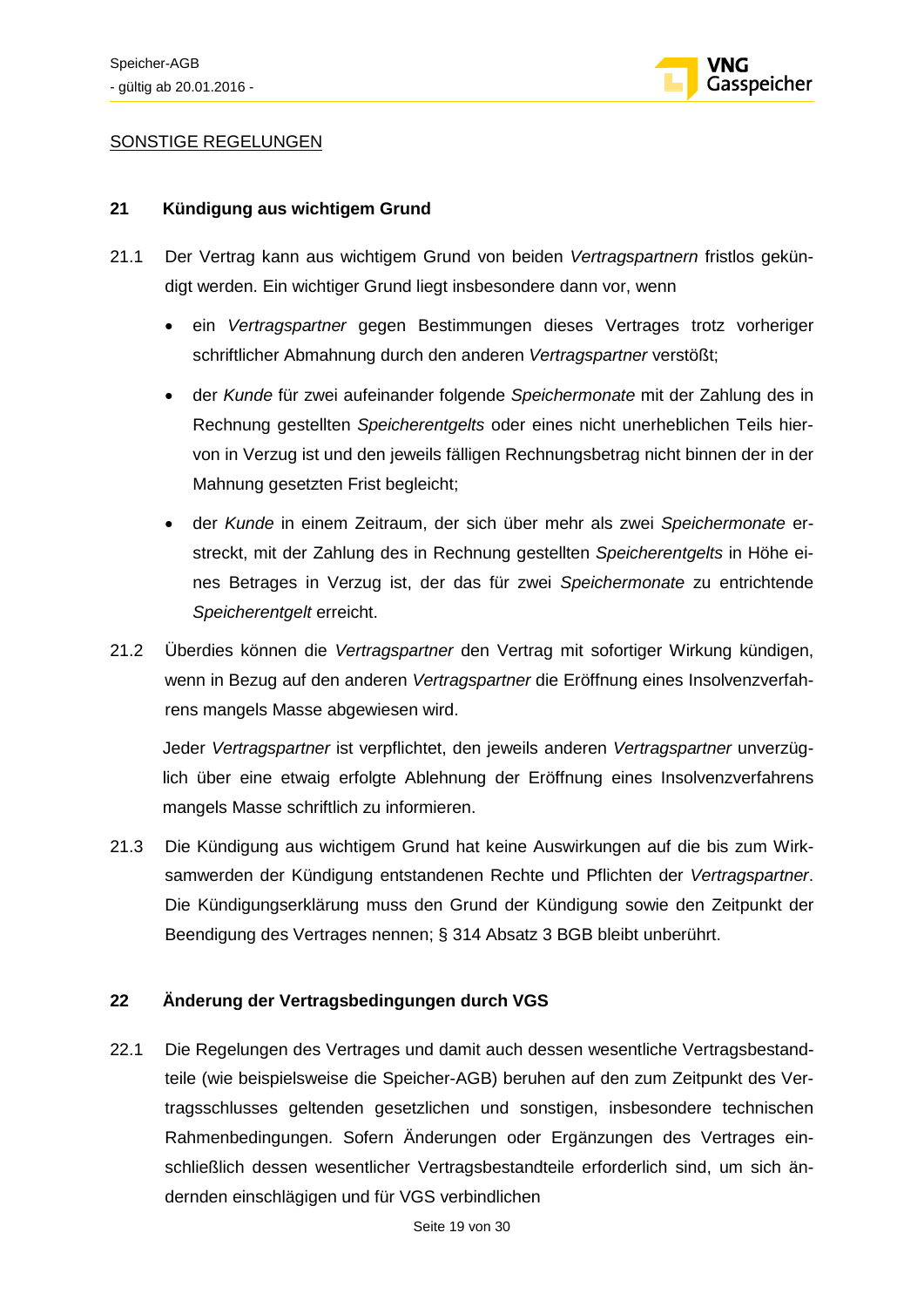

- nationalen oder internationalen Rechtsvorschriften und/oder
- Vorgaben nationaler oder internationaler Gerichte oder Behörden und/oder
- allgemein anerkannten Regeln der Technik

zu entsprechen oder etwa eine hierdurch entstandene Vertragslücke zu schließen, ist VGS berechtigt, den Vertrag einschließlich dessen wesentlicher Vertragsbestandteile unter Wahrung des Äquivalenzinteresses von Leistung und Gegenleistung sowie unter Berücksichtigung der Interessen des *Kunden*, angemessen und für den *Kunden* zumutbar zu ändern. Eine einseitige Erhöhung des *Speicherentgeltes* durch VGS, ist auf Basis dieser Regelung ausgeschlossen.

VGS wird den *Kunden* über die geplanten Änderungen sowie den Zeitpunkt des In-Kraft-Tretens rechtzeitig, sofern dem keine gesetzlichen Vorgaben entgegenstehen, mindestens sechs (6) Wochen vor dem geplanten In-Kraft-Treten schriftlich, wobei Textform (E-Mail) ausreichend ist, informieren.

22.2 Die Berichtigung offensichtlicher Rechtschreib- oder Rechenfehler stellt keine Änderung von Vertragsbedingungen dar und ist jederzeit möglich.

### **23 Wirtschaftsklausel**

- 23.1 Sollten sich während der Laufzeit eines über mehr als zwei Jahre abgeschlossenen Vertrages, ,
	- die für diesen Vertrag wesentlichen technischen, wirtschaftlichen bzw. kalkulatorischen oder rechtlichen Umstände gegenüber denjenigen Umständen, die bei Abschluss des Vertrages bestanden, grundlegend und bei Abschluss des Vertrages nicht vorhersehbar ändern

und

• sollte hierdurch die erforderliche Ausgewogenheit dieses Vertrages in Bezug auf Leistung und Gegenleistung grundlegend berührt, mithin das bei Vertragsschluss bestehende Äquivalenzverhältnis in einem erheblichen Maße gestört sein,

so ist der Vertrag entsprechend den geänderten Umständen unter Berücksichtigung aller wirtschaftlichen, technischen und rechtlichen Auswirkungen anzupassen.

23.2 Die geänderten vertraglichen Bestimmungen sind mit Wirkung ab dem Zeitpunkt anzupassen, ab dem der fordernde *Vertragspartner* erstmalig unter Berufung auf die geänderten Umstände von dem anderen *Vertragspartner* die Änderung vertraglicher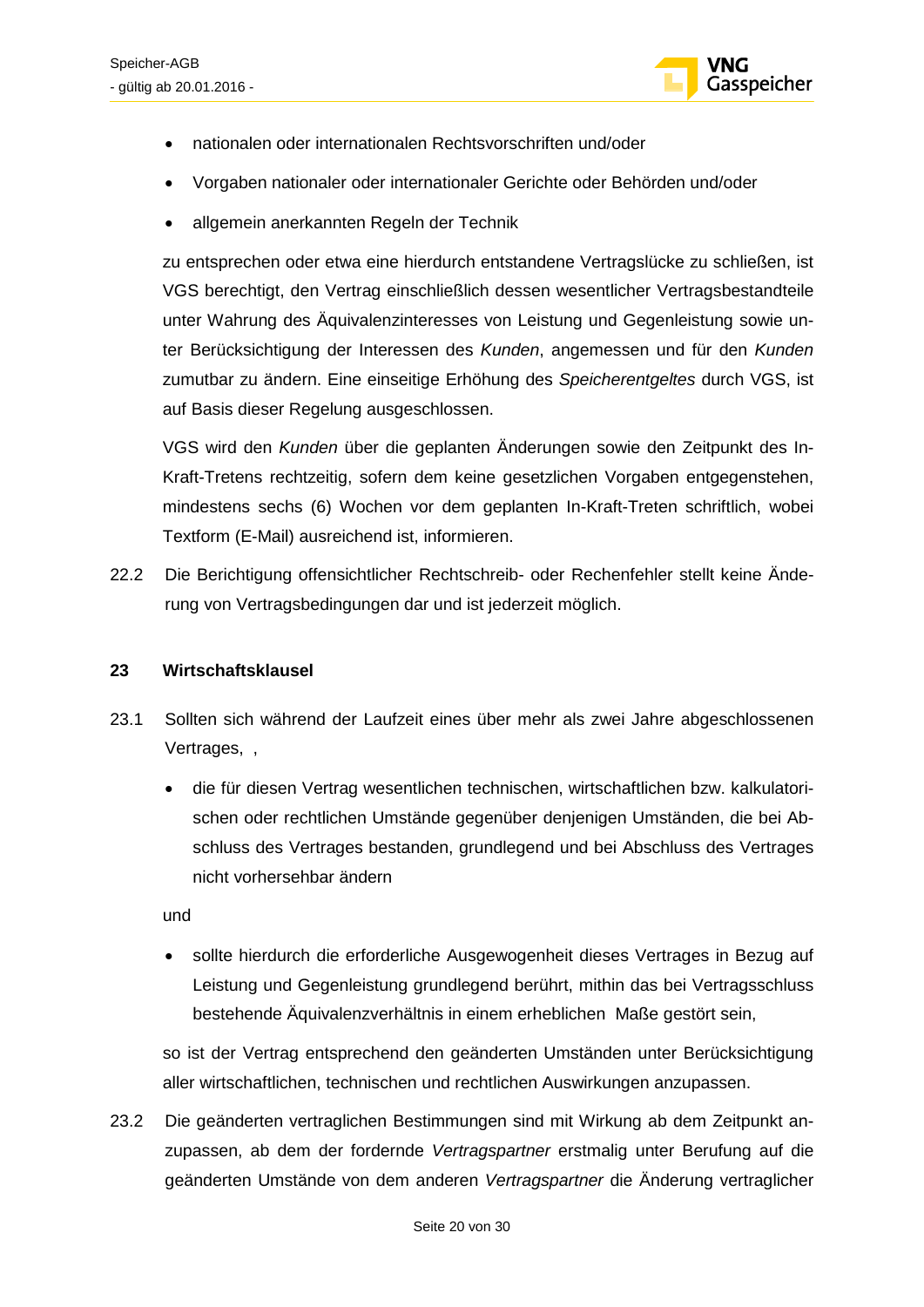

Bestimmungen schriftlich gefordert hat, frühestens jedoch zwei Jahre ab In-Kraft-Treten des Vertrages.

23.3 Die Regelungen unter Nummer 22 sowie des § 313 BGB bleiben hiervon unberührt. In Bezug auf § 313 BGB gilt dies insbesondere für Verträge mit einer Laufzeit von weniger als zwei Jahren.

### **24 Betreiberwechsel (Rechtsnachfolge)**

VGS ist mit Zustimmung des *Kunden* berechtigt, ihre Rechte und Pflichten aus einem Vertrag im Ganzen auf einen Dritten zu übertragen. Eine solche Übertragung stellt zugleich eine Rechtsnachfolge dar. Die Zustimmung zu dieser Rechtsnachfolge ist zu erteilen, wenn und soweit der Dritte eine sichere Gewähr für die ordnungsgemäße Erfüllung der vertraglichen Pflichten bietet.

Im Falle einer Übertragung der Rechte und Pflichten aus einem Vertrag seitens VGS auf ein verbundenes Unternehmen im Sinne des § 15 Aktiengesetz, das in der Lage ist, den Vertrag zu erfüllen, bedarf es keiner Zustimmung. VGS ist verpflichtet, dem *Kunden* die Übertragung unverzüglich mitzuteilen.

#### **25 Automatisierte Datenverarbeitung, Datenweitergabe**

VGS ist befugt, die zur *Abwicklung* von Verträgen erforderlichen Vertragsdaten der *Kunden* automatisiert zu erheben, zu speichern und für Zwecke der *Abwicklung* des Vertrages zu nutzen. Zur Weitergabe solcher Vertragsdaten an den *angrenzenden Netzbetreiber* oder an andere Dritte ist VGS berechtigt, sofern, soweit und solange dies zur ordnungsgemäßen *Abwicklung* des jeweiligen Vertrages erforderlich ist.

Der *Kunde* erklärt sein Einverständnis mit der automatisierten Datenverarbeitung/Datenweitergabe durch VGS.

#### **26 Vertraulichkeit**

26.1 Die *Vertragspartner* haben den Inhalt des Vertrages sowie alle Informationen, die sie im Zusammenhang mit dem Vertrag erhalten bzw. erhalten haben (vertrauliche Informationen) vorbehaltlich der Nummer 26.2 vertraulich zu behandeln und nicht offen zu legen oder Dritten zugänglich zu machen, es sei denn, der betroffene *Vertragspartner* hat dies zuvor schriftlich genehmigt. Die *Vertragspartner* verpflichten sich, die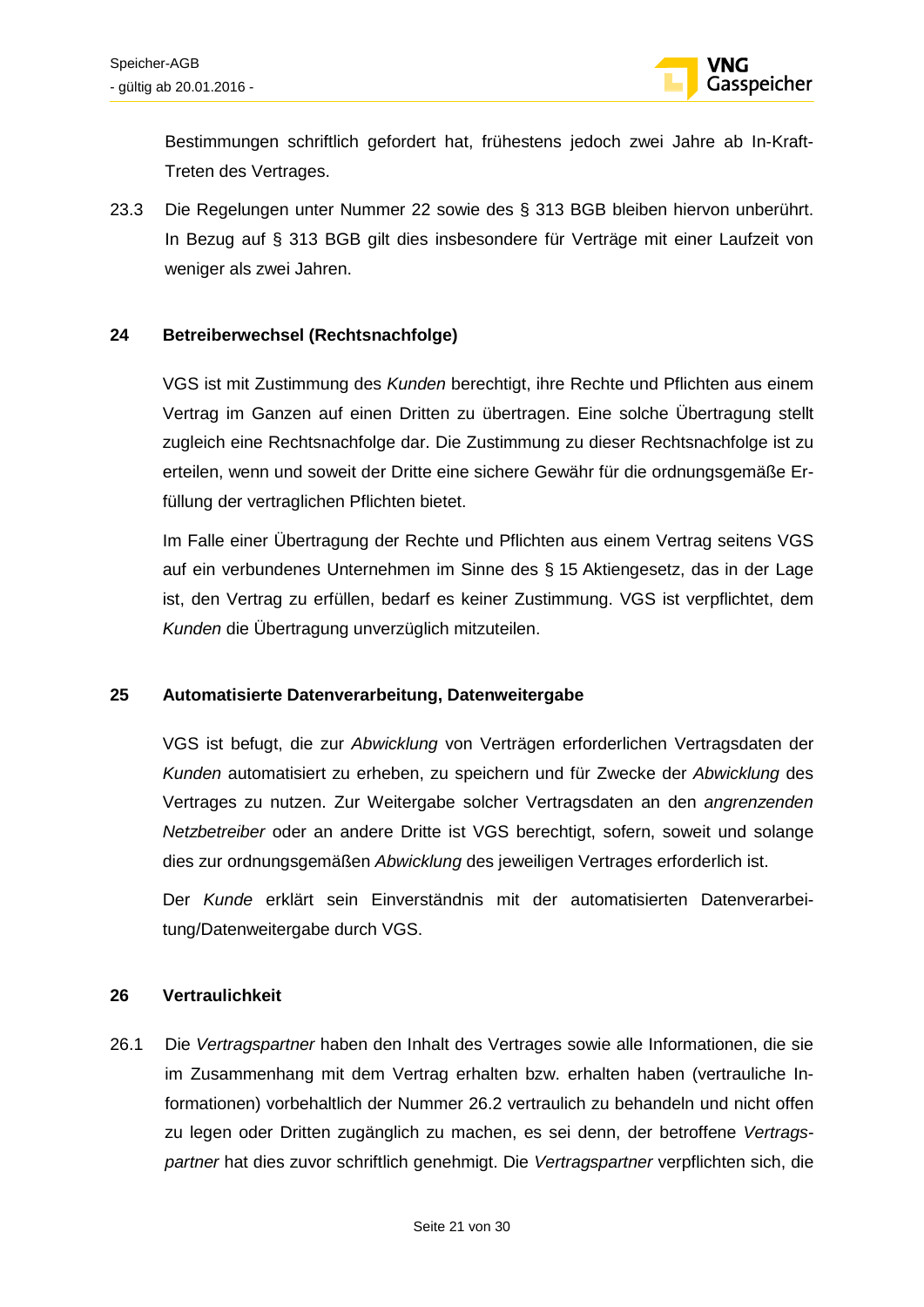

vertraulichen Informationen ausschließlich für Zwecke der Durchführung des Vertrages zu verwenden.

- 26.2 Jeder *Vertragspartner* hat das Recht, vertrauliche Informationen, die er vom anderen *Vertragspartner* erhalten hat, ohne dessen schriftliche Genehmigung offen zu legen
	- gegenüber einem mehrheitlich verbundenen Unternehmen, sofern dieses in gleicher Weise zur Vertraulichkeit verpflichtet ist,
	- gegenüber seinen gesetzlichen Vertretern, Beratern, Banken und Versicherungsgesellschaften, soweit die Offenlegung für die ordnungsgemäße Erfüllung der vertraglichen Verpflichtungen erforderlich ist und diese Personen oder Gesellschaften sich ihrerseits zuvor zur vertraulichen Behandlung der Informationen verpflichtet haben oder von Berufs wegen gesetzlich zur Verschwiegenheit verpflichtet sind.

Außerdem hat jeder *Vertragspartner* das Recht, vertrauliche Informationen, die er vom anderen *Vertragspartner* erhalten hat, ohne dessen schriftliche Genehmigung in dem Umfang offen zu legen, wie diese vertraulichen Informationen

- dem diese Informationen empfangenden Dritten zu dem Zeitpunkt, zu dem er diese von dem anderen *Vertragspartner* erhalten hat, berechtigterweise bereits bekannt sind,
- bereits öffentlich zugänglich sind oder der Öffentlichkeit in anderer Weise als durch Tun oder Unterlassen des *Vertragspartners* zugänglich werden oder
- von einem *Vertragspartner* aufgrund einer gesetzlichen Bestimmung oder einer gerichtlichen oder behördlichen Anordnung oder Anfrage offen gelegt werden müssen; in diesem Fall hat der offen legende *Vertragspartner* den anderen *Vertragspartner* unverzüglich hierüber zu informieren.
- 26.3 Die Pflicht zur Vertraulichkeit bleibt über die Beendigung des Vertrages hinaus für eine Dauer von sechzig (60) Kalendermonaten bestehen.
- 26.4 § 6a Energiewirtschaftsgesetz bleibt unberührt.

### **27 Schriftformklausel**

Änderungen sowie Ergänzungen des Vertrages sowie dessen Kündigung bedürfen zu ihrer Wirksamkeit der Schriftform. Dies gilt auch für die Aufhebung des Schriftformerfordernisses selbst.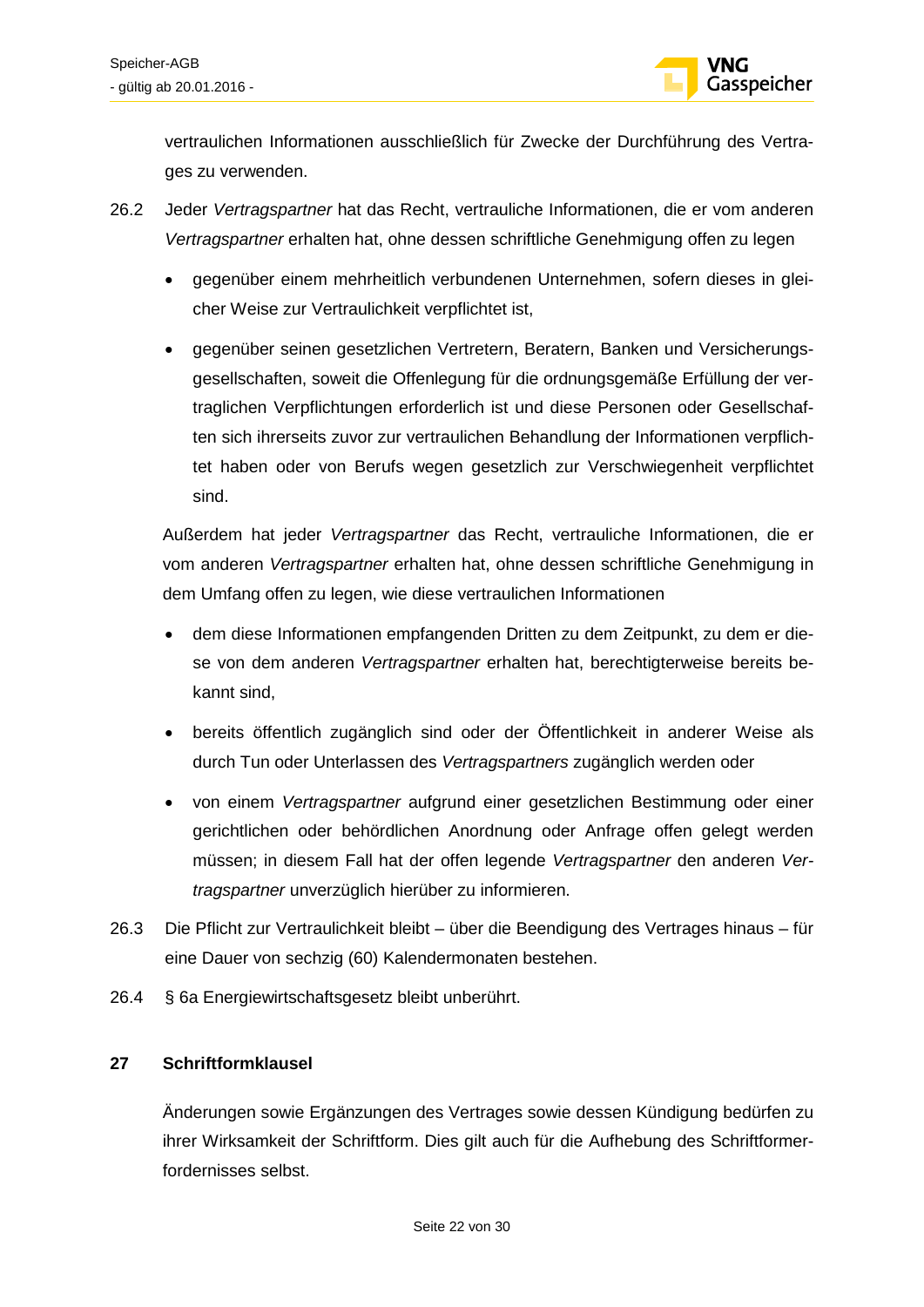

### **28 Rechtswahl, Vertragssprache, Rechtsweg und Gerichtsstand**

- 28.1 Der Vertrag unterliegt deutschem Recht unter Ausschluss des (i) zwischenstaatlichen Kollisionsrechts, soweit dieses nicht zwingendes Recht ist sowie (ii) des UN-Kaufrechts.
- 28.2 Die Vertragssprache im Rahmen der Durchführung des Vertrages ist deutsch. Die deutsche Fassung des Vertrages ist bindend. Im Falle von Abweichungen und/oder Widersprüchen zwischen der deutschen und einer anderssprachigen Fassung des Vertrages gehen im Zweifel die Regelungen der deutschen Fassung des Vertrages vor.
- 28.3 Für alle Streitigkeiten, die sich im Zusammenhang mit dem Vertrag oder über seine Gültigkeit ergeben, ist der ordentliche Rechtsweg eröffnet. Gerichtsstand ist Leipzig.

------------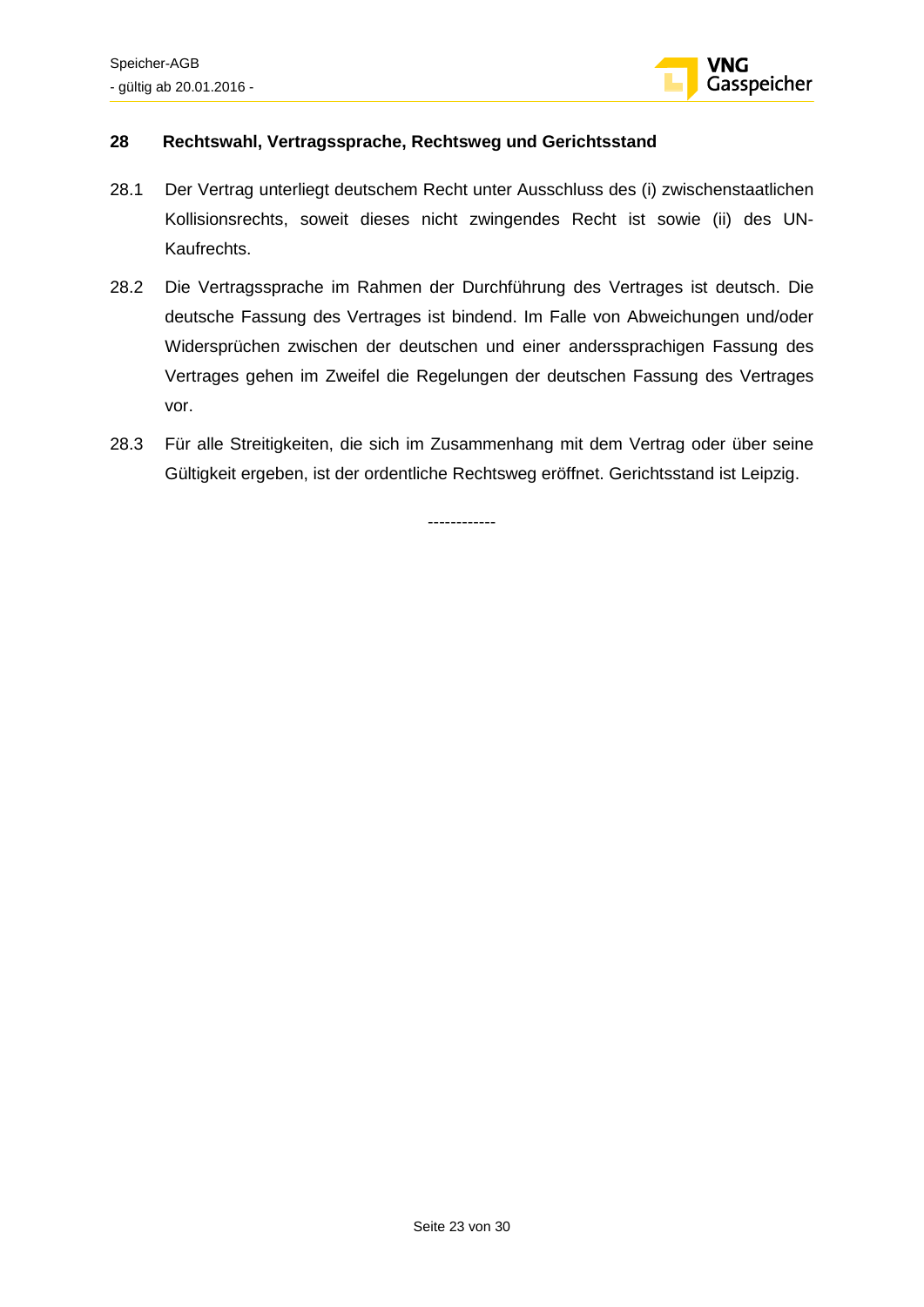

## **Begriffsbestimmungen**

| <b>Abwicklung (Operations)</b>                 | ermöglicht die Nutzung (Nominierung und Reporting)<br>der vertraglich vereinbarten Kapazitäten sowie zusätz-<br>lich vom Kunden in Anspruch genommener Dienstleis-<br>tungen nach Maßgabe der Regelungen des für den je-<br>weiligen Vertrag geltenden Operating Manual.                                                                                 |
|------------------------------------------------|----------------------------------------------------------------------------------------------------------------------------------------------------------------------------------------------------------------------------------------------------------------------------------------------------------------------------------------------------------|
| Angrenzender Netzbetreiber                     | ist der Betreiber des mit dem Speicher verbundenen<br>angrenzenden Gastransportsystems.                                                                                                                                                                                                                                                                  |
| Arbeitsgaskonto (AGK)                          | ist ein von VGS für den Kunden geführtes Konto, in dem<br>der Saldo der ein- und ausgespeicherten Gasmengen<br>aufgeführt wird.                                                                                                                                                                                                                          |
| Arbeitsgaskontostand (AGKS)                    | ist der jeweils aktuelle Saldo des Arbeitsgaskontos ei-<br>nes Kunden und entspricht dem zum jeweiligen Zeit-<br>punkt tatsächlich genutzten Arbeitsgasvolumen.                                                                                                                                                                                          |
| Arbeitsgasvolumen (AGV)                        | ist der Anteil des Speicherhohlraums, welcher dem<br>Kunden vertraglich innerhalb des jeweiligen Leistungs-<br>zeitraums des Vertrages als maximales Arbeitsgasvo-<br>lumen zur Verfügung steht. Das AGV wird in Abhängig-<br>keit von der vertraglichen Ausgestaltung in Energieein-<br>heiten [kWh] oder Volumeneinheiten [Nm <sup>3</sup> ] bemessen. |
| <b>Arbeitstag</b>                              | ist jeder Kalendertag von Montag bis Freitag mit Aus-<br>nahme der Feiertage im Bundesland Sachsen gemäß<br>Sächsischem Feiertagsgesetz.                                                                                                                                                                                                                 |
| Ausspeicherbrennwert<br>[kWh/Nm <sup>3</sup> ] | ist die Grundlage für die Umrechnung von Volumenein-<br>heiten [Nm <sup>3</sup> ] in Energieeinheiten [kWh] bei der Ausspei-<br>cherung des Gases.                                                                                                                                                                                                       |
| <b>Ausspeicherleistung (ASL)</b>               | ist die Gasmenge pro Stunde, gemessen in Nm <sup>3</sup> /h oder<br>kWh/h, die der Kunde unter Berücksichtigung der Aus-<br>speicherkennlinie aus dem Speicher entnehmen kann.                                                                                                                                                                           |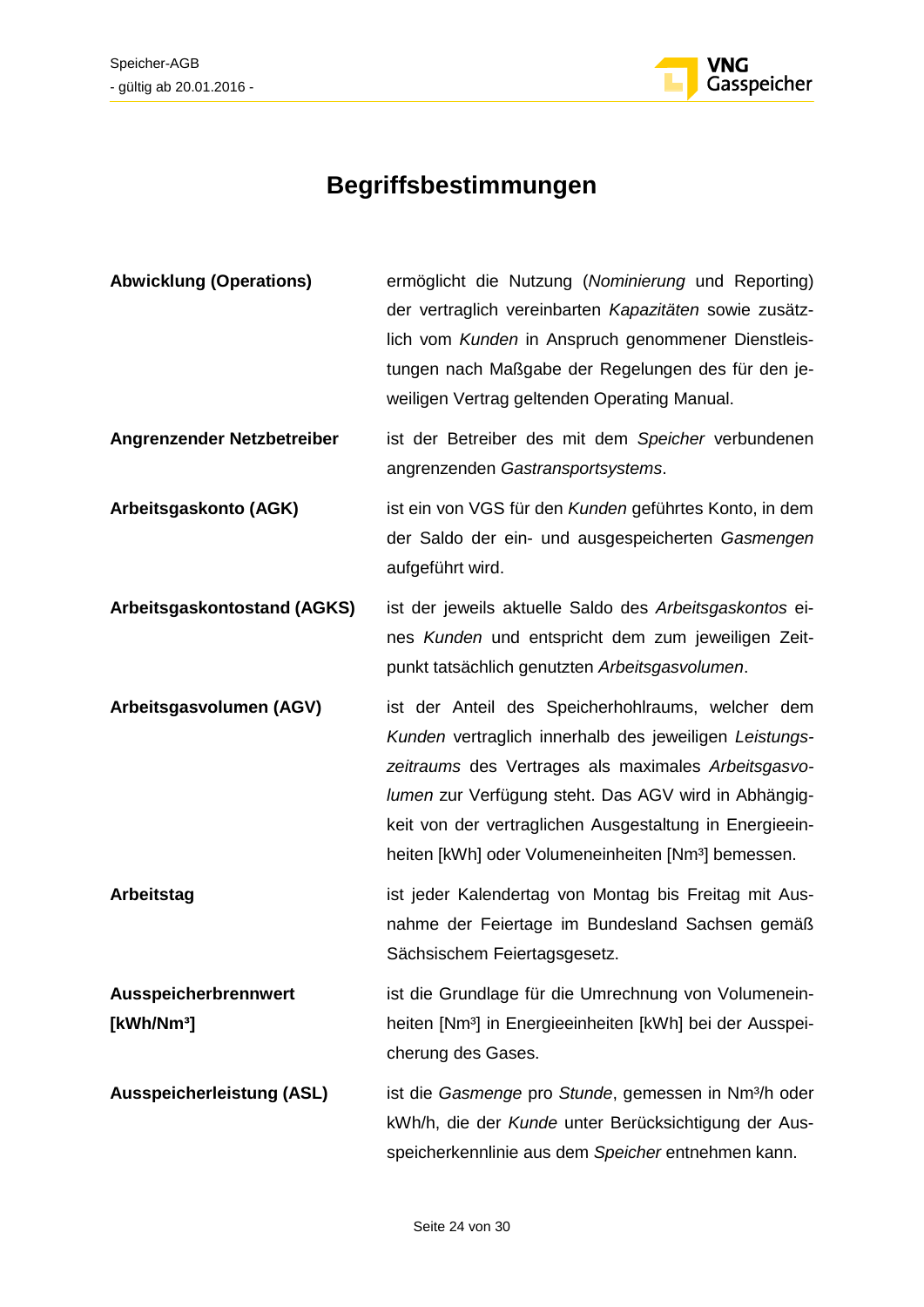

| <b>Buchung</b>                                 | ist das verbindliche, in der Onlinebuchung abgegebene<br>Angebot des Kunden an VGS auf Abschluss eines Ver-<br>trages.                                                                                                                                                                                                                                                                                                              |
|------------------------------------------------|-------------------------------------------------------------------------------------------------------------------------------------------------------------------------------------------------------------------------------------------------------------------------------------------------------------------------------------------------------------------------------------------------------------------------------------|
| <b>Buchungsanfrage</b><br>(unverbindlich)      | ist eine unverbindliche, in MEIN SPEICHER unter Ver-<br>wendung des Online-Produktkonfigurators "easystore"<br>an VGS übermittelte Interessensbekundung des Kun-<br>den hinsichtlich des Abschlusses eines Vertrages.                                                                                                                                                                                                               |
| Buchungsbestätigung                            | ist die im Rahmen der Onlinebuchung von VGS erklärte<br>Annahme eines verbindlichen, in der Onlinebuchung<br>abgegebenen Angebots des Kunden auf Abschluss ei-<br>nes Vertrages.                                                                                                                                                                                                                                                    |
| Dienstleistungsentgelt                         | ist das im Falle der Inanspruchnahme einer von VGS im<br>Zusammenhang mit ihren Produkten zusätzlich angebo-<br>tenen, entgeltlichen Dienstleistung zu zahlende Entgelt.<br>Hierzu zählen u.a. das für eine Kapazitätsüberschrei-<br>tung zu zahlende Überschreitungsentgelt, das für eine<br>teilweise Kapazitätsübertragung zu zahlende Übertra-<br>gungsentgelt sowie das für eine Gasübergabe zu zah-<br>lende Übergabeentgelt. |
| Einspeicherbrennwert<br>[kWh/Nm <sup>3</sup> ] | ist die Grundlage für die Umrechnung von Energieein-<br>heiten [kWh] in Volumeneinheiten [Nm <sup>3</sup> ] bei der Einspei-<br>cherung des Gases.                                                                                                                                                                                                                                                                                  |
| <b>Einspeicherleistung (ESL)</b>               | ist die Gasmenge pro Stunde, gemessen in Nm <sup>3</sup> /h oder<br>kWh/h, die der Kunde unter Berücksichtigung der Ein-<br>speicherkennlinie in den Speicher einspeichern kann.                                                                                                                                                                                                                                                    |
| Gasmenge                                       | kann in Volumeneinheiten [Nm <sup>3</sup> ] oder Energieeinheiten<br>[kWh] angegeben werden. Die Gasmenge in Normku-<br>bikmeter [Nm <sup>3</sup> ] ist eine Menge an Gas, die frei von<br>Wasserdampf und bei einer Temperatur von Null Grad<br>Celsius und einem absoluten Druck von 1,01325 bar ein<br>Volumen von einem Kubikmeter einnimmt (Normkubik-<br>meter).                                                              |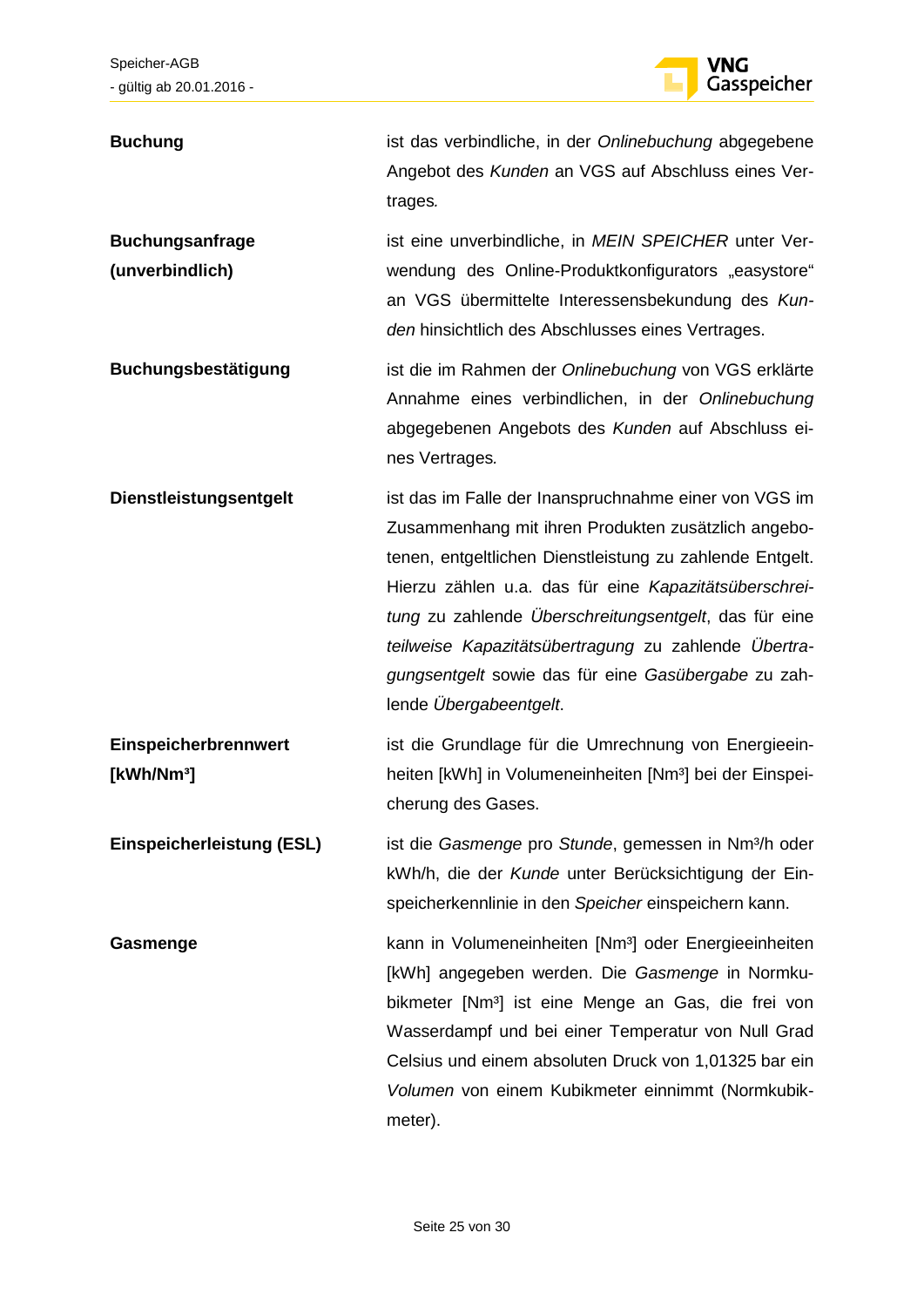

| Gastag                   | ist der Zeitraum von einem Kalendertag, 06:00 Uhr, bis<br>zum folgenden Kalendertag, 06:00 Uhr.                                                                                                                                                           |
|--------------------------|-----------------------------------------------------------------------------------------------------------------------------------------------------------------------------------------------------------------------------------------------------------|
| Gastransportsystem       | sind alle Leitungen und Anlagen, die dem Transport von<br>Gas dienen.                                                                                                                                                                                     |
| Gasübergabe              | ist die Übergabe eingespeicherter Gasmengen eines<br>Kunden an einen anderen Kunden bzw. zwischen Ver-<br>trägen desselben Kunden.                                                                                                                        |
| Gasübergabepunkt         | ist der Punkt, an dem die Gasmengen zwischen dem<br>Kunden und VGS bereitgestellt bzw. übergeben/über-<br>nommen werden. Die Art des Gasübergabepunktes<br>(z. B. Netzanschlusspunkt, virtueller Handelspunkt)<br>ergibt sich aus dem jeweiligen Vertrag. |
| Gebündelte Kapazitäten   | sind die Kapazitäten Arbeitsgasvolumen (AGV), Ein-<br>speicherleistung (ESL) und Ausspeicherleistung (ASL),<br>die ausschließlich gemeinsam (als "Bündel") kontrahiert<br>werden können.                                                                  |
| Implementierungsfrist    | ist die Frist für die Einrichtung eines Vertrages in den<br>Vertragsabwicklungssystemen vor Beginn des Leis-<br>tungszeitraums.                                                                                                                           |
| Instandhaltung           | ist die Wartung, Inspektion oder Instandsetzung der von<br>VGS betriebenen Speicher.                                                                                                                                                                      |
| Kapazitäten              | bezeichnet die zur Speicherung des Gases erforderli-<br>chen Leistungen in Form von Arbeitsgasvolumen (AGV),<br>Einspeicherleistung (ESL) und Ausspeicherleistung<br>(ASL).                                                                               |
| Kapazitätsüberschreitung | ist die Inanspruchnahme übervertraglicher Kapazitäten<br>durch den Kunden unter Einhaltung des im Operating<br>Manual des jeweiligen Vertrages geregelten Prozedere.                                                                                      |
| <b>Kennlinie</b>         | ist die Restriktion, die die maximal nutzbare Ein- und<br>Ausspeicherleistung in Abhängigkeit vom aktuellen Ar-<br>beitsgaskontostand des jeweiligen Vertrages beschreibt.                                                                                |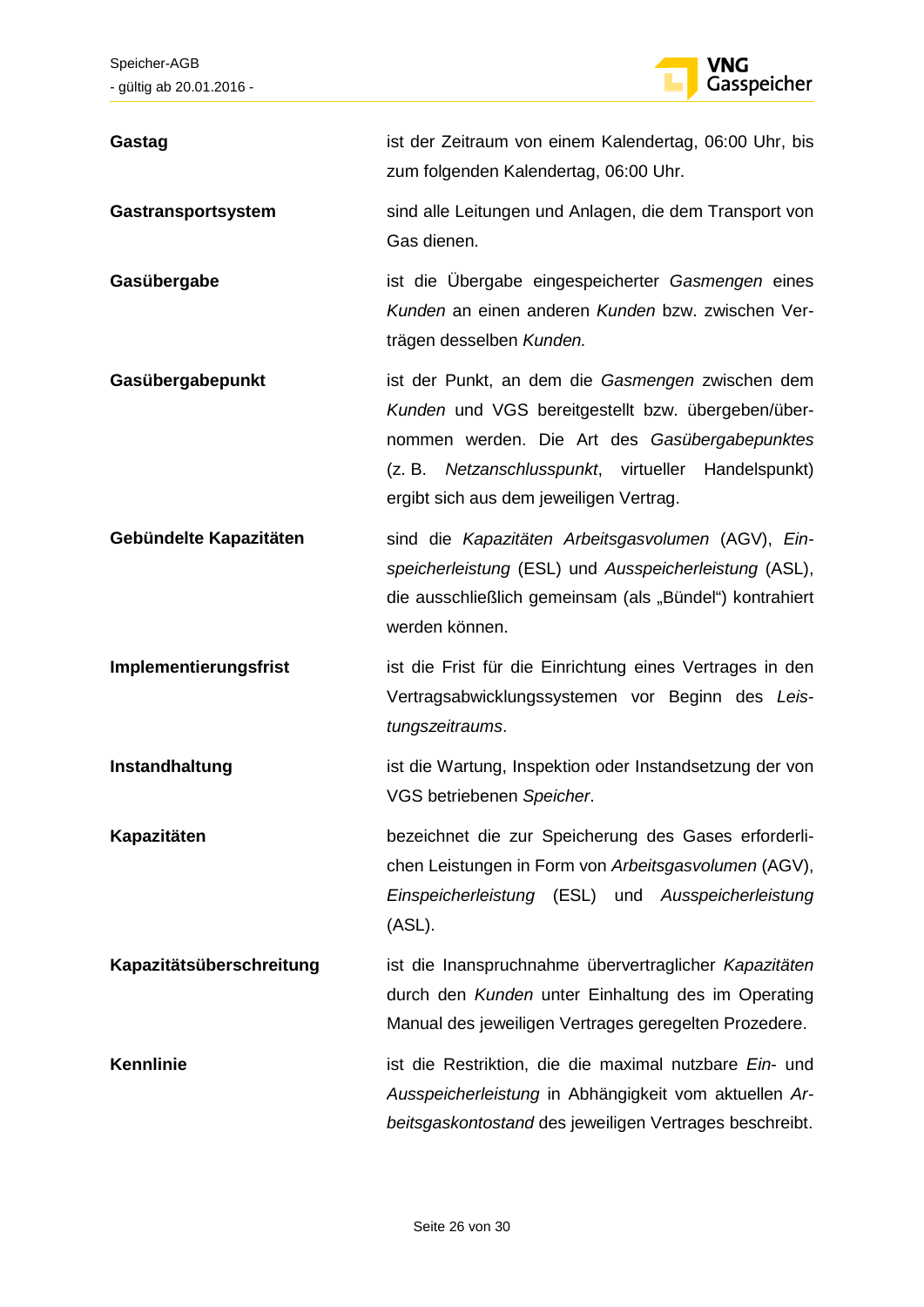

**Kunde** ist eine natürliche oder juristische Person, die mit VGS Verträge abschließen möchte oder abgeschlossen hat. Leistungsentgelt ist das Entgelt für die Vorhaltung *gebündelter* oder un*gebündelter Kapazitäten* auf fester oder unterbrechbarer Basis. **Leistungszeitraum** ist der gesamte Zeitraum, für den die vertraglich vereinbarten *Kapazitäten* von VGS vorgehalten werden und vom *Kunden* genutzt werden können. Der *Leistungszeitraum* untergliedert sich grundsätzlich in monatliche Abrechnungszeiträume. **Marktgebietsverantwortlicher** ist die von den Fernleitungsnetzbetreibern bestimmte natürliche oder juristische Person, die in einem Marktgebiet Leistungen erbringt, die zur Verwirklichung einer effizienten Abwicklung des Gasnetzzugangs in einem Marktgebiet durch eine Person zu erbringen sind. **MEIN SPEICHER** ist der personalisierte und kundenspezifische Teil (Kundenbereich) des Internetauftritts der VGS unter www.vng-gasspeicher.de. Innerhalb des Kundenbereichs MEIN SPEICHER stehen verschiedene Funktionen zur Verfügung, die u. a. den Abschluss von Verträgen online mit der VGS ermöglichen. **Nominierung ist die Anmeldung der innerhalb bestimmter Zeitspan**nen ein- bzw. auszuspeichernden *Gasmengen*. Es gelten die im Operating Manual des jeweiligen Vertrages definierten Nominierungsarten einschließlich der hierbei zu beachtenden sonstigen Konditionen. **Nutzer ist eine natürliche Person, die im nicht-öffentlichen Be**reich des Kundenbereichs *MEIN SPEICHER* im Namen des *Kunden* die *Onlinebuchung* und/oder den Menüpunkt VERTRÄGE (ggf. einschließlich der Funktionen NOMINIERUNG und/oder REPORTING) nutzen darf bzw. nutzen können soll und zu diesem Zweck für *MEIN SPEICHER* registriert ist bzw. registriert werden soll.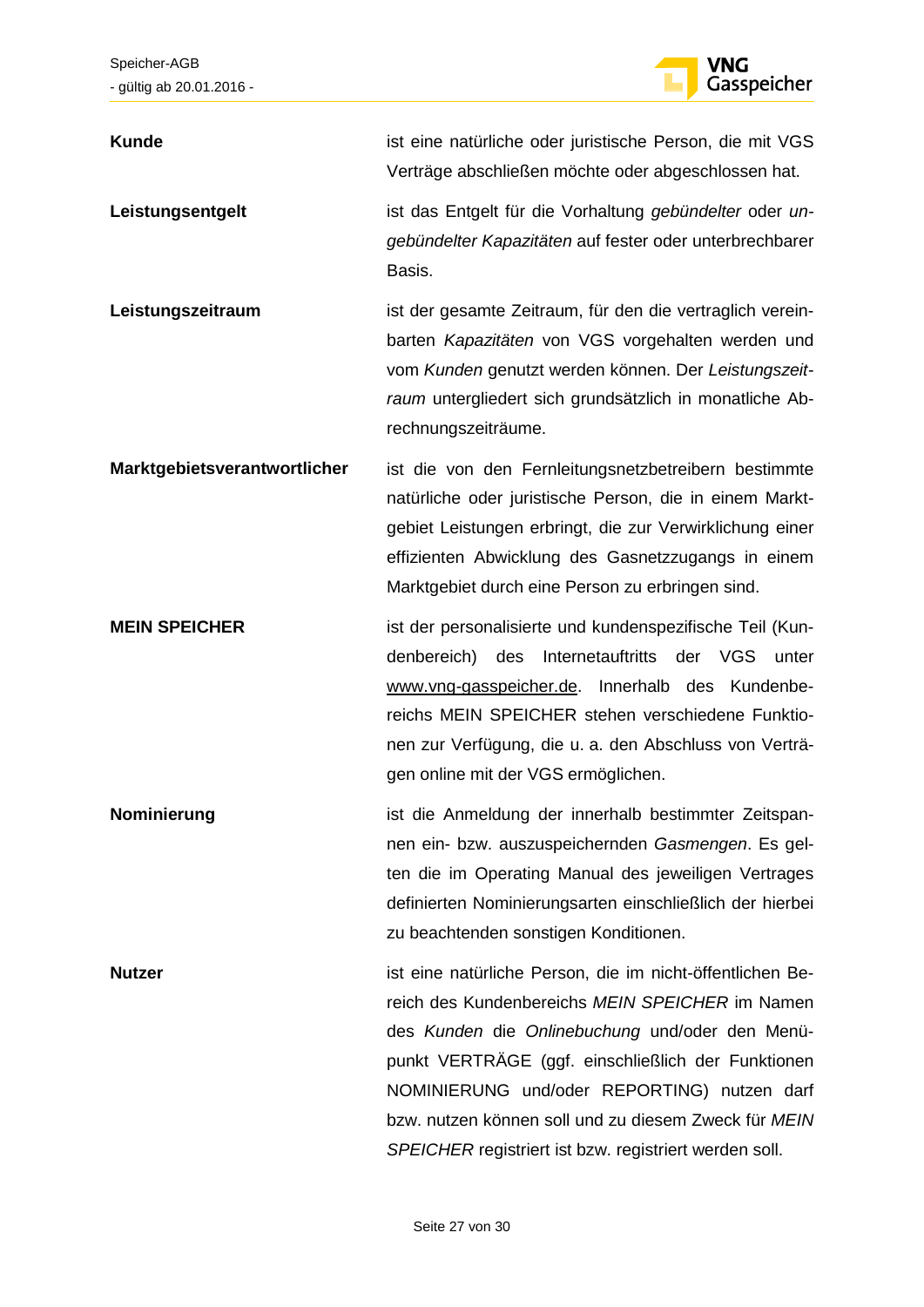

| Nutzungsabhängiges<br>Ausspeicherentgelt<br>("Entgelt ASL")        | ist das zu zahlende Entgelt zur Deckung der üblicher-<br>weise im Rahmen des Transports von Gasmengen vom<br>Speicher zum Virtuellen Handelspunkt und deren Über-<br>gabe am Virtuellen Handelspunkt entstehenden Kosten.                                                                                                                                                                                         |
|--------------------------------------------------------------------|-------------------------------------------------------------------------------------------------------------------------------------------------------------------------------------------------------------------------------------------------------------------------------------------------------------------------------------------------------------------------------------------------------------------|
| <b>Nutzungsabhängiges</b><br>Einspeicherentgelt<br>("Entgelt ESL") | ist das zu zahlende Entgelt zur Deckung der üblicher-<br>weise im Rahmen der Übernahme von Gasmengen am<br>Virtuellen Handelspunkt und deren Transport vom Virtu-<br>ellen Handelspunkt zum Speicher entstehenden Kosten.                                                                                                                                                                                         |
| Onlinebuchung                                                      | ist eine der Möglichkeiten für Kunden zum Abschluss<br>eines Vertrages; sie erfolgt im Kundenbereich MEIN<br>SPEICHER der VGS unter Verwendung des Online-<br>Produktkonfigurators "easystore" nach den in den Re-<br>gistrierungs- und Buchungsbedingungen geregelten<br>Konditionen.                                                                                                                            |
| <b>Pauschale</b><br>Aufwandsvergütung                              | ist ein zu zahlender Betrag bei Verwertung von Gas<br>durch VGS in den vertraglich vorgesehenen Sonderfäl-<br>len.                                                                                                                                                                                                                                                                                                |
| Sekundärhandel                                                     | ist der Handel von (mit VGS kontrahierten) Kapazitäten<br>durch den Kunden mit Dritten.                                                                                                                                                                                                                                                                                                                           |
| Shippercode                                                        | ist ein von VGS vorgegebener Code, der im Rahmen<br>der operativen Vertragsabwicklung zur Identifizierung<br>eines Vertrages und der Nominierungen dient.                                                                                                                                                                                                                                                         |
| <b>Speicher</b>                                                    | sind die von VGS betriebenen Anlagen zur unterirdi-<br>schen Speicherung von Gas, die an ein vorgelagertes<br>Gastransportsystem angeschlossen sind.                                                                                                                                                                                                                                                              |
| Speicherentgelt                                                    | ist das vom Kunden an VGS zu zahlende Entgelt, das<br>sich grundsätzlich aus den Bestandteilen Leistungsent-<br>gelt und variables Entgelt zusammensetzt. Für Verträge<br>mit einem virtuellen Handelspunkt als vereinbartem<br>Gasübergabepunkt kommen als weitere Bestandteile<br>des Speicherentgelts das nutzungsabhängige Einspei-<br>cherentgelt sowie das nutzungsabhängige Ausspei-<br>cherentgelt hinzu. |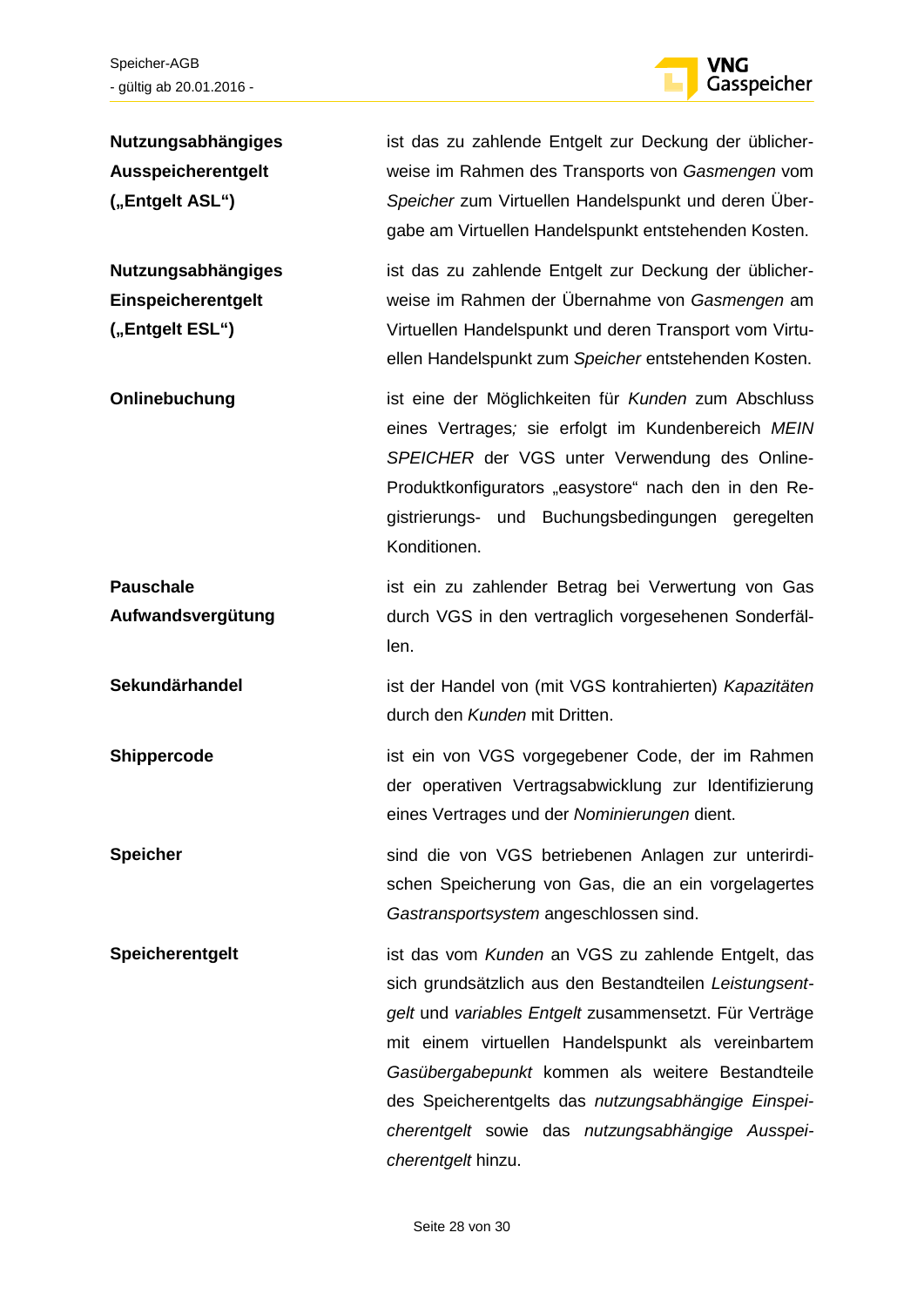

| Speicherjahr                              | ist die Zeit vom 1. April, 06:00 Uhr, eines Kalenderjahres<br>bis 1. April, 06:00 Uhr, des folgenden Kalenderjahres.                                                                                                                                                                                |
|-------------------------------------------|-----------------------------------------------------------------------------------------------------------------------------------------------------------------------------------------------------------------------------------------------------------------------------------------------------|
| Speichermonat                             | ist der Zeitraum vom ersten Kalendertag eines Kalen-<br>dermonats, 06:00 Uhr, bis zum ersten Kalendertag des<br>folgenden Kalendermonats, 06:00 Uhr.                                                                                                                                                |
| Speicherruhe<br>(technologische)          | ist der Ruhezeitraum des Speichers aufgrund technolo-<br>gischer Gegebenheiten, in welchem die Ein- oder Aus-<br>speicherung nicht oder nur eingeschränkt erfolgen kann.                                                                                                                            |
| <b>Speicher-Standby</b>                   | ist der Zeitraum, in dem keine Ein- oder Ausspeicherun-<br>gen am Speicher vorgenommen werden, jedoch jeder-<br>zeit unter Berücksichtigung der im jeweiligen Vertrag<br>bestimmten Anfahrzeiten vorgenommen werden kön-<br>nen.                                                                    |
| Speicherwoche                             | ist der Zeitraum von Montag, 06:00 Uhr, bis Montag der<br>Folgewoche, 06:00 Uhr.                                                                                                                                                                                                                    |
| <b>Stunde</b>                             | ist die Zeit, die mit einer vollen Zeitstunde beginnt und<br>mit Anfang der darauffolgenden vollen Zeitstunde endet.                                                                                                                                                                                |
| <b>Teilweise</b><br>Kapazitätsübertragung | ist die teilweise Übertragung kontrahierter Kapazitäten<br>durch den Kunden auf einen Dritten nach Maßgabe der<br>Regelungen des jeweiligen Vertrages sowie der in den<br>Speicher-AGB in Bezug auf Verträge als Ganzes enthal-<br>tenen Regelungen zur Kapazitätsübertragung/Rechts-<br>nachfolge. |
| Überschreitungsentgelt                    | ist das im Falle einer Inanspruchnahme übervertragli-<br>cher Kapazitäten zu zahlende Dienstleistungsentgelt.                                                                                                                                                                                       |
| Übertragungsentgelt                       | ist das im Falle einer teilweisen Kapazitätsübertragung<br>zu zahlende Dienstleistungsentgelt.                                                                                                                                                                                                      |
| Übergabeentgelt                           | ist das im Falle einer Gasübergabe zu zahlende Dienst-<br>leistungsentgelt.                                                                                                                                                                                                                         |
| Ungebündelte Kapazität                    | sind die jeweils einzeln kontrahierbaren Kapazitäten<br>Arbeitsgasvolumen (AGV), Einspeicherleistung (ESL)<br>und Ausspeicherleistung (ASL).                                                                                                                                                        |